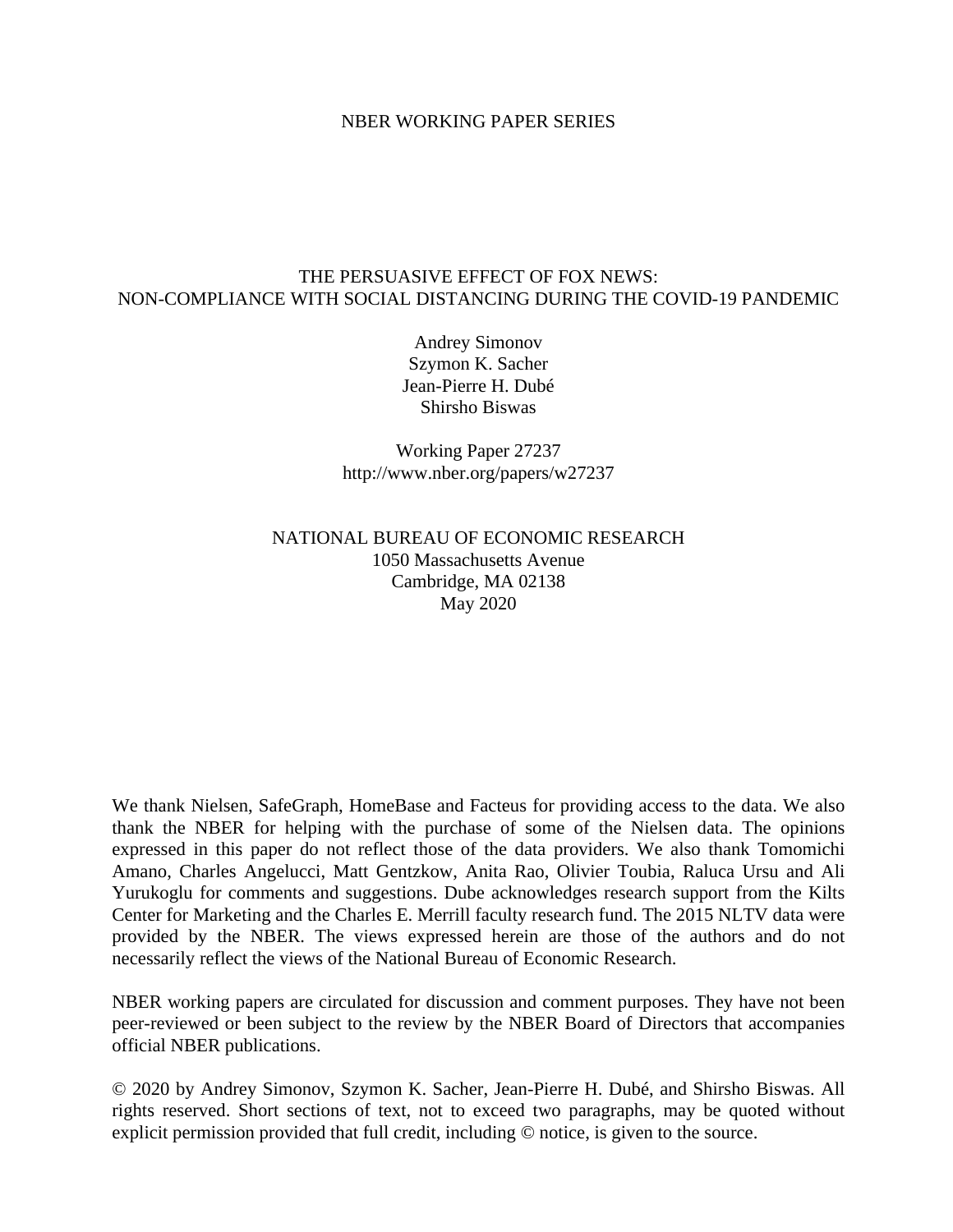The Persuasive Effect of Fox News: Non-Compliance with Social Distancing During the Covid-19 Pandemic Andrey Simonov, Szymon K. Sacher, Jean-Pierre H. Dubé, and Shirsho Biswas NBER Working Paper No. 27237 May 2020 JEL No. D72,I12,I18,L82

#### **ABSTRACT**

We test for and measure the effects of cable news in the US on regional differences in compliance with recommendations by health experts to practice social distancing during the early stages of the COVID-19 pandemic. We use a quasi-experimental design to estimate the causal effect of Fox News viewership on stay-at-home behavior by using only the incremental local viewership due to the quasi-random assignment of channel positions in a local cable line-up. The average partial effect of Fox News viewership in a zipcode implies that 1 percentage point increase in cable viewership reduces the propensity to stay at home by 8.9 percentage points compared to the prepandemic average. We find a persuasion rate of Fox News on non-compliance with stay-at-home behavior during the crisis of about 33.5%-50%across our various social distancing metrics.

Andrey Simonov Columbia Business School 90 Morningside Dr Apt 6C New York, NY 10027 andsimonov@gmail.com

Szymon K. Sacher Columbia University szymon.sacher@columbia.edu

Jean-Pierre H. Dubé University of Chicago Booth School of Business 5807 South Woodlawn Avenue Chicago, IL 60637 and NBER jdube@chicagobooth.edu

Shirsho Biswas University of Chicago Booth School of Business 5807 S Woodlawn Avenue Chicago, IL, 60637 sbiswas@chicagobooth.edu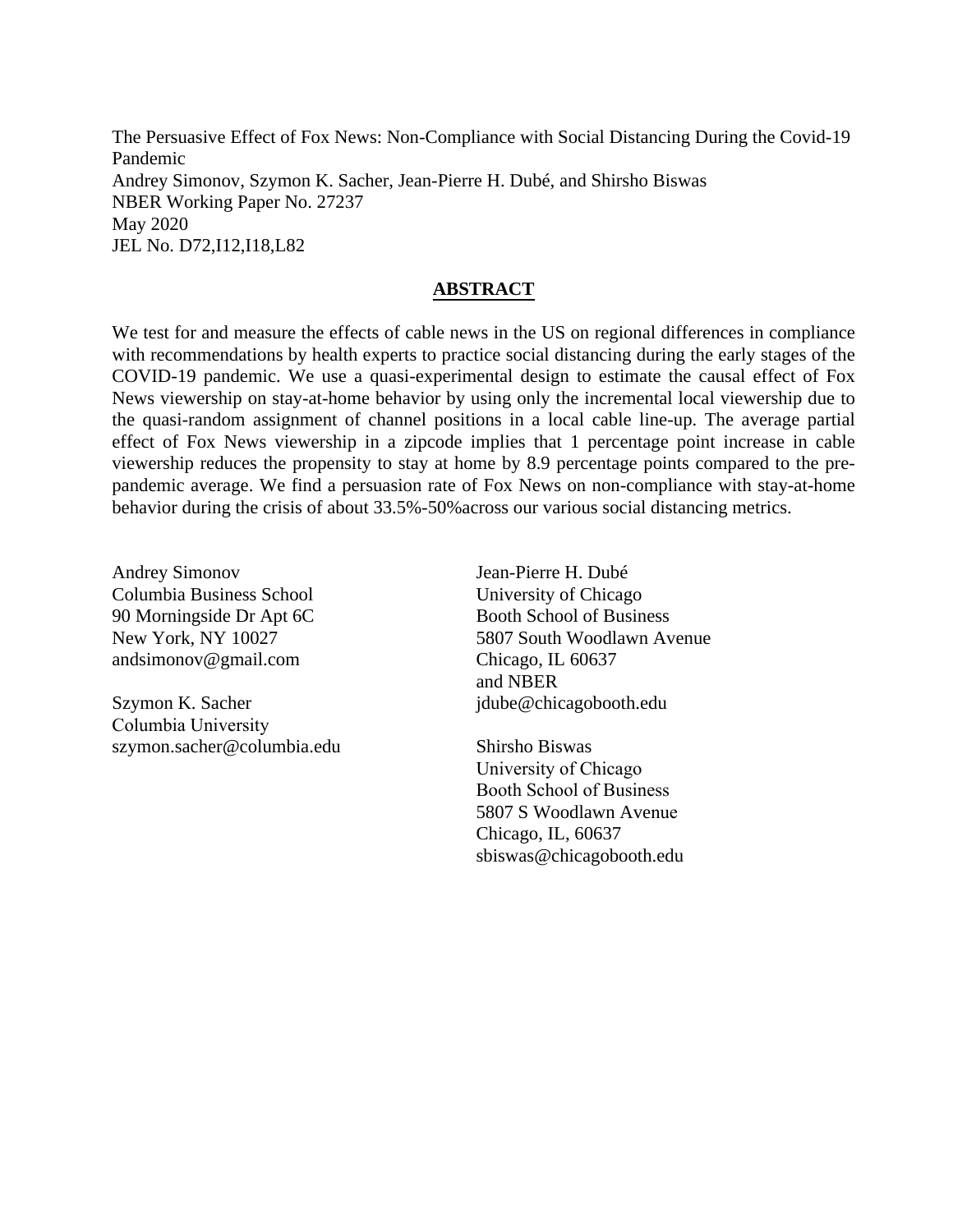# <span id="page-2-0"></span>1 Introduction

The COVID-19 crisis has renewed concerns about the dangers of misinformation and its persuasive effects on behavior. The US response to the pandemic is deeply divided along partisan lines, with Republicans more skeptical about the risks of the pandemic and less engaged in social distancing than Democrats [\(Barrios and Hochberg, 2020;](#page-27-0) [Allcott et al., 2020\)](#page-27-1). Correlations between these differences in reactions and beliefs and exposure to the left- and right-leaning news sources [\(PewResearch, 2020\)](#page-32-0) are suggestive, albeit inconclusive, of an effect of differential messaging by politicians [\(Beauchamp, 2020\)](#page-27-2) and the major media outlets that support them [\(Aleem, 2020\)](#page-27-3). The largest US cable news channel, Fox News, finds itself at the heart of this controversy, with a class action<sup>[1](#page--1-0)</sup> alleging that Fox News and other defendants "willfully and maliciously disseminate false information denying and minimizing the danger posed by the spread of the novel Coronavirus, or COVID-19, which is now recognized as an international pandemic" [\(Ecarma, 2020\)](#page-29-0). The persuasive effect of a leading news media channel could have harmful consequences for the public if viewers disregard the social-distancing practices recommended by leading health experts and health organizations [\(CDC, 2020b;](#page-28-0) [Kissler et al., 2020a\)](#page-30-0). In addition to personal health risks, noncompliance could also create a negative health externality through the transmission of disease to others in the community [\(Ferguson et al., 2020\)](#page-29-1).

We test for and measure the potential persuasive effect of Fox News viewership on social distancing compliance during the early stages of the COVID-19 pandemic in the US.<sup>[2](#page--1-0)</sup> The COVID-19 outbreak is not the first instance where a US media outlet like Fox News finds itself accused of broadcasting misinformation.[3](#page--1-0) However, a persuasive effect during the COVID-19 crisis allows us to test whether Fox can affect behavior in a way that defies the recommendations of health experts. An extant literature has found how slanted news coverage can cause viewers to doubt or reject well-established scientific expert advice on policies for global warming (Hmielowski et al 2014) and vaccinations (Lewandowsky et al 2017). The literature on advice-taking has found in lab studies that decision-makers tend to overweight their opinions relative to those of an advisor leading to inferior outcomes, even when the advisor is recognized as a highly-trained expert (e.g, Harvey and Fischer, 1997 and survey by Bonnacio and Dalal 2006). Our case study therefore offers

<sup>&</sup>lt;sup>1</sup>Claim #604 171 241, filed on April 2, 2020 by the Washington League For Increased Transparency and Ethics. See https://www.sos.wa.gov/corps/business.aspx?ubi=604171241.

<sup>&</sup>lt;sup>2</sup>See also the contemporaneous study by [Bursztyn et al.](#page-28-1)  $(2020)$ .

<sup>&</sup>lt;sup>3</sup>A recent literature has analyzed what appears to be an increase in the supply of fake news, especially online [\(Flynn et al., 2017;](#page-29-2) [Lazer et al., 2018;](#page-31-0) [Allcott et al., 2019\)](#page-27-4). Some studies have demonstrated that fake news is seen and recalled by consumers and, in some cases, changes their beliefs. During the 2016 elections, [Allcott and Gentzkow](#page-27-5) [\(2017\)](#page-27-5) estimate that the average US voter saw and remembered at least one fake news story. Media misinformation can also have a persuasive impact on beliefs [\(Allcott and Gentzkow, 2017;](#page-27-5) [Guess et al., 2018\)](#page-30-1).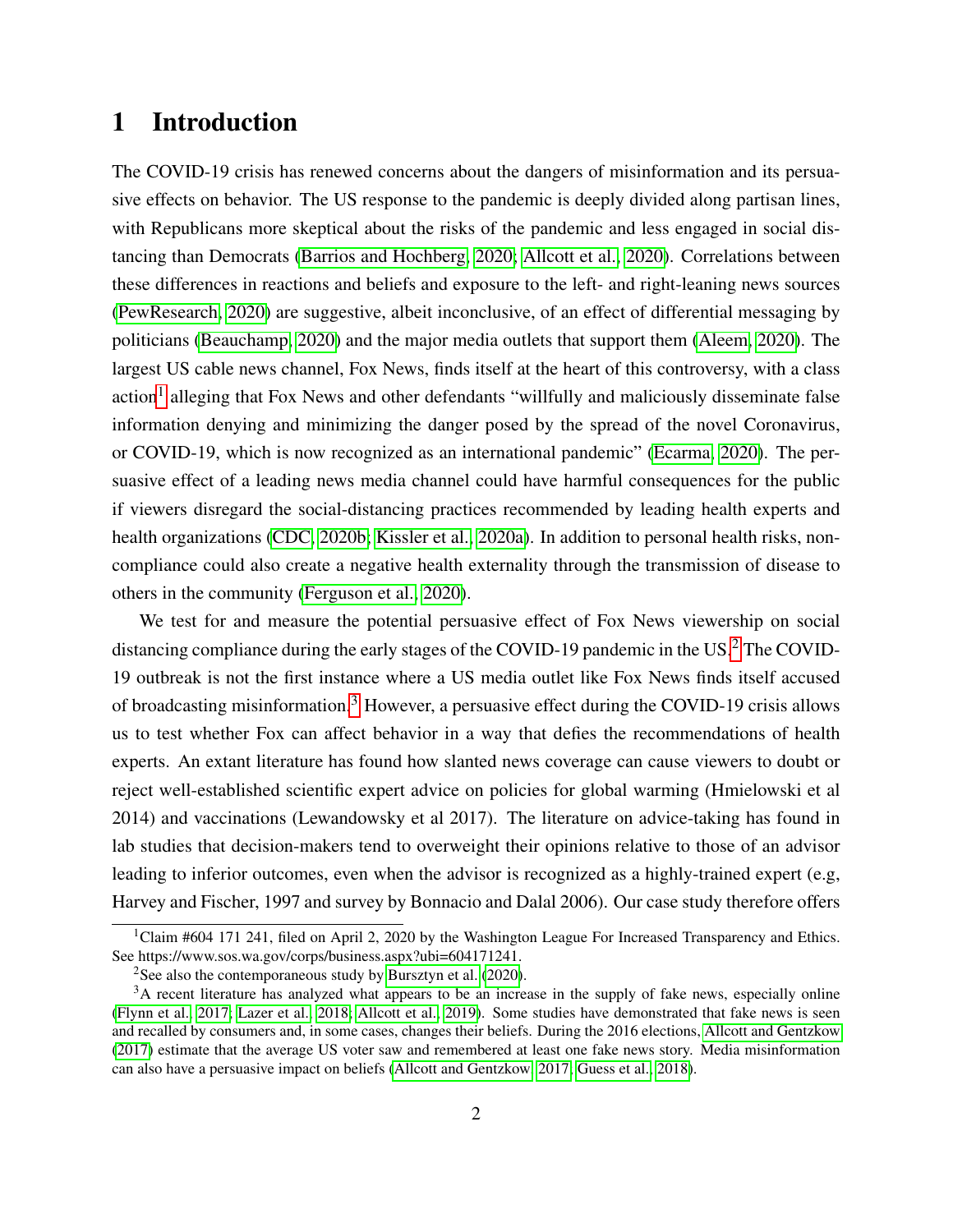a novel opportunity both to test for a persuasive effect of news media and its potential to impact behavior in a manner that defies expert advice during a crisis.

Our key data consist of Nielsen's NLTV panel, measuring differences across US cable systems in the viewership of the three leading cable news channels: FOX News, CNN and MSNBC; although in the main analysis we focus on the first two due to their higher viewership levels. Nielsen's FOCUS data tracking the line-up of channels across US cable markets will also play a key role in our empirical strategy. We match viewership with a specific form of social distancing behavior: the propensity to stay at home. Stay-at-home behavior is not only easier to measure, it also matches more closely with state and municipal measures to manage compliance with socialdistancing behavior (hereafter "SD"). Since most social distancing policies allow for some forms of essential trips away from home, we use SafeGraph data that track multiple forms of stay-athome behavior derived from cellphone location data. We then measure SD as the within-market evolution in daily stay-at-home propensity relative to the baseline level in January 2020, before the US outbreak of COVID-19. To measure the impact of social distancing on economic outcomes, we use transaction data from Facteus and firm closure data and employee counts from Homebase.

Our key empirical challenge arises from the likely self-selection of consumers' cable news viewing choices. Consumers base their television viewership choices on preferences that are likely to be correlated with the factors influencing their SD choices. Following [Martin and Yurukoglu](#page-31-1) [\(2017\)](#page-31-1), we exploit the quasi-random assignment of each news channel's relative position across cable markets. We find that channel position is a strong instrument and that a 1 standard deviation decrease in position (towards 0) increases viewership by 0.137 percentage points for Fox, and 0.088 percentage points for CNN. News channel position across markets is also independent of the socio-demographic factors that predict differences in SD behavior, consistent with our assumption of random position assignment. Our IV approach will only use the incremental viewership across markets induced by differences in channel position to measure the persuasive effect of viewership on SD.

OLS analysis of our SD measures generate a positive and statistically significant effect of Fox News viewership from early March onwards. However, our IV estimates are considerably larger and indicate a take-off in the Fox News effect in early March and a stabilization in mid March, almost immediately after the declaration of a national emergency. Since the supply-side measures, such as business closures, start to happen only two weeks later after the take-off of Fox News effects, the magnitudes of the viewership effects reflect the persuasive effect of Fox News on viewers and not a feedback effect from the equilibrium response of firms, at least early on. Our findings for CNN are inconclusive, with imprecise point estimates centered near zero. Our findings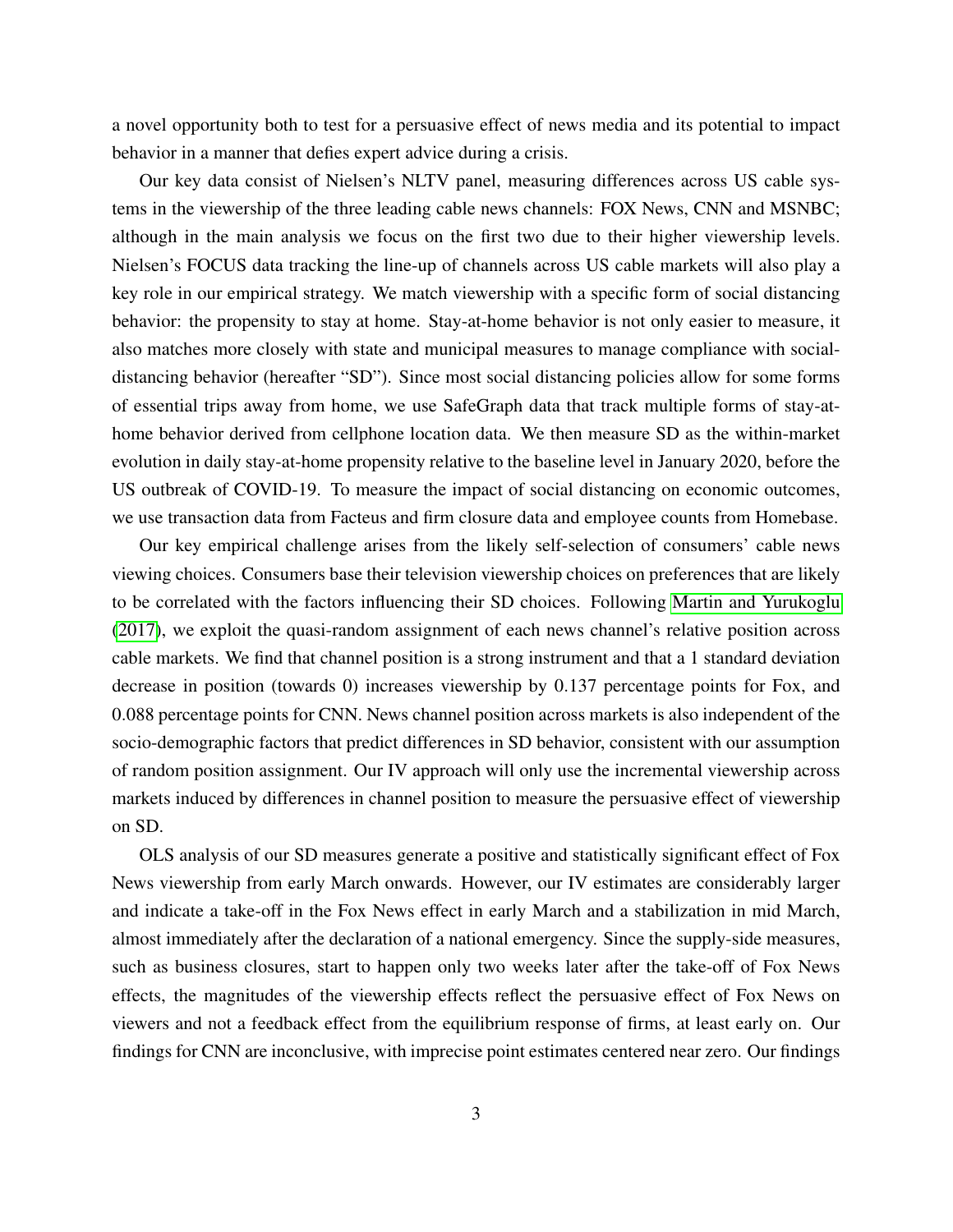imply a persuasion rate of Fox News on non-compliance with stay-at-home behavior during the crisis of about 33.5% −50% across our various social distancing metrics. This magnitude aligns with the persuasion rate of Fox News on voting behavior in the 2000 presidential election [\(Martin](#page-31-1) [and Yurukoglu, 2017\)](#page-31-1). An exploratory analysis of transaction data from debit cards produces inconclusive findings regarding an effect of Fox News viewership on consumer shopping behavior.

While our data do not enable us to test why Fox News viewership has a persuasive effect on social distancing compliance behavior, [DellaVigna and Gentzkow](#page-29-3) [\(2010\)](#page-29-3) discuss two potential mechanisms. First, Fox News may change viewers' beliefs in ways that diverge from those expressed by leading health experts, causing a divergence from the recommended behavior or "egocentric advice discounting" (e.g. [Yaniv and Kleinberger](#page-34-0) [\(2000\)](#page-34-0) and [Yaniv](#page-34-1) [\(2004\)](#page-34-1)). For instance, the coverage of COVID-19 may persuade viewers that social distancing is less effective than experts claim.<sup>[4](#page--1-0)</sup> Independently of the content of current broadcasts, long-term exposure to Fox News may simply cause broad distrust in scientific experts or in institutions [\(Sapienza and Zingales, 2012\)](#page-32-1), including government agencies like the CDC, perhaps destroying local social capital [\(Guiso et al.,](#page-30-2) [2004\)](#page-30-2) and, in turn, reducing the propensity to internalize the externality from leaving home during the pandemic. Alternatively, long-term exposure to Fox News may have polarized viewers towards the Republican party [\(Martin and Yurukoglu, 2017\)](#page-31-1), such that the Fox News effects during the COVID-19 crisis reflect Republican attitudes [\(Allcott et al., 2020\)](#page-27-1) rather than messaging by Fox News anchors. Second, Fox News viewership may reduce a viewer's utility from SD compliance.<sup>[5](#page--1-0)</sup>

In addition, we do not attempt to attribute the Fox News effects to health outcomes, namely cases and deaths, for several reasons. First, to the best of our knowledge, COVID-19-related cases and deaths are tracked at the more aggregate county level and not at the zipcode level. Second, experts still disagree about the accuracy and reliability of current data which limits the interpretabilty of any association we might find with our behavioral outcomes (e.g., [Nishiura et al.](#page-31-2) [\(2020\)](#page-31-2) and [Akhmetzhanov et al.](#page-27-6) [\(2020\)](#page-27-6)); although [Hortacsu et al.](#page-30-3) [\(2020\)](#page-30-3) have developed a promising approach to infer the number of unreported infections. Multiple studies have pointed towards the importance of social distancing for containing the disease [\(Matrajt and Leung, 2020;](#page-31-3) [Kissler et al.,](#page-30-4) [2020b\)](#page-30-4). Therefore, we believe our findings of FOX News effect on compliance should inform epidemiological models on the extent to which, if any, these viewership effects are large enough to impact transmission rates of the disease.

<sup>4</sup>Several studies have studied the impact of fake news on beliefs [\(Allcott and Gentzkow, 2017;](#page-27-5) [Barrera et al., 2020\)](#page-27-7) and its potential persuasive effect on voting behavior [\(Guess et al., 2018\)](#page-30-1).

<sup>5</sup>For instance, [Tuchman et al.](#page-33-0) [\(2018\)](#page-33-0) find a complementary effect of brand advertising on consumer propensity to buy the advertised brand, and [Kamenica et al.](#page-30-5) [\(2013\)](#page-30-5) find a physiological effect of advertising on the efficacy of a drug. Viewership of Fox News might value the defiant aspects of non-compliance in social distancing behavior.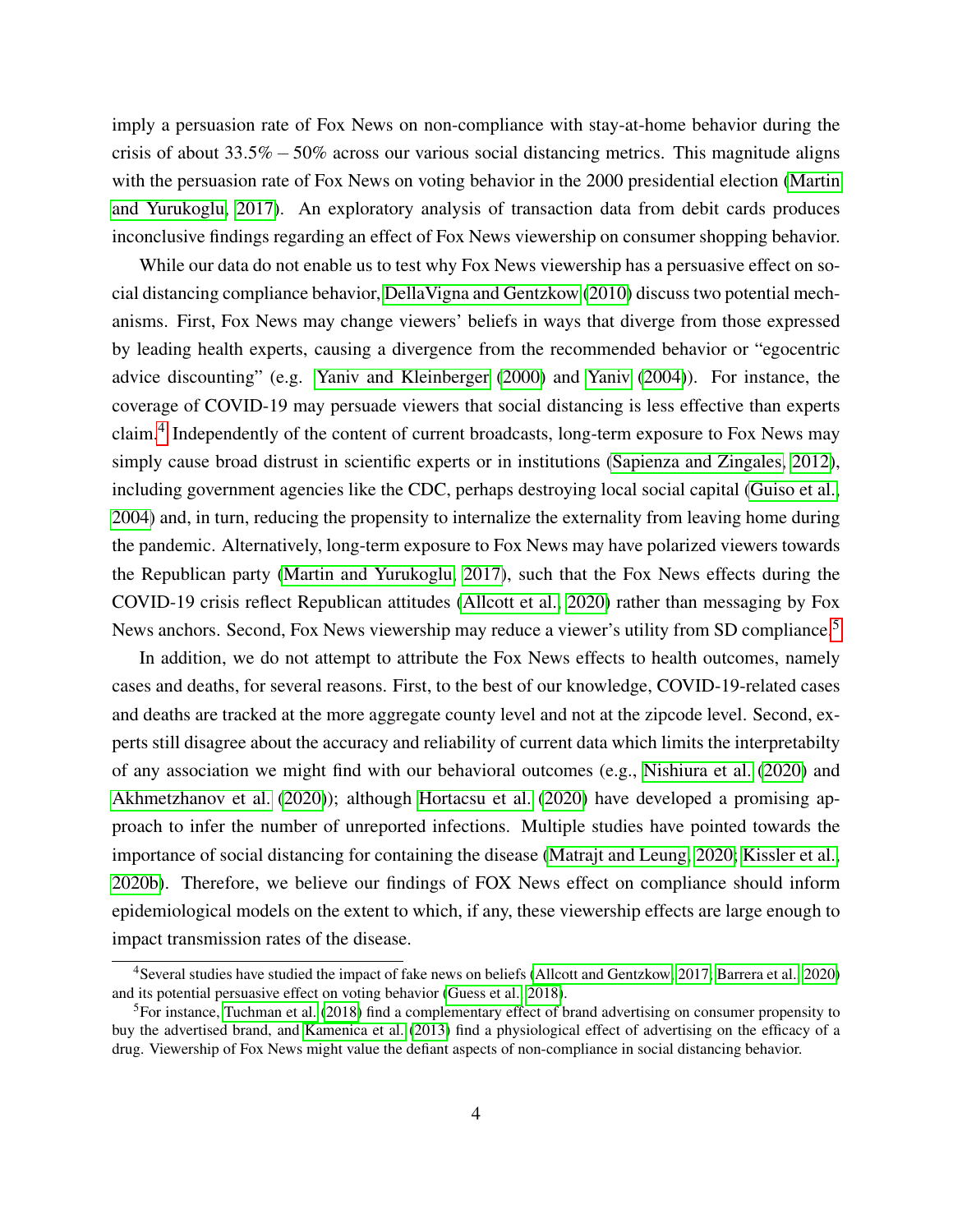Our findings add to a rapidly-emerging body of literature studying differential rates of compliance in social distancing across the US in response to the Covid-19 pandemic. Several studies have looked at differences associated with political partisanship, such as the correlation between perceptions of risk, Trump support and social distancing [\(Barrios and Hochberg, 2020;](#page-27-0) [Allcott et al.,](#page-27-1) [2020\)](#page-27-1), beliefs associated with support for the Republican versus Democratic party [\(Painter and](#page-32-2) [Qiu, 2020\)](#page-32-2), or internet access [\(Chiou and Tucker, 2020\)](#page-28-2). Our work complements these findings by establishing a causal effect of Fox News viewership on SD, which may account for some of these other correlates to the extent that Fox viewership is correlated with political beliefs and other factors.

Closest to our work is the contemporaneous study by [Bursztyn et al.](#page-28-1) [\(2020\)](#page-28-1) to compare the effects of viewership for *Hannity* and *Tucker Carlson Tonight*, two shows with different coverage of COVID-19 coverage, on social distancing behavior. Our work differs in three important ways. First, we measure the effect of TV viewers' exposure to Fox News overall, rather than to a specific show. Second, we measure SD compliance using actual cellphone movement data, allowing us to attribute the effect of Fox News viewership on realized forms of social distancing. In contrast, [Bursztyn et al.](#page-28-1) [\(2020\)](#page-28-1) use self-reported behavior from a survey of approximately 1,000 people. Similarly, our data and identification strategy uses a granular cross-section of thousands of cablesystem level markets, as opposed to the coarser 210 DMA markets used in [Bursztyn et al.](#page-28-1) [\(2020\)](#page-28-1).

More broadly, our work contributes to research on the persuasive effects of the news media on on political opinion [\(Gerber et al., 2009\)](#page-29-4) and various behaviors including political participation [\(Gentzkow, 2006;](#page-29-5) Cagé, 2019), voting [\(Chiang and Knight, 2011;](#page-28-4) [Snyder Jr and Str](#page-32-3)ömberg, [2010;](#page-32-3) [Enikolopov et al., 2011\)](#page-29-6), criminal sentencing decisions [\(Lim et al., 2015\)](#page-31-4), hurricane evacuations [\(Long et al., 2019\)](#page-31-5), and genocide [\(Yanagizawa-Drott, 2014\)](#page-33-1).A subset of this work has found a persuasive effect of Fox News on voting behavior [\(DellaVigna and Kaplan, 2007;](#page-29-7) [Martin and](#page-31-1) [Yurukoglu, 2017\)](#page-31-1) and criminal sentencing [\(Ash and Poyker, 2019\)](#page-27-8). A related literature has looked at the supply of fake news (e.g., [Allcott et al.](#page-27-4) [\(2019\)](#page-27-4)) and the persuasive effect of fake news on beliefs [\(Allcott and Gentzkow, 2017;](#page-27-5) [Guess et al., 2018\)](#page-30-1); although persuasive effects have mainly been measured for small news outlets and online social media platforms. Our use of the [Martin and](#page-31-1) [Yurukoglu](#page-31-1) [\(2017\)](#page-31-1) instrument reflects a broader literature devising empirical strategies to measure the causal effect of communication media on sales.<sup>[6](#page--1-0)</sup>

Sections [2,](#page-6-0) [3,](#page-8-0) [4,](#page-10-0) [5](#page-15-0) and [6,](#page-25-0) respectively, present a discussion of misinformation during the US

<sup>&</sup>lt;sup>6</sup>These methods include geographic regression discontinuities (e.g., [Shapiro](#page-32-4) [\(2016\)](#page-32-4) and [Shapiro et al.](#page-32-5) [\(2019\)](#page-32-5)), timing discontinuities (e.g., [Sinkinson and Starc](#page-32-6) [\(2019\)](#page-32-6)), instrumental variables (e.g., [Gordon and Hartmann](#page-30-6) [\(2016\)](#page-30-6)) and the difference in timing between advertising scheduling and viewership, especially for Superbowl ads (e.g., [Hartmann](#page-30-7) [and Klapper](#page-30-7) [\(2016\)](#page-30-7) and [Stephens-Davidowitz et al.](#page-33-2) [\(2017\)](#page-33-2)).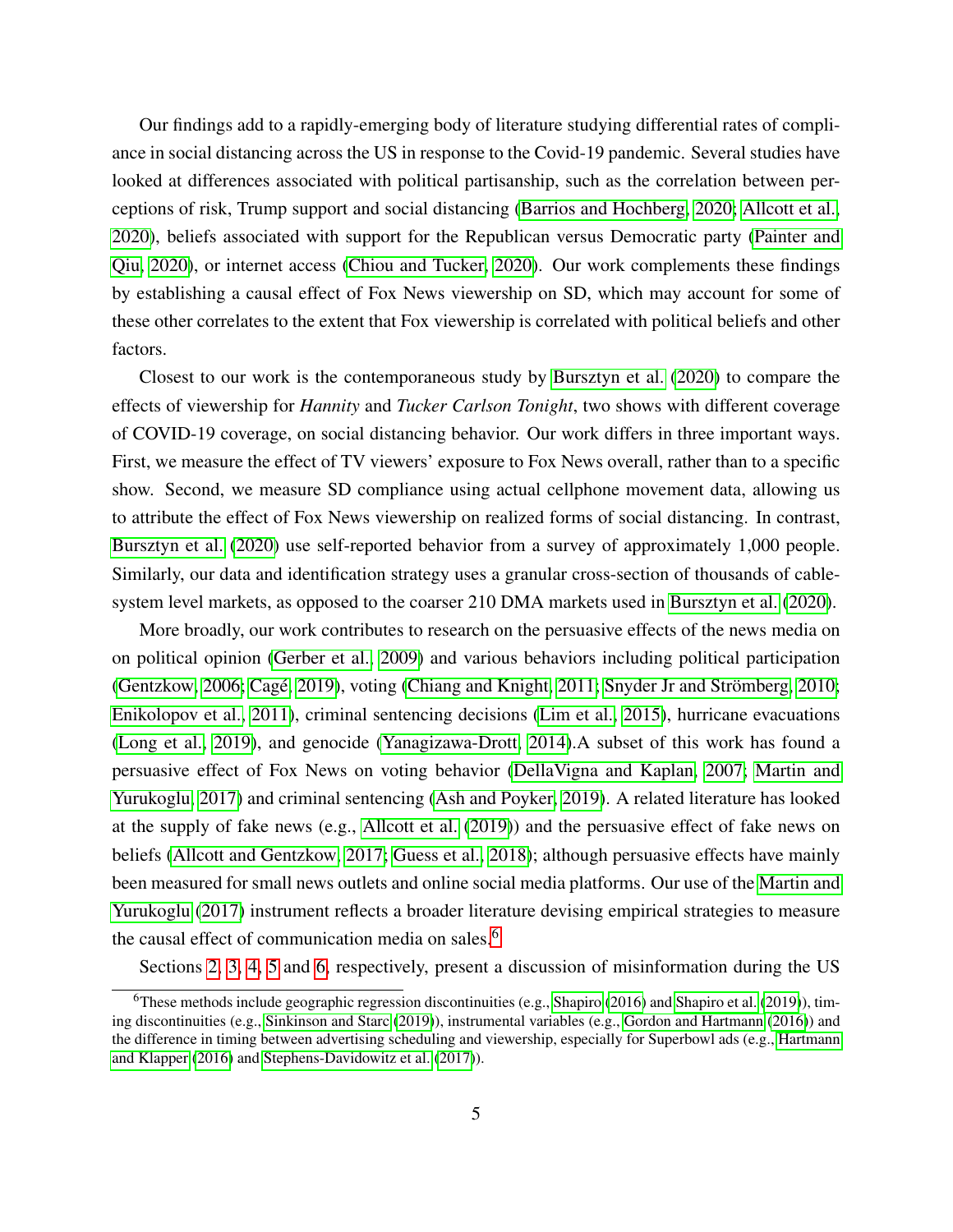COVID-19 outbreak, our empirical model, our data, our results and our conclusions.

# <span id="page-6-0"></span>2 Fox, Misinformation and Social Distancing During the COVID-19 Outbreak in the US

Forty-nine percent of the US population uses television news programs as their primary source of news [\(Shearer, 2018\)](#page-32-7). It is therefore unsurprising that groups like the WLFITE have concentrated their concerns about the potential harmful effects of alleged misinformation during the COVID-19 outbreak at Fox News, the largest US cable news channel for the past decade [\(Wulfsohn, 2020\)](#page-33-3). Of interest is whether exposure to cable news can persuade viewers to disregard warnings by the global health community and engage in behaviors deemed risky by most health experts. As explained above, it is unclear whether viewership effects reflect the impact of specific broadcasts per se or reflect the effects of long-term exposure on trust in institutions or polarized attitudes towards a specific political party. Regardless of the mechanism, Fox News' coverage of COVID-19 has renewed concerns about potential risks from exposure (short or long-term) to misinformation.

On January 30, 2020 the WHO declared COVID-19 as an international public health emergency [\(Nedelman, 2020\)](#page-31-6). Meanwhile, FOX News broadcast a series of stories downplaying the potential risks from Covid-19 in the US throughout March 2020 as the virus began to threaten the US and as Americans were forming beliefs about the severity of the threat. On February 27, host Laura Ingraham accused the Democratic party of "weaponizing fear," referring to them as the "pandemic party" [\(The Ingraham Angle, 2020c\)](#page-33-4). On March 10, popular Fox News host, Sean Hannity, downplayed the risks of the outbreak:

"So far in the United States, there's been around 30 deaths, most of which came from one nursing home in the state of Washington...Healthy people, generally, 99 percent recover very fast, even if they contract it...Put it in perspective: 26 people were shot in Chicago alone over the weekend. I doubt you heard about it. You notice there's no widespread hysteria about violence in Chicago." [\(MediaMatters, 2020\)](#page-31-7)

On the same day, Ingraham echoed this sentiment of the low risks from COVID-19:

"We need to take care of our seniors. If you're an elderly person or have a serious underlying condition, avoid tight, closed places, a lot of people, don't take a cruise maybe. Everyone else wash your hands, use good judgment about your daily activities." [\(Farhi and Ellison, 2020\)](#page-29-8)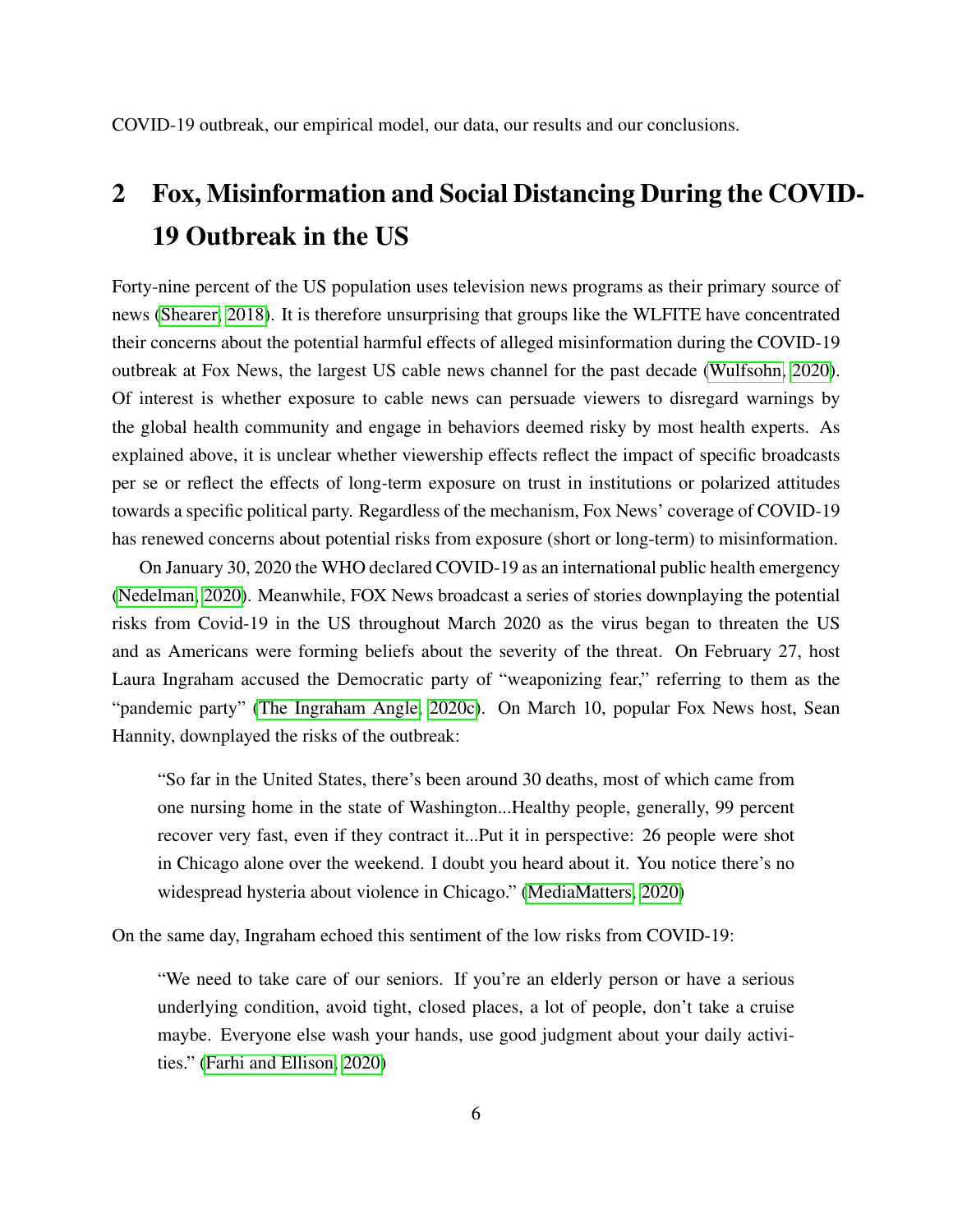Some of the Fox News opinions echoed statements from the White House. On February 2, 2020, President Trump explained to Fox New host, Sean Hannity: "We pretty much shut it [COVID-19] down coming in from China." [\(Puhak, 2020\)](#page-32-8). On March 9, the day before the Hannity broadcast above, President Trump tweeted: "The Fake News Media and their partner, the Democrat Party, is doing everything within its semi-considerable power (it used to be greater!) to inflame the CoronaVirus situation, far beyond what the facts would warrant. Surgeon General, "The risk is low to the average American." It was not until President Trump's declaration of a National Emergency on March 13 (85 FR 15337) that Hannity suddenly referred to the virus as a "crisis."

In spite of these parallels, Fox News coverage frequently diverged from the opinions of the White House. On March 13, Johns Hopkins recommended social distancing in the US [\(Pearce,](#page-32-9) [2020\)](#page-32-9) and, the following day, the CDC recommended cancelling events with more than 50 people [\(Kopecki, 2020\)](#page-30-8). Later that week, President Trump explained in a news conference: "we're asking everyone to work at home, if possible, postpone unnecessary travel, and limit social gatherings to no more than 10 people." [\(White House, 2020\)](#page-33-5). Nevertheless, several Fox News hosts continued to question the efficacy of social distancing and the reliability of health experts' recommendations. Ingraham broadcast "Coronavirus crisis is teaching us a lot about so-called experts," referring to scientific predictions of the disease spread as "lame panic-inducing models" [\(The Ingraham](#page-33-6) [Angle, 2020a\)](#page-33-6). Even as late as April 30, Ingraham continued to dispute the effectiveness of social distancing, arguing "Experts don't like to admit their wrong, do they?" [\(The Ingraham Angle,](#page-33-7) [2020b\)](#page-33-7).

The second-largest US cable news channel, CNN, adopted a more dire tone consistent with the views and recommendations of health experts. For instance, On February 13, CNN broadcast an interview with CDC Director Dr. Robert Redfield, who predicted a widespread community transmission. On February 26, CNN highlighted the following warning from a senior CDC official: "It's not a question of if coronavirus will spread, but when." [\(Darcy, 2020\)](#page-28-5) On March 2, they published a story criticizing the Trump administration's response as being out of step with the CDC [\(McLaughlin and Almasy, 2020\)](#page-31-8). CNN also warned about potentially misleading information on Fox News [\(Cohen and Merrill, 2020\)](#page-28-6). The third-largest channel, MSNBC, broadcast coverage that was materially similar to CNN, including early warnings about the severity of COVID-19 [\(The](#page-33-8) [Rachel Maddow Show, 2020;](#page-33-8) [Deadline: White House, 2020\)](#page-29-9).

A persuasive effect of cable news viewership during the pandemic could potentially generate important health and economic implications. According to the Imperial College COVID-19 Team [\(Ferguson et al.](#page-29-1) [\(2020\)](#page-29-1), page 1), an optimal mitigation policy "...might reduce peak healthcare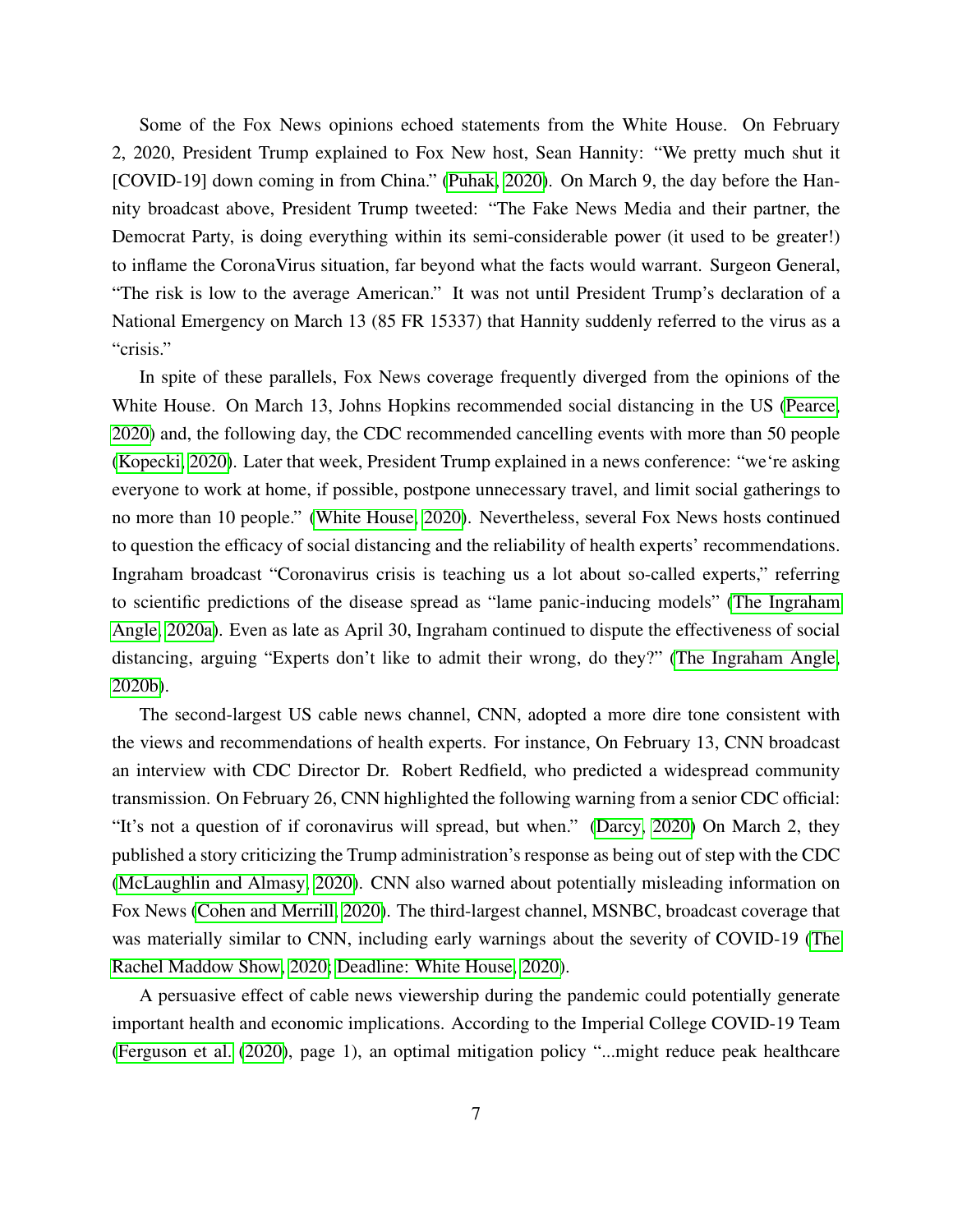demand by 2/3 and deaths by half." [\(Ferguson et al.](#page-29-1) [\(2020\)](#page-29-1), page 14). Similarly, [Lewnard and Lo](#page-31-9) [\(2020\)](#page-31-9) describe social distancing as "the only strategy against COVID-19" while pharmaceutical intervention are not available (p. 1).

A persuasive effect of cable news viewership could also have economic implications:

"In the near term, public health objectives necessitate people staying home from shopping and work, especially if they are sick or at risk. So production and spending must inevitably decline for a time." [\(Bernanke and Yellen, 2020\)](#page-28-7)

Exposure to the virus impacts the economy both through its effect on consumer spending, on the demand side, and through labor supply, on the supply side. [Eichenbaum et al.](#page-29-10) [\(2020\)](#page-29-10) demonstrate how "these [containment] policies exacerbate the recession but raise welfare by reducing the death toll caused by the epidemic" (p.1). We therefore anticipate that a persuasive effect of cable news viewership on SD compliance could, in turn, generate both supply and demand-side economic impacts.

# <span id="page-8-0"></span>3 Model

The CDC defines social distancing as "keeping space between yourself and other people outside of your home. To practice social or physical distancing: stay at least 6 feet (2 meters) from other people, do not gather in groups, stay out of crowded places and avoid mass gatherings" [\(CDC,](#page-28-0) [2020b\)](#page-28-0). To enforce social distancing, many state and local governments adopted stay-at-home and shelter-in-place orders to increase the local propensity to stay at home.<sup>[7](#page--1-0)</sup> We focus the remainder of our analysis on compliance with increased stay-at-home behavior.

For an individual *h* in a given market *z* on day *t*, the difference in indirect utility from leaving home versus staying is given by:

<span id="page-8-1"></span>
$$
U_{zt}^{h} = \alpha_{z} + \sum_{c \in \mathscr{C}} \beta_{ct} \text{rating}_{cz} + \lambda_{z}(t) + \xi_{zt} + \varepsilon_{zt}^{h}
$$
 (1)

where  $\alpha_z$  captures local differences in amenities like stores and labor opportunities,  $\lambda_z(t)$  allows for potentially differential trends across markets such as seasonality and weather as well as changes in local economic amenities, ξ*zt* is a (unobserved to the researcher) mean-zero, common shock to the market, and  $\varepsilon_{zt}^h$  is a uniformly-distributed idiosyncratic random utility shock. Finally, rating<sub>cz</sub>

<sup>&</sup>lt;sup>7</sup>For instance, Sonoma County imposed the following measures: "Stay home and only go out for 'essential activities,' to work for an 'essential business,' or for 'essential travel' as those terms are defined in the Order" [\(socoemer](#page-32-10)[gency.org, 2020\)](#page-32-10).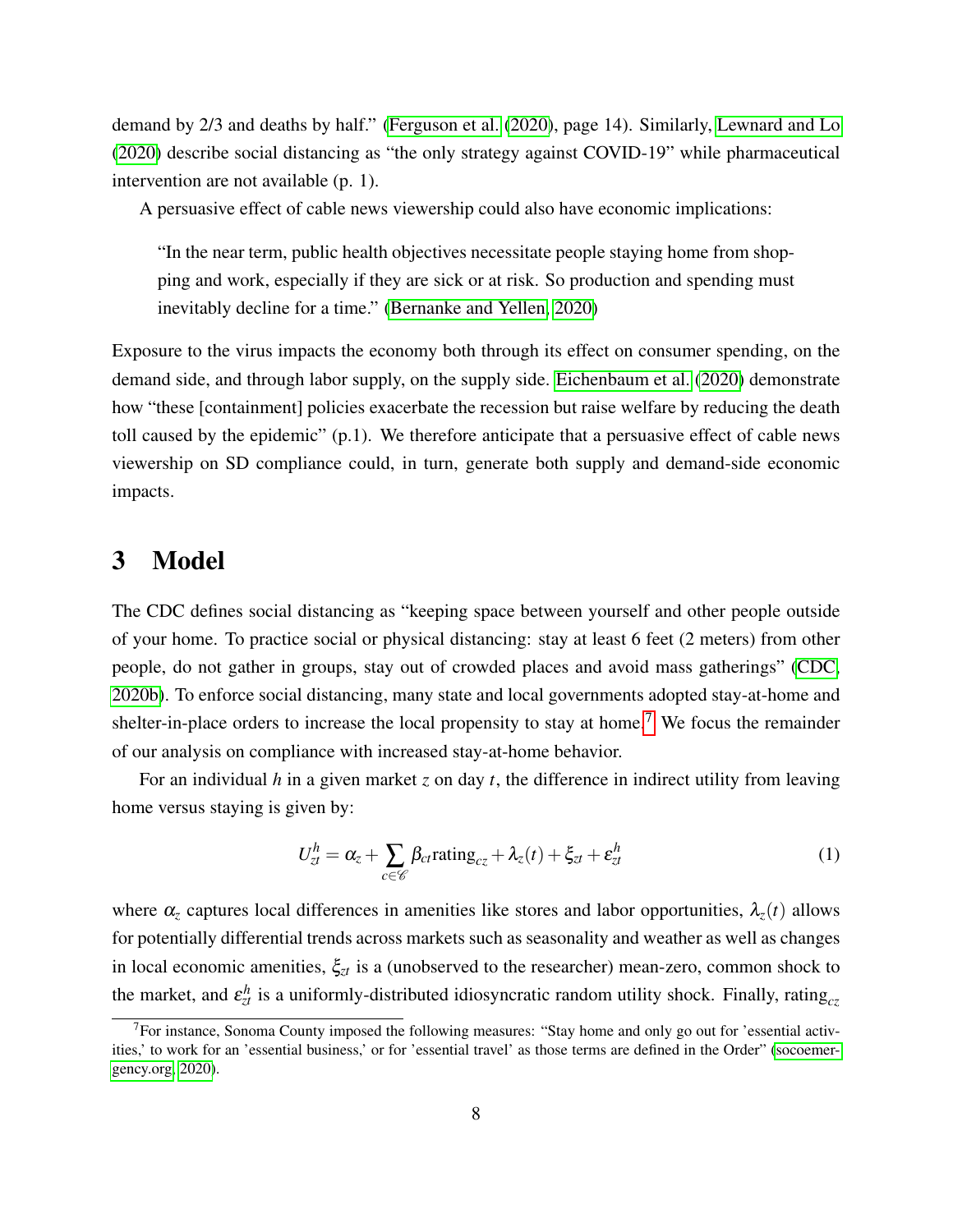measures the time-invariant (long term) viewership measure for news channel  $c \in \mathscr{C}$  in market *z*. This model is consistent with a dynamic discrete choice version of the framework in [Allcott et al.](#page-27-1) [\(2020\)](#page-27-1) where staying at home reflects the inter-temporal trade-offs between leaving home today (e.g., for consumption and/or labor purposes captured by  $\alpha_z$ ,  $\lambda_z(t)$  and  $\xi_{zt}$ ) and the expected, future health risks to the individual. In that framework,  $\beta_{ct}$  rating<sub>cz</sub> captures the impact of viewership of channel *c* on an individual's expected future health risks.

If individuals make decisions to stay at home to maximize utility, then the probability of staying at home,  $y_{zt}$ , in market *z* on day *t* is:

<span id="page-9-0"></span>
$$
y_{zt} = \alpha_z + \sum_{c \in \mathscr{C}} \beta_{ct} \text{rating}_{cz} + \lambda_z(t) + \xi_{zt},\tag{2}
$$

the linear probability model [\(Heckman and Snyder, 1996\)](#page-30-9).

During the base period, before social distancing was relevant in the US, expected stay-at-home behavior is  $\mathbb{E}(y_{z\tau})$ . We define this base period as  $\{\tau | \tau \langle t \rangle\}$  where *t* denotes the first date during which compliance with social distancing became relevant. We assume that cable news has no impact on a household's propensity to stay at home prior to the COVID-19 outbreak in the US in 2020:  $\beta_{c\tau} = 0$ ,  $\forall \tau \leq t$ . The market fixed-effect  $\alpha_{\tau}$  already accounts for persistent effects of viewership on behavior and, thus, β*ct* captures deviations over time in channel *c*'s impact on behavior. In our analysis below, we will analyze the timing of the start of social distancing as well as the potential impact of news on this behavior.

We then define compliance with social distancing as the change in staying-at-home behavior after the emergence of COVID-19 in the US relative to a base pre-COVID period  $\tau < t$ . Formally, we define compliance, *SDzt* as follows

<span id="page-9-1"></span>
$$
SD_{zt} \equiv y_{zt} - \mathbb{E}(y_{z\tau}). \tag{3}
$$

Combining [\(2\)](#page-9-0) and [\(3\)](#page-9-1), we obtain our model of  $SD<sub>zt</sub>$  and its determinants:

<span id="page-9-2"></span>
$$
SD_{zt} = \beta_{ct} \text{rating}_{cz} + \Delta \lambda_z(t) + \xi_{zt}
$$
\n(4)

where  $\Delta \lambda_z(t)$  is a difference relative to the base period  $\tau < (t)$  allowing for *SD* to evolve in response to differential changes across markets such as the timing and stringency of local stay-at-home and shelter-in-place orders.

Our key parameter, β*ct*, measures the daily effect of cable news channel *c* viewership on *SDzt*. Suppose we compare two markets, *A* and *B*, where market *B* has 1 percentage point higher viewership of channel *c*,  $r_{cz}$ . We would expect to observe  $|\beta_{ct}|$  percentage points less  $SD_{zt}$  on any given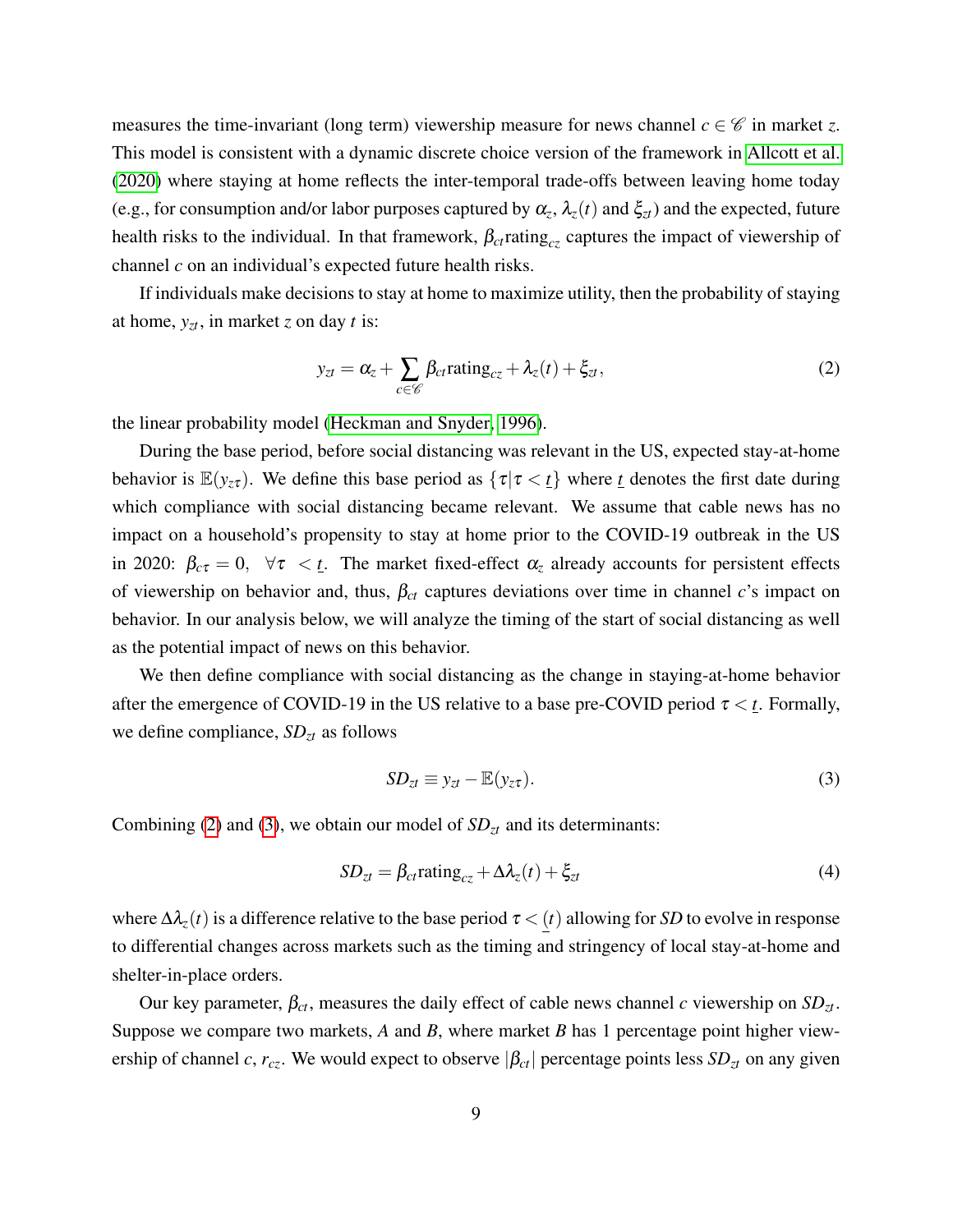day *t* in market *B* than in market *A*, measured as the change in stay-at-home behavior relative to the base, pre-COVID period.

# <span id="page-10-0"></span>4 Data and Descriptive Analysis

### <span id="page-10-1"></span>4.1 Cable News Viewership

We use Nielsen's monthly NLTV data to measure viewership of the three leading US cable news channels – Fox News, CNN and MSNBC. We obtained the 2015 data through a partnership between Nielsen and the NBER, and purchased the 2020 data directly from Nielsen. Nielsen tracks cable television audience sizes using a rotating panel of households with meters and diaries recording their television viewing behavior. We do not have access to the individual-level viewership behavior. The NLTV data we obtained measure each channel's viewership as the percentage of panelists who tune in to the channel for at least five successive minutes during a given quarter-hour time interval of the day. Each channel's monthly viewership rating consists of the average cable viewership for each channel within a market across days and quarter-hour time slots.

Ideally, we would use viewership from 2020. However, recent changes to Nielsen's survey methodology limit the scope of geographic regions for which cable system level or zipcode level data are available. In 2020, only 44 of the 210 DMAs have zipcode-level data and the panelist counts are low,<sup>[8](#page--1-0)</sup> exacerbating potential classical measurement error in our analyses below. For instance, we observe zero panelists viewing Fox News in 71.3% of these zipcodes even though Fox is the most highly-watched cable news channel.

Instead, we use cable system level, or "headend"<sup>[9](#page--1-0)</sup>, data from November 2015, the most recent period for which we have access to broad geographic coverage spanning 2,536 unique headends, representing 30,517 zip codes from the 2[10](#page--1-0) DMAs across the US.<sup>10</sup> As we demonstrate below, channel positions change very infrequently within a cable market. So, as long as the relationship between viewership and position is persistent over time, our use of 2015 viewership data should provide a reasonable proxy for 2020. We look at the persistent in this relationship in section [5.1](#page-15-1) below. Furthermore, since our channel position instrument only affects cable subscribers in a market, we use viewership data for cable subscribers in the headend. Analogous cable-subscriber data were also used in previous work measuring viewership effects [\(Martin and Yurukoglu, 2017\)](#page-31-1).

<sup>8</sup>Only 7,294 zipcodes have at least one panelist and 94% of these zipcodes have less than 10 panelists.

<sup>&</sup>lt;sup>9</sup>A cable television headend is a master facility for receiving television signals for processing and distribution over a cable television system.

 $10$ Apppendix [A.3](#page-45-0) describes how we pre-process the data.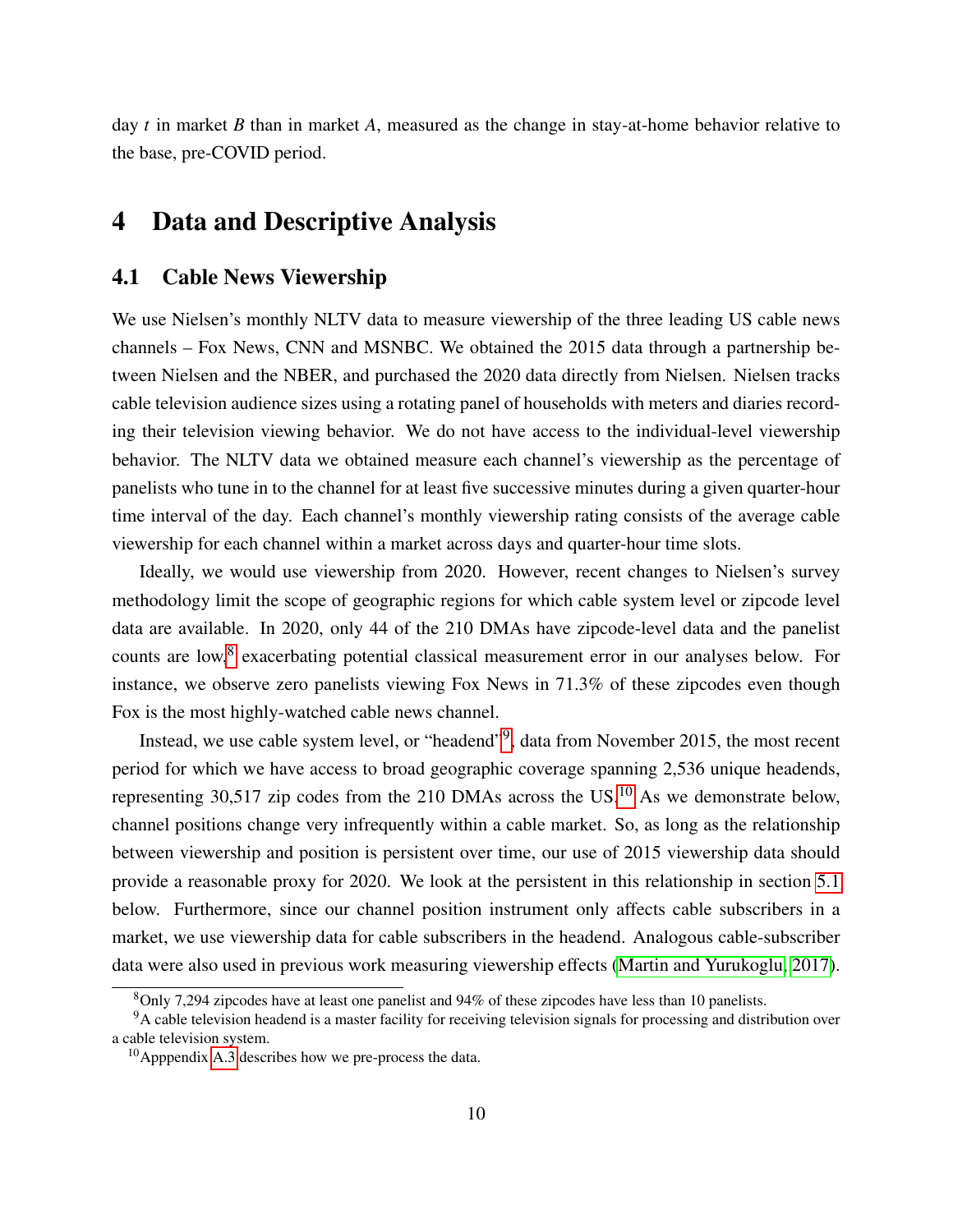In 2019, 71% of US households had access to television<sup>[11](#page--1-0)</sup> and, according to 2020 NLTV data, 61% of these households subscribed to cable service. Therefore, our viewership data represent approximately 43% of the population.

We report descriptive statistics for each channel's viewership ratings in November 2015 in Table [1.](#page-40-0) Fox News stands out in its viewership, with an average monthly rating of 1.32%, higher than the combined rating of both CNN and MSNBC (0.51% and 0.34% respectively). In other words, on average, 1.32% of a headend's viewers tune into Fox News during a given time slot in a given month. Although not reported in the table, the population-adjusted probability of being the highest-watched news channel in a headend is 65% for Fox News, 25% for CNN and 10% for MSNBC. Therefore, the overwhelming majority of US viewers rely on Fox News as their primary source for news. For the remainder of our analysis, we will focus on the effect of Fox News viewership, while controlling for CNN and MSNBC as relevant competitors. In each of our analyses, we will also look at the effect of the second-ranked channel, CNN, as a basis of comparison.

[Table 1 about here.]

### <span id="page-11-0"></span>4.2 Cable Systems' Assignments of Channel Positions

We purchased Nielsen's 2015 FOCUS data to determine the channel lineups across headends. As in [Martin and Yurukoglu](#page-31-1) [\(2017\)](#page-31-1), we use the channel's ordinal position (hereafter referred to as "position") instead of the exact numeric position to which a cable channel is assigned.<sup>[12](#page--1-0)</sup> Ordinal positions correct for the occasional gaps in the lineups in some headends. We observe very little change in a channel's position over time within a market. Pooling each year between 2006 and 2015, we find that headend fixed-effects explain between 81% and 85% of the variation in positions across headends and years for the three channels, whereas time fixed effects explain less than 2.5%. In Table [A6](#page-57-0) in the Appendix [A.9,](#page-46-0) we show that only 4% of the headend-channel positions change from year to year. In sum, 2015 head-end positions should provide a good proxy for 2020.

Table [2](#page-41-0) presents summary statistics of the channel positions across headends for each channel. On average, CNN has the most favorable position, 34.8, relative to Fox News and MSNBC, with respective average positions of 43.2 and 49.6. However, we also observe variation in each channel's position across headends, with standard deviations ranging from 17.7 to 23.4 and coefficients of variation ranging from 0.41-0.53. To demonstrate the variation in positions, we present

<sup>11</sup><https://nscreenmedia.com/us-pay-tv/>

 $12$ Our substantive findings do not change if we instead use the numeric positions.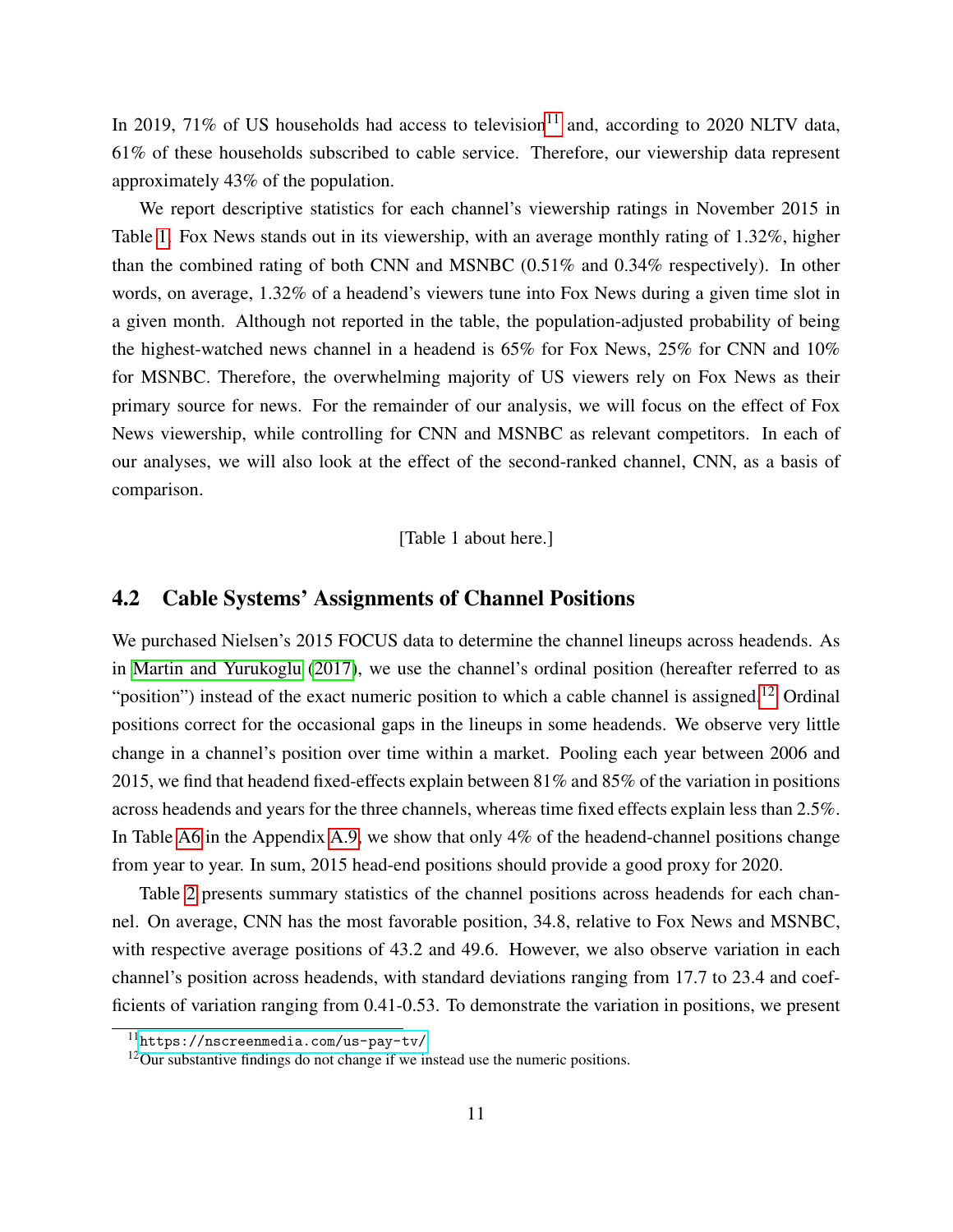the distribution of cable news channel positions across headends in Figure [1.](#page-35-0) On average, the population-adjusted probability that each channel has the most favorable position in a given market is 74% for CNN, versus 14% for MSNBC and 12% for Fox News. As we show in section [5.1](#page-15-1) below, this variation in position is uncorrelated with market characteristics that predict viewership levels.

[Table 2 about here.]

[Figure 1 about here.]

#### <span id="page-12-0"></span>4.3 Stay-at-Home Rates

We base our SD measures on household propensities to stay at home. Besides being more consistent with state and local orders to enforce social distancing, staying at home is also easier to measure than social distancing which would require monitoring the geographic proximity of indi-viduals and the density of gatherings of individuals.<sup>[13](#page--1-0)</sup>

We use Safegraph data that track the GPS locations from millions of US cellphones to construct a daily panel of census-block-level aggregate movements measures from January 1 to April 24,  $2020$ <sup>[14](#page--1-0)</sup> Safegraph makes these data available to academic researchers through their SafeGraph COVID-19 Data Consortium. During this period, we observe an average daily number of 7.75 million devices overall and 265.17 in a given zipcode. We use these device data to construct three daily measures of staying at home propensity by zipcode: (1) the share of devices that stayed at home, (2) the share of devices that traveled to work for a part-time day, and (3) the share of devices that traveled to work for a full-time day. The measures of full-time and part-time work travel are inferred by Safegraph as follows. Part-time work is the share of devices in a market-day that dwell in the same away-from-home location between 3 and 6 hours between 8am and 6pm local time. Full-time work is measured the same way using a minimum of 6 hours of away-from-home dwell time in the same location.

Table [3](#page-42-0) panel (a) presents summary statistics of within-zipcode means for each of our Safegraph propensity variables during January 2020. Recall that we will use these means as our baseline stay-at-home level in each market prior to the COVID-19 outbreak in the US.<sup>[15](#page--1-0)</sup> On average, we see that

<sup>&</sup>lt;sup>13</sup>[Bursztyn et al.](#page-28-1) [\(2020\)](#page-28-1) circumvent this problem using self-reported rates of social distancing with a survey.

<sup>&</sup>lt;sup>14</sup>For a detailed description of the data, please visit: [https://docs.safegraph.com/docs/](https://docs.safegraph.com/docs/social-distancing-metrics) [social-distancing-metrics](https://docs.safegraph.com/docs/social-distancing-metrics).

<sup>&</sup>lt;sup>15</sup>The CDC reports the first US case of COVID-19 on January 22, 2020 [\(CDC, 2020a\)](#page-28-8). But as we show below, we find no discernible change in SD behavior until March 2020.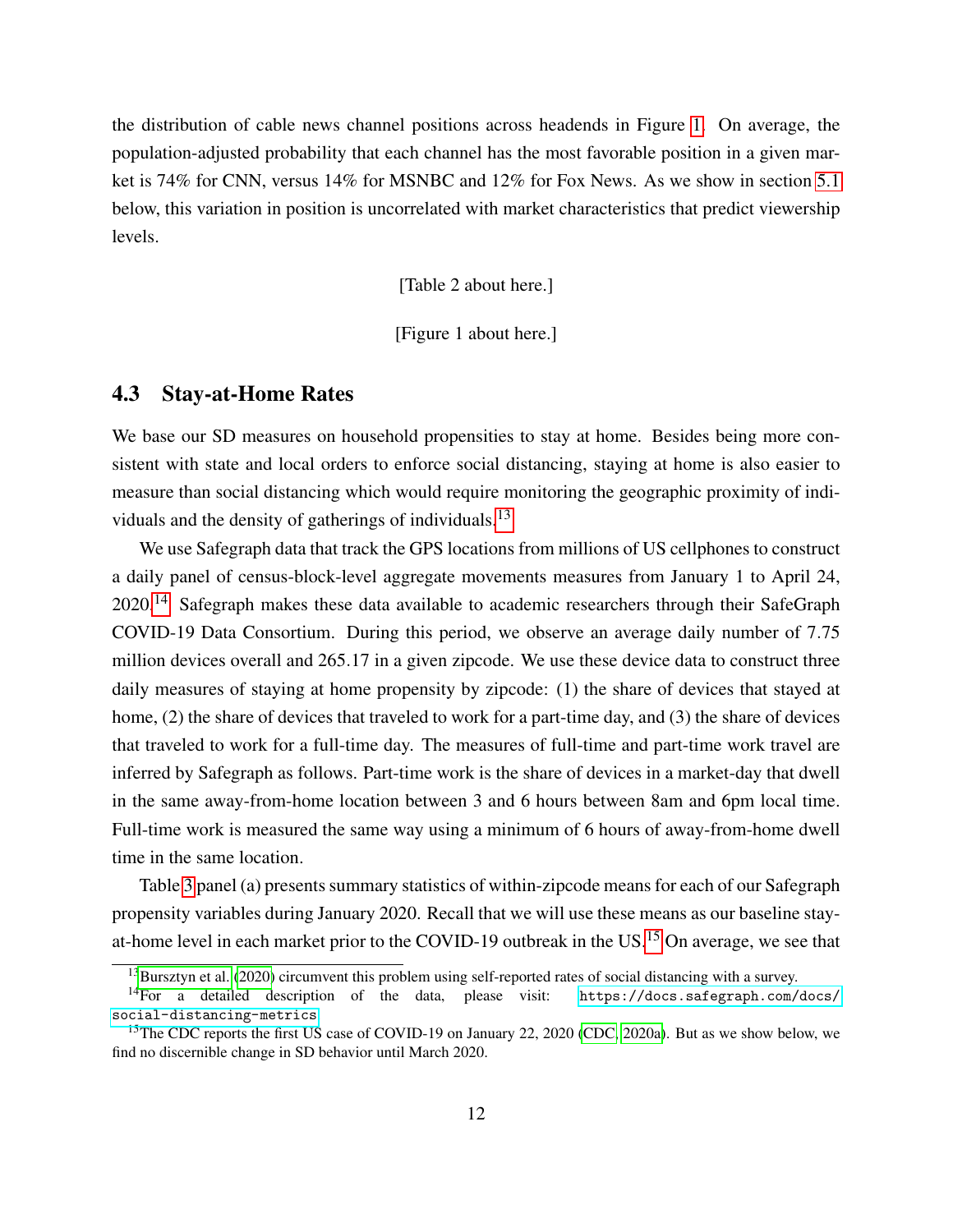23% of mobile devices remain at home in January; although we observe a lot of cross-market heterogeneity. Accordingly, our SD measures account for these heterogeneous baseline behaviors by looking at the difference in stay-at-home propensity relative to January.

#### [Table 3 about here.]

To summarize the evolution of stay-at-home behavior, Figure [2\(](#page-36-0)a) reports the cross-zipcode daily mean for each of our three Safegraph propensity variables. Surprisingly, we see no evidence of a change in the overall mean daily stay-at-home propensity before March 13th, the date President Trump declared a national emergency. On March 13th, the level of stay-at-home propensity lies within the range observed as far back as January 1, 2020. In fact, several states had already issued their own emergency declarations much earlier: Washington (February 29), California (March 4), New York (March 7) and Lousiana (March 11) [\(Lasry et al., 2020\)](#page-30-10). We do not detect a national increase in SD (i.e., growth in stay-at-home relative to January) until March 14 for each of our three measures. By April 1, 2020, the share of devices staying home almost doubles relative to January, an increase of almost 20 percentage points. We see comparable timing in the pattern of declines in SD measured through work trips; although the magnitudes are smaller at approximately 5 percentage points.

For the remainder of our analysis, we use equation [\(3\)](#page-9-1) to define SD for each of our three Safegraph measures where January 2020 is our base, per-COVID-19 period:

$$
SD_{zt} = y_{zt} - \bar{y}_{z,Jan} \tag{5}
$$

where  $\bar{y}_z$ ,*Jan* is the within-market-*z* mean SD across each of the days in January, 2020. Table [3](#page-42-0) presents summary statistics of the daily SD measures across zipcodes between February 1 and April 24, 2020. This period pools days before and after the start of the COVID-19 crisis in the US. On April 1, 2020, we find that the average SD is 16.5, -7.3 and -4.4 percentage points based on the share of homebound devices, share of devices at work full time and share of devices at work part time, respectively. That same day, we observe a positive SD based on homebound devices in more than 98% of zipcodes. Therefore, by April all zipcodes have experienced at least some compliance in the sense of higher stay-at-home rates than in January 2020.

#### [Figure 2 about here.]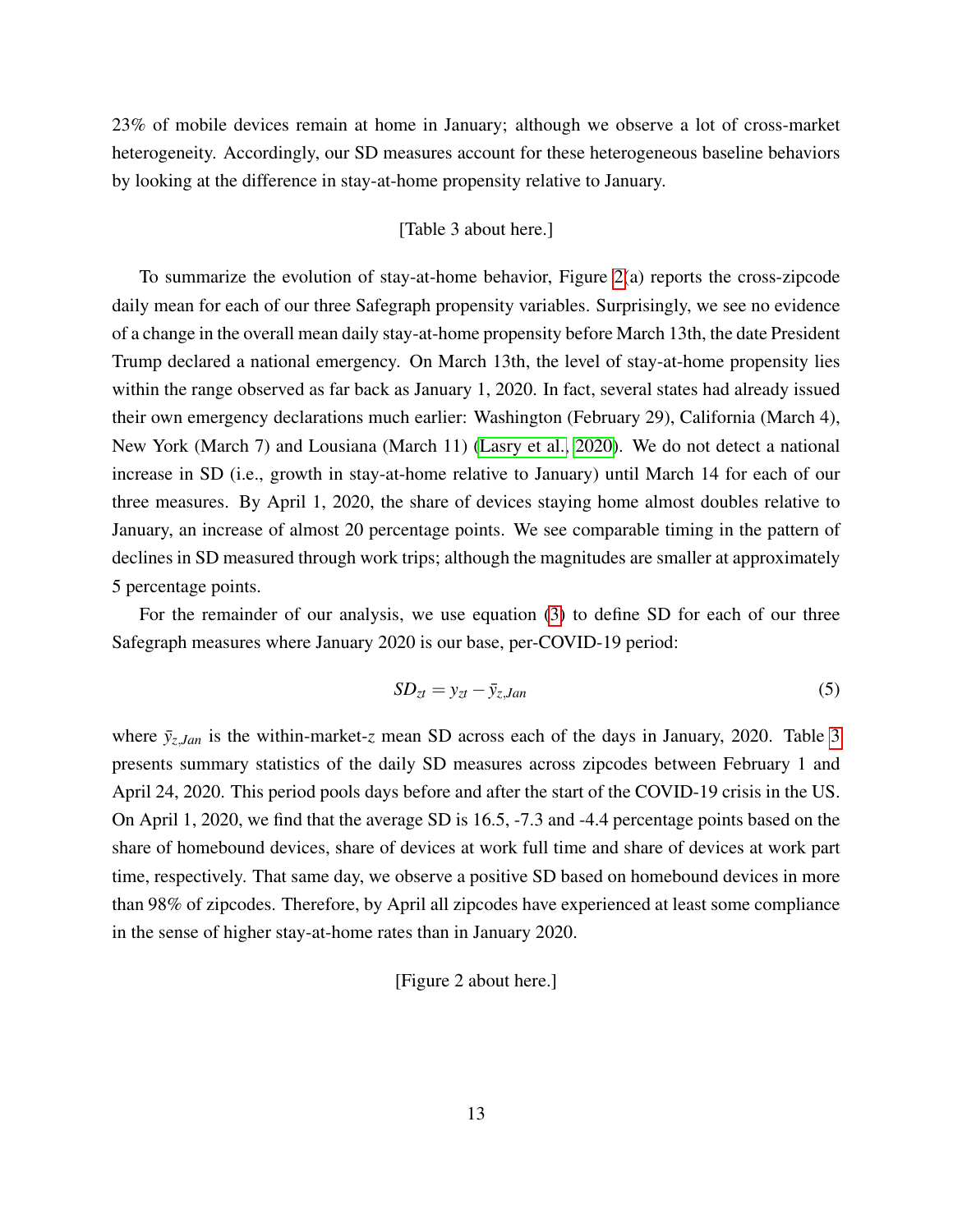# <span id="page-14-0"></span>4.4 Business Closures and the Supply Side

By reducing consumption, social distancing compliance also generates a demand shock to local businesses, as well as a potential labor supply shock. We use local US business data from Home-base,<sup>[16](#page--1-0)</sup> a scheduling and timesheet company that tracks the hours worked by the employees of small businesses. The data track the daily hours worked for 695,782 employees and managers from 68,307 firms and 78,850 business locations, across 9 industries. The data span 14,981 zipcodes for the period from January 1, 2020 to April 25th, 2020. The largest industries represented are food and beverages, retail, and health care and fitness. For each zipcode and day, we compute the total number of firms reported "still open" and the total number of workers that sign into work. We report descriptive statistics in the part (c) of Table [3.](#page-42-0) The average zipcode-day has 2.6 open firms and 11.53 signed-in workers.

To analyze the potential impact of COVID-19, we plot the time-series of the cross-zipcode average daily number firms open and number of workers signed-in in Figure [2,](#page-36-0) panel (b). As expected, our two supply-side variables track our three SD variables closely, with a large negative shock on March 13, the timing of the declaration of a national emergency. We observe a gradual decline that stabilizes in late March. Prior to March 13, both number of businesses open and number of workers that sign into work are stable from January until mid March, except for the systematic day-of-week effects. This coincidence of changes in supply-side and demand-side variables with the emergency declaration raises a potential concern about the exact interpretation of a persuasive effect of Fox News Viewership on SD. To the extent that a Fox News effect on SD contributes to incremental local business closures, our estimates of a Fox News effect on SD might be over-stated if they also capture an indirect feedback effect through business closures on the supply-side of the market. We discuss this issue in our analysis of the results in section [5.3](#page-21-0) below.

### 4.5 Consumer Spending

The recent macroeconomic literature analyzing the economic and health trade-offs from COVID-19 and containment policies recognizes the direct impact of social distancing on consumer demand and consumption behavior. We use Facteus, a provider of financial data for business analytics, to obtain measures of consumer spending activity by zipcode. The Facteus debit card transaction panel contains approximately 10 million debit cards issued by "Challenger Banks,"[17](#page--1-0), payroll

<sup>16</sup><https://joinhomebase.com/data/>

 $17$ Challenger banks tend to be newer banks that serve underbanked consumers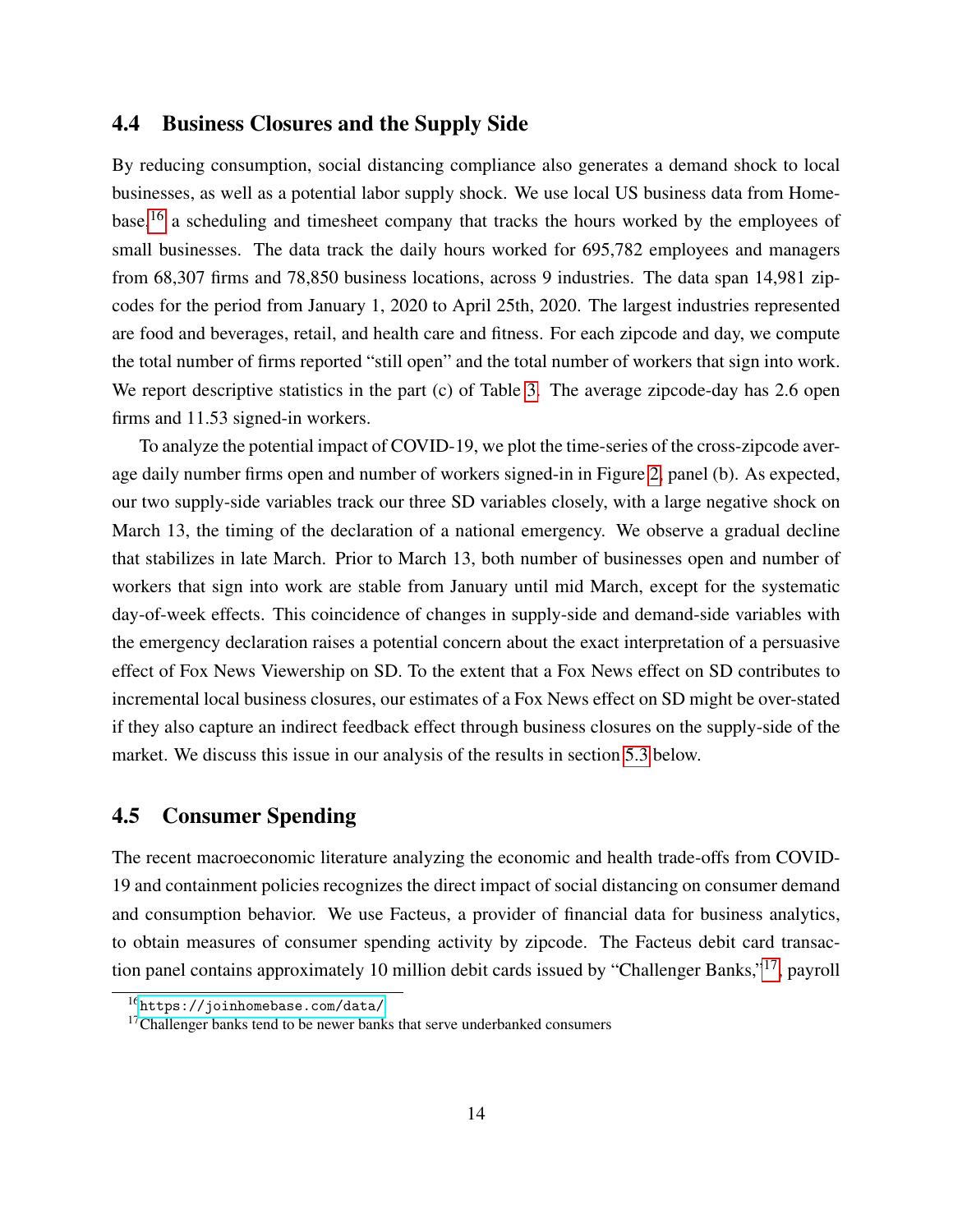cards,<sup>[18](#page--1-0)</sup> and government cards.<sup>[19](#page--1-0)</sup> Therefore, the cardholder panelists tend to come from middle and lower income brackets, a segment of the population that is likely more affected by COVID-19 financially. The transactions are aggregated each day for each of 321 Merchant Category Codes (MCCs) and 1,484 brand names. Table [3,](#page-42-0) panel (d), presents descriptive statistics of the number of observed transactions, debit cards used, and total expenditure.

# <span id="page-15-0"></span>5 Empirical Results

We analyze the determinants of SD, social distance compliance, and the role of cable news view-ership. A concern with OLS estimates of equation [\(4\)](#page-9-2) is the potential endogeneity bias in  $\beta_c$ , which arises if cable news viewership behavior, rating<sub>cz</sub>, is self-selected on aspects of viewers' preferences that also influence their SD compliance:  $\mathbb{E}(\varepsilon_z \cdot \text{rating}_{cz}|X_z) \neq 0$ .

To obtain consistent estimates of  $\beta_c$ , we instrument for viewership using the channel line-ups in local cable systems [\(Martin and Yurukoglu, 2017\)](#page-31-1). Our key identifying moment condition is

<span id="page-15-2"></span>
$$
\mathbb{E}(\varepsilon_{cz} \cdot \text{position}_{cz}|X_z) = 0 \quad \forall c \in C. \tag{6}
$$

We discuss our instrument and the first stage analysis in the next subsection. We then discuss our IV and OLS results for the determinants of SD.

### <span id="page-15-1"></span>5.1 First stage: Channel Positions and Viewership

We now discuss our position instruments and the first-stage regression results for our IV estimator. We refer the interested reader to [Martin and Yurukoglu](#page-31-1) [\(2017\)](#page-31-1) for a thorough discussion of the validity of the moment condition [\(6\)](#page-15-2). Our first and second stages control for the total number of channels available in a cable system since markets with more channels are more likely to assign cable news channels to higher-numbered positions. As supporting evidence of the validity of our instrument, Appendix Tables [A2](#page-41-0) and [A3](#page-42-0) show that, conditional on number of channels available, the ordinal positions of Fox News and CNN channels are uncorrelated with the socio-demographic factors that predict SD.

We run the following first-stage regression of ratings<sub>cz</sub> on the exogenous variables in the model:

<span id="page-15-3"></span>
$$
rating_{cz} = \gamma_c position_{cz} + \rho_c X_z + \eta_{cz} \ \forall c \in C \tag{7}
$$

<sup>&</sup>lt;sup>18</sup>Payroll cards are employer-issued debit cards for direct debit of wages to employees

<sup>&</sup>lt;sup>19</sup>Government cards are primarily issued to alimony recipients to access funds from garnished wages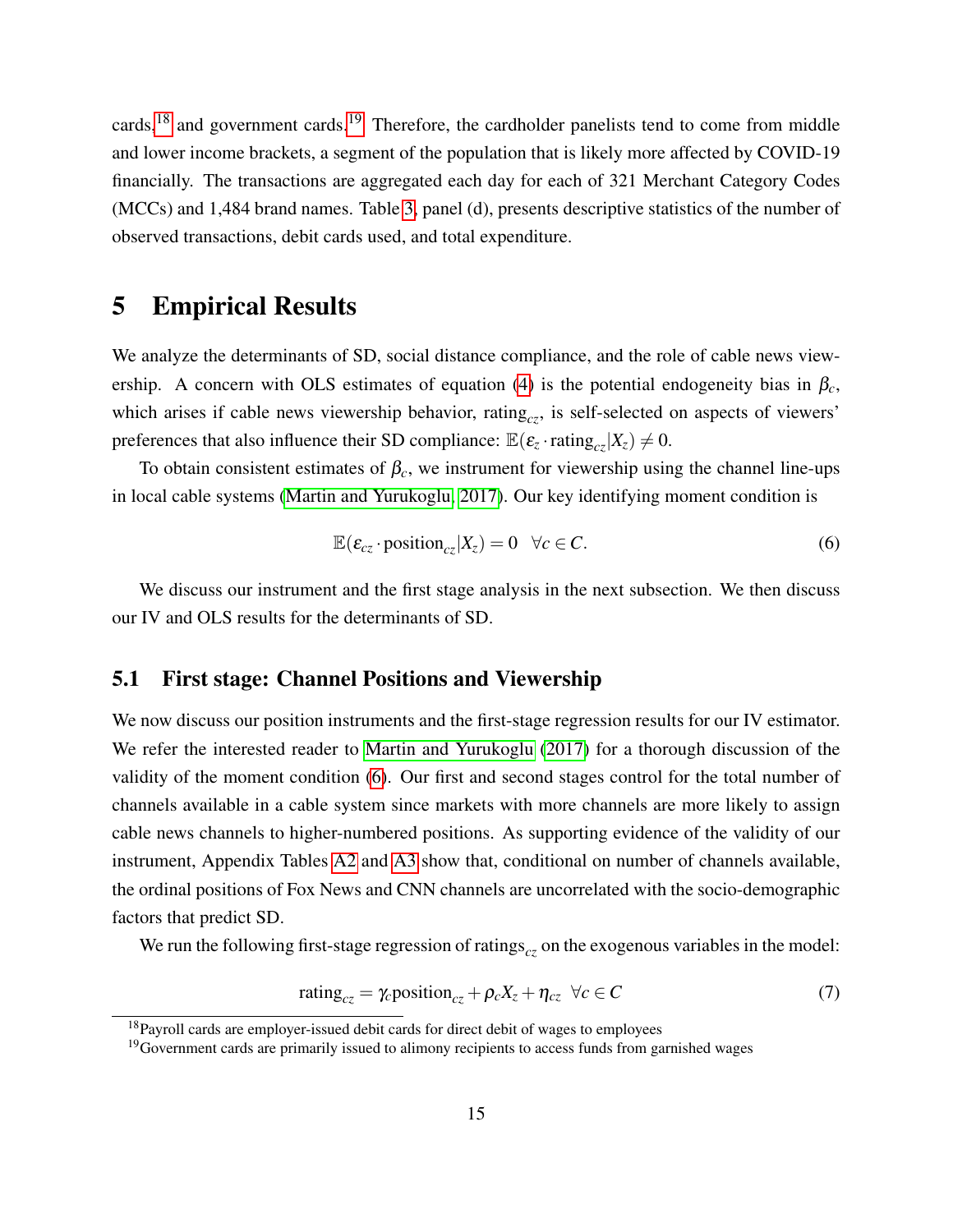where  $X<sub>z</sub>$  contains market characteristics including the total number of channels in zipcode  $z$  and state fixed effects. Standard errors are clustered at the headend level. In several specifications, we weight our observations by the number of panelists in the headend to correct for sampling error in our viewership variable.

Tables [4](#page-43-0) and [A1](#page-40-0) (latter in the Appendix) report the results from our first-stage regressions [\(7\)](#page-15-3) for Fox and CNN, respectively. Consistent with prior literature, higher-numbered channel positions are associated with lower viewership, a finding that is robust across specifications. In the preferred specification that accounts for state fixed effects, demographics and weights observations by the number of panelists (Column 2), we find that increasing a channel's position by one position in the lineup is associated with 0.0077 and 0.0048 lower percentage rating for Fox and CNN, respectively. Therefore, a one standard-deviation improvement in channel position would increase viewership by over 0.137 percentage points for Fox and over 0.088 percentage points for CNN, all else equal.<sup>[20](#page--1-0)</sup>

Our instrument seems to work well. The magnitude of Fox's own-position effect is robust across specifications and is slightly larger and more precise in our preferred specification (column 2) that includes controls and weights and generates an incremental F-statistic of 11.97. We find a similar result for the role of own-position on CNN viewership with a robust, statistically significant magnitude across specification and an incremental F-statistic that varies from 7.3 to 12.7 across specifications.

We also verify whether 2015 viewership and position data provide a reasonable proxy for 2020. As we established in section [4.2](#page-11-0) above, channel positions change very infrequently over time. Since we use these stable channel positions as our instrument, then 2015 data will work well as long as the relationship between viewership and channel position is also stable over time. In a separate Appendix, $2^{1}$  we use the November 2010 and November 2015 data on viewership to test for persistence in the first-stage relationship between positions and viewership. We fail to reject the hypotheses of equal means (i.e., equal expected viewership) and equal slope coefficients for 2010 and 2015. At the 5% significance level, we can rule out that the difference in means is larger in absolute value than 25% of one standard deviation in the observed 2015 viewership levels. We can also rule out that the difference in the predicted effect of a 1 standard deviation change in position on viewership in 2010 differs from that of 2015 by more than 14% of one standard deviation in the observed 2015 viewership levels. Using the 2020 viewership data for the first stage generates inconclusive position effects; although we fail to reject that these effects equal those using 2015 data. Finally, as we show below, the IV point estimates of the Fox News effect are qualitatively

<sup>&</sup>lt;sup>20</sup>The mean and standard deviation of Fox viewership are 1.32% and 2.6 respectively, and 0.51 and 1.5 for CNN.

 $21$  Available upon request.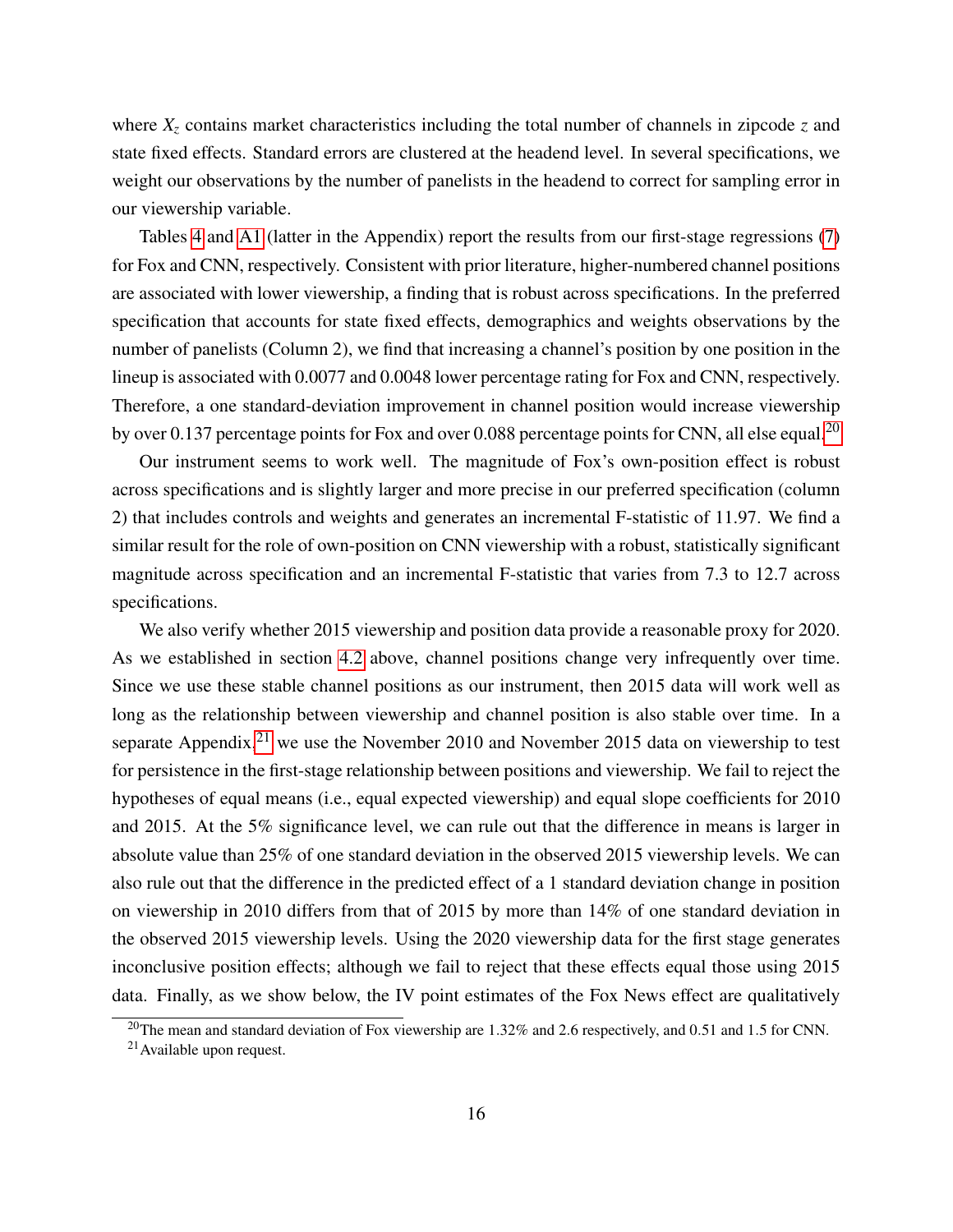similar when we use 2020 and 2015 viewership data, but are too imprecise to be conclusive when we use 2020. Collectively, these findings confirm that the position-viewership relationship is stable over time and that 2015 viewership data provide a reasonable proxy for 2020.

[Table 4 about here.]

#### 5.2 Second stage: the persuasive effects of cable news viewership on SD

We now report our results for the determinants of SD and the effects of cable news viewership. Since the exact timing of emergency declarations varies over time and across states and messaging from the various news channels also varies over time, we let  $\Delta \lambda_z(t)$  from equation [\(4\)](#page-9-2) include state-specific time fixed-effects as well as competitor-channel-position time effects. We use the following empirical specification of our SD model:

<span id="page-17-0"></span>
$$
SD_{zt} = \beta_{ct} \text{rating}_{cz} + \delta_z + \sum_{s \in States} \phi_{st} \mathbb{I}_{\{z \in s\}} + \sum_{c' \in \mathscr{C}_{-c}} \zeta_{c't} \text{position}'_c + \xi_{zt}
$$
(8)

where the dependent variable *SD*<sub>*zt*</sub> is measured as described in equation [\(3\)](#page-9-1) above.  $\mathcal{C}_{-c}$  denotes the set of other news channels (i.e., *CNN* and *MSNBC* when  $c = F\alpha x$ ) since we include time-specific effects of competitor news channel positions to control for substitution between news channels.

We report both OLS and IV estimates of equation  $(8)$ .<sup>[22](#page--1-0)</sup> To facilitate the large number of fixed effects, we collapse our daily time series into two-day periods so that *t* indexes the 41 two-day intervals between February 1, 2020 and April 24, 2020.<sup>[23](#page--1-0)</sup> For identification purposes, we restrict  $\beta_{c, Feb1} = 0$  for the first time period in the sample (February 1, 2020). In placebo regressions, using only the cross-section of markets on a given date in early February, we systematically find null effects for  $\beta_{ct}$ , typically rejecting values larger than 0.01 (i.e., less than 1 percentage point of SD propensity). Therefore, we interpret non-zero values of  $\beta_{ct}$  later in our sample as actual changes in compliance in social distancing, and not relative to a base period.

#### [Table 5 about here.]

We now explore the sources of variation in our SD measure, based on share of homebound devices, using the panel regression [\(8\)](#page-17-0), as summarized in Table [5.](#page-44-0)[24](#page--1-0) Column (1) shows that market

 $^{22}$ Our IV estimator includes the interaction effects between our position instruments and two-day fixed effects. The first-stage results are the same for each interaction since we use cross-sectional data on Fox News viewership and channel positions.

<sup>&</sup>lt;sup>23</sup>Using a daily frequency would double the number of viewership×time interaction coefficients and time effects for each channel, in addition to the 27,173 zip code and 2,091 state by time fixed effects already in the model. For IV regression, this leads to a very high-dimensional set of instruments.

<sup>24</sup>See Appendix [A.4](#page-45-1) for analogous tables for SD measured using Full-Time and Part-Time Work Travel.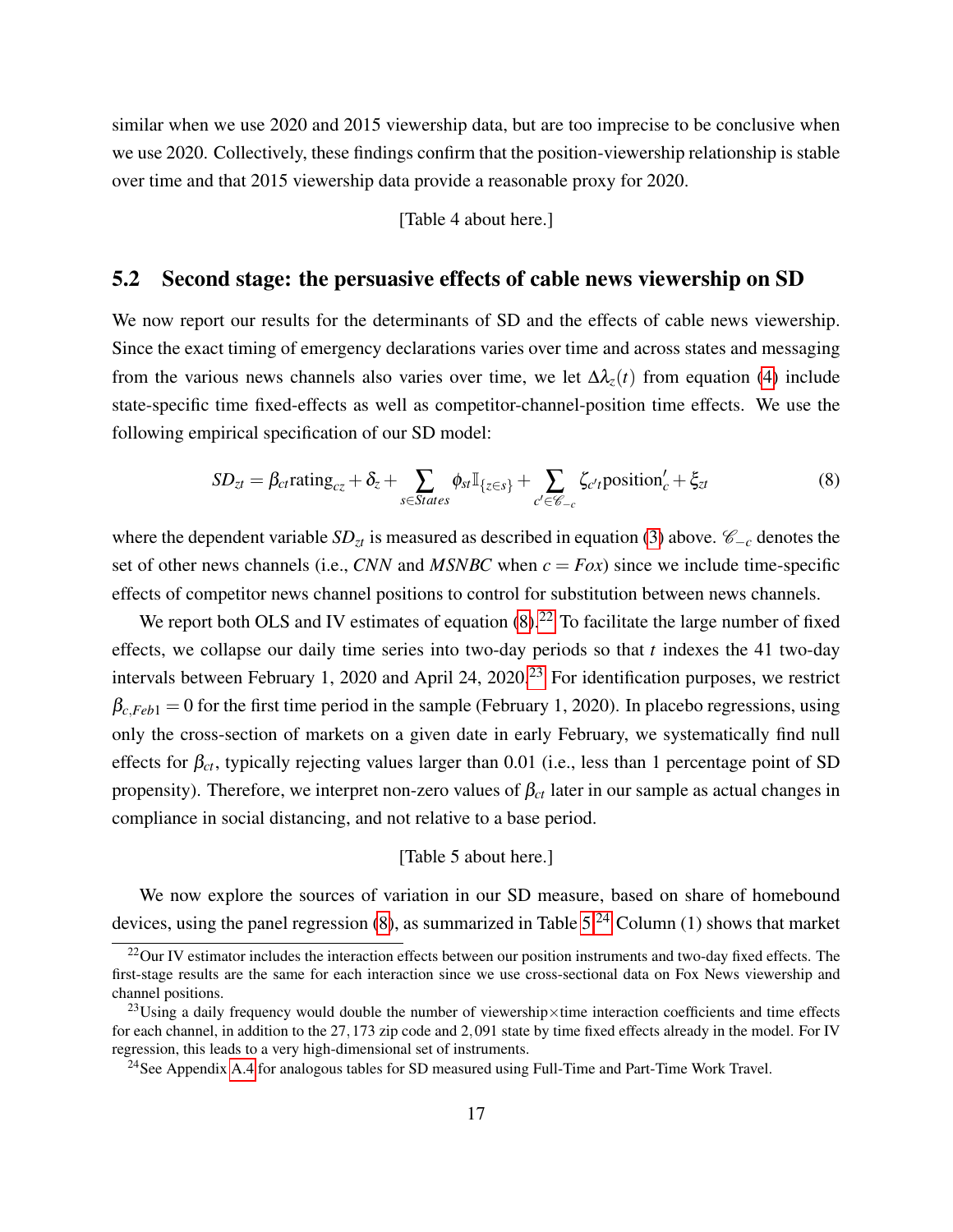characteristics including demographics, *X<sup>z</sup>* , explain only 8% of the variation in SD. However, several of these characteristics turn out to have large effects on SD, in particular population density and median income. These findings could be due to the fact that the outbreak started earlier in urban areas than in rural areas [\(Dingel and Neiman, 2020\)](#page-29-11) thereby lowering the urban cost of SD for a household, and the fact that income may correlate with professions that are more conducive to working from home. Column (2) replaces these demographics with the zipcode fixed-effects, which increase the explained variation to 17%, suggesting substantial additional unexplained persistent heterogeneity across markets. Column (3) adds time-specific state fixed effects to control for differential timing and stringency of stay-at-home orders, increasing the share of explained variation in SD to 84%. Columns (4) through (6) report OLS results that include the viewership effects. Column (4) adds time-varying viewership effects, increasing the explained variation to 87%. Column (5) also includes time-specific position effects for competitor news channels, CNN and MSNBC, respectively.<sup>[25](#page--1-0)</sup> Finally, column (6) controls for zipcode-level differential trends in SD by including time-specific effects of median income and population density, two factors that we find (in column 1) to be important drivers of SD. We use column (5) as our main specification in the discussion below.

We now turn to our estimates of the effect of viewership on SD compliance corresponding to column (5) from Table [5.](#page-44-0) Starting with our key measure of SD based on the overall share of Homebound Devices, Figure [3](#page-37-0) displays the time-specific estimates of effect of viewership on SD, β*Fox*,*<sup>t</sup>* for Fox News and CNN respectively. Analogous Figures for our SD measures based on Full-Time and Part-Time Work travel are reported in Figures [A1](#page-35-0) and [A2](#page-36-0) in Appendix [A.5.](#page-46-1) We report both the IV and the OLS estimates along with their respective 95% confidence intervals. Standard errors are clustered at the headend level.<sup>[26](#page--1-0)</sup> Both our IV and OLS estimates of  $\beta_{Fox,t}$  are negative and statistically significant starting on March 1, 2020, the day after the State of Washington declared a national emergency.<sup>[27](#page--1-0)</sup> The OLS estimates are systematically smaller in magnitude than the IV estimates. The smaller magnitudes could reflect the fact that, in addition to endogeneity bias, OLS estimates also exhibit an attenuation bias since 2015 viewership levels are noisy proxies for 2020.

#### [Figure 3 about here.]

Before discussing our IV estimates, we first run reduced-form regressions of model [\(8\)](#page-17-0) using the channel position instrument in the place of viewership for the specifications corresponding to

<sup>&</sup>lt;sup>25</sup> Although not reported herein, we find similar results if we use own viewership of CNN or MSNBC instead, and position of competitors.

<sup>&</sup>lt;sup>26</sup>Results are robust to clustering standard errors at the state level.

<sup>27</sup>See [Proclamation 20-25](#page-32-11) [\(2020\)](#page-32-11).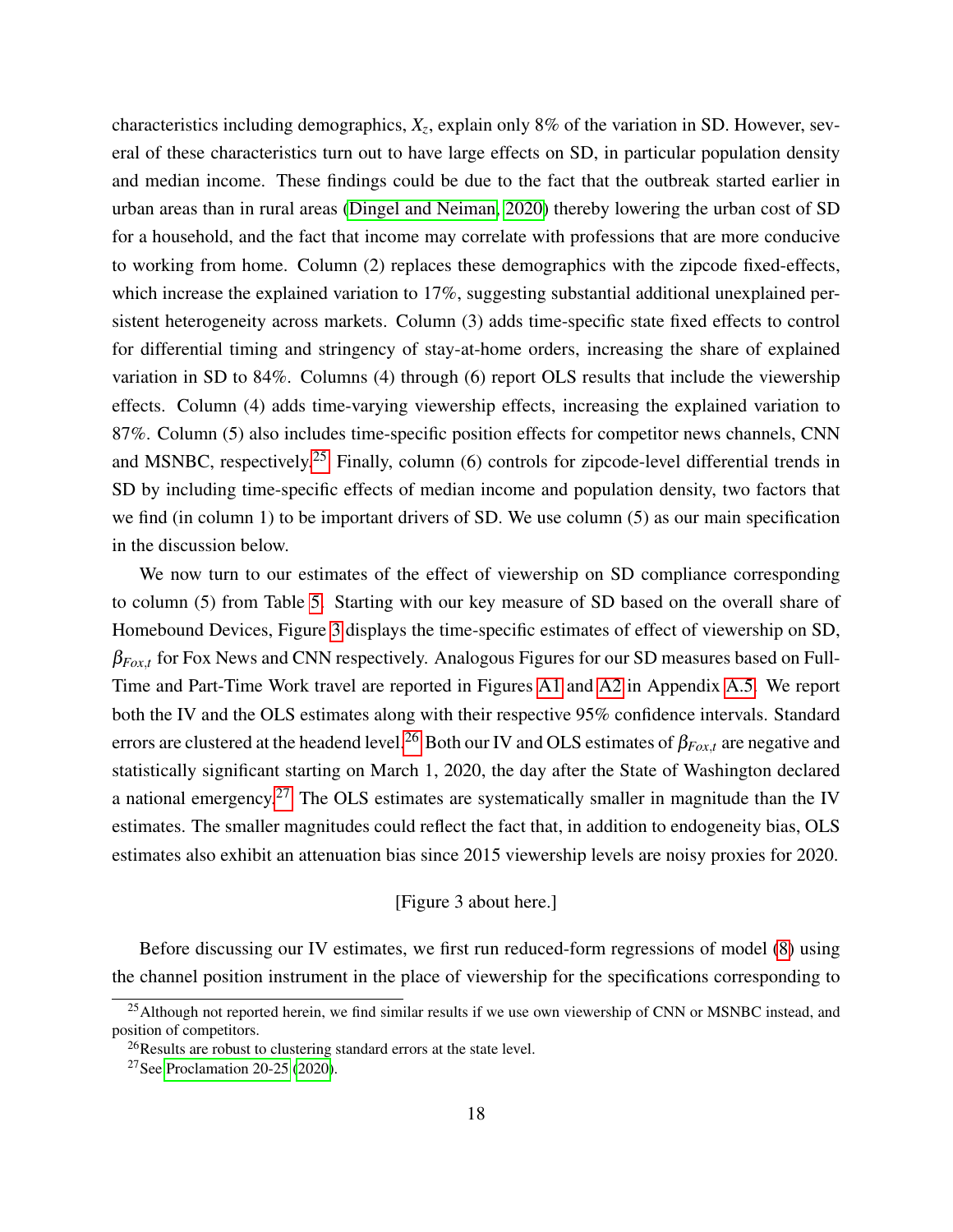column (5) of Table [5.](#page-44-0) The estimates and confidence intervals for the effect of Fox's, CNN's and MSNBC's respective positions on Share of Homebound Devices are plotted in Figure [A3](#page-37-0) in the Appendix [A.6.](#page-46-2) For Fox News, we find significant position effects that closely track the crosstime patterns of our IV estimates discussed below. In contrast, our point estimates for CNN and MSNBC positions, respectively, are not significant. For MSNBC, the magnitudes are also quite small.

The interpretation of the IV estimates requires some care. The IV estimate of  $\beta_{FOX,t}$  measures the local average treatment effect (hereafter "LATE"), which we interpret as the average partial effect (hereafter "APE") of Fox News viewership by cable subscribers on overall SD for date *t* across markets.[28](#page--1-0) As we discussed above in section [4,](#page-10-0) we use viewership for the subset of the population with cable subscriptions since this is the sub-population affected by our position instrument.

Turning to our IV estimates of  $\beta_{FOX,t}$ , we observe some initial dynamics in the viewership APE on SD compliance. As anticipated, we find extremely small and statistically insignificant viewership effects throughout February, prior to the first emergency declaration. Interestingly, the Fox News effect is negative and significant for every date after March 1st, the day after the State of Washington declared an emergency, as explained above. After March 1st, we find a negative causal effect of Fox News on viewership, in stark contrast with the recommended behavior from health experts. We observe a gradual increase in the magnitude between March 1st and March 13th, after which the point estimates appear to stabilize. As explained earlier, President Trump declared a national emergency on March 13th. At least two mechanisms might lead to the evolution in  $\beta_{FOX,t}$  during those two first two weeks of March. It is possible the Fox News effect became more persuasive over time early on during the crisis, possibly due to evolving messaging. Alternatively, if Fox News only has a persuasive effect once local residents in a market perceive a risk and begin SD and the timing of the perception of risk varies geographically, then our  $\beta_{FOX,t}$  may simply be changing as the Fox News effect on SD activates in successively more markets, in particular markets in states that declared an emergency prior to the national declaration. We explore the role of emergency declarations and timing in more detail in section [5.3](#page-21-0) below. For the remainder of our analysis, we will focus on the post-March 13th period when the Fox News effect appears to have stabilized.

As late as February 28, the day before Washington became the first state to declare an emer-

 $^{28}$ If we assume a homogeneous effect of position on viewership in our first stage, then IV is a consistent estimate of the average partial effect (e.g., [Wooldridge](#page-33-9) [\(2008\)](#page-33-9)). This assumption rules out, for instance, that markets with a high taste for Fox News, including non-cable-subscribers such as satellite, do not have a larger incremental viewership due to position.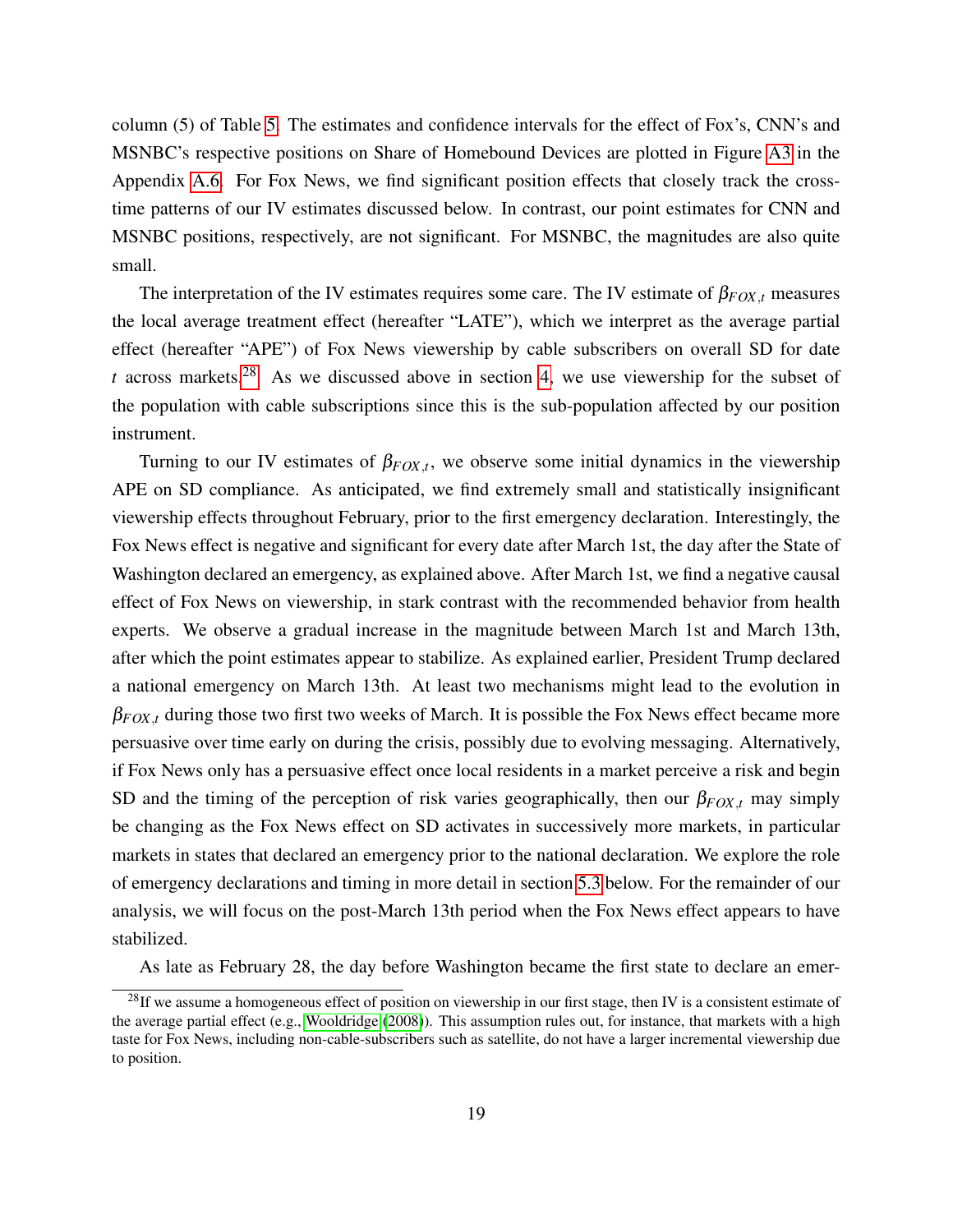gency, our point estimate is still very small,  $-4.83 \times 10^{-5}$ , and we can conclude that, on average across markets, a 1 percentage point increase in Fox News viewership among cable subscribers would not decrease SD by more than 0.83 percentage points at the 5% significance level. However, on March 1, 2020, the average across markets decrease in SD due to a 1 percentage point increase in Fox Viewership among cable subscribers jumps to 1.7 percentage points, and we cannot rule out a decrease as large as  $-3.0$  percentage points at the 5% significance level. By March 15th (includes first business day after national emergency declaration), when the Fox viewership effects have stabilized, our point estimate implies that a 1 percentage point increase in Fox News viewership among cable subscribers would decreases SD by −8.9 percentage points and we can rule out decreases smaller than 4.3 percentage points at the 5% significance level.

As a robustness check, Figure [A5](#page-39-0) in Appendix [A.8](#page-46-3) compares the panel IV regression [\(8\)](#page-17-0) estimates of  $\beta_{Fox,t}$  corresponding to columns (5) and (6) of Table [5.](#page-44-0) The latter specification controls for zipcode-level differential trends through time-specific effects of population density and median income, in addition to our time-specific state fixed effects. These demographic interactions add 82 more parameters to the regression model. As expected, our viewership effects become more precise; although the point estimates become smaller. For each date, we fail to reject the equality of our point estimates with versus without the demographic-time interactions. We compare the implied persuasion rates from these two specifications below.

As a final robustness check, Figure [A4](#page-38-0) in Appendix [A.7](#page-46-4) plots the time-series of IV point estimates using our 2020 viewership data, which span a more limited set of zipcodes. As expected, the point estimates are extremely imprecise. However, they follow the same qualitative pattern as our results using 2015 viewership. Besides robustness, these findings may point towards a longer-term mechanism driving our Fox News effects. While the extant literature has considered persuasive effects through beliefs and preferences (e.g., [DellaVigna and Gentzkow](#page-29-3) [\(2010\)](#page-29-3)), the robustness from using either 2015 or 2020 viewership levels may also indicate a longer-term effect of viewership that is not driven by specific messaging on a given day. For instance, long-term exposures to Fox News may generate broad distrust in institutions and a taste for defiance.

In contrast, our results for CNN are mixed at best. Our OLS estimates become positive and significant shortly after March 1,2020. These findings could be suggestive of a positive causal effect of CNN viewership on SD, that reinforces the recommendations of health experts. However, OLS could be incidentally correlated with SD purely due to self-selected viewership choices. Our IV estimates are extremely imprecise and inconclusive. While we fail to reject that IV is the same as OLS, we also fail to reject that IV is zero or even negative.

In Appendix [A.5,](#page-46-1) we report the analogous results for SD measured as share of people working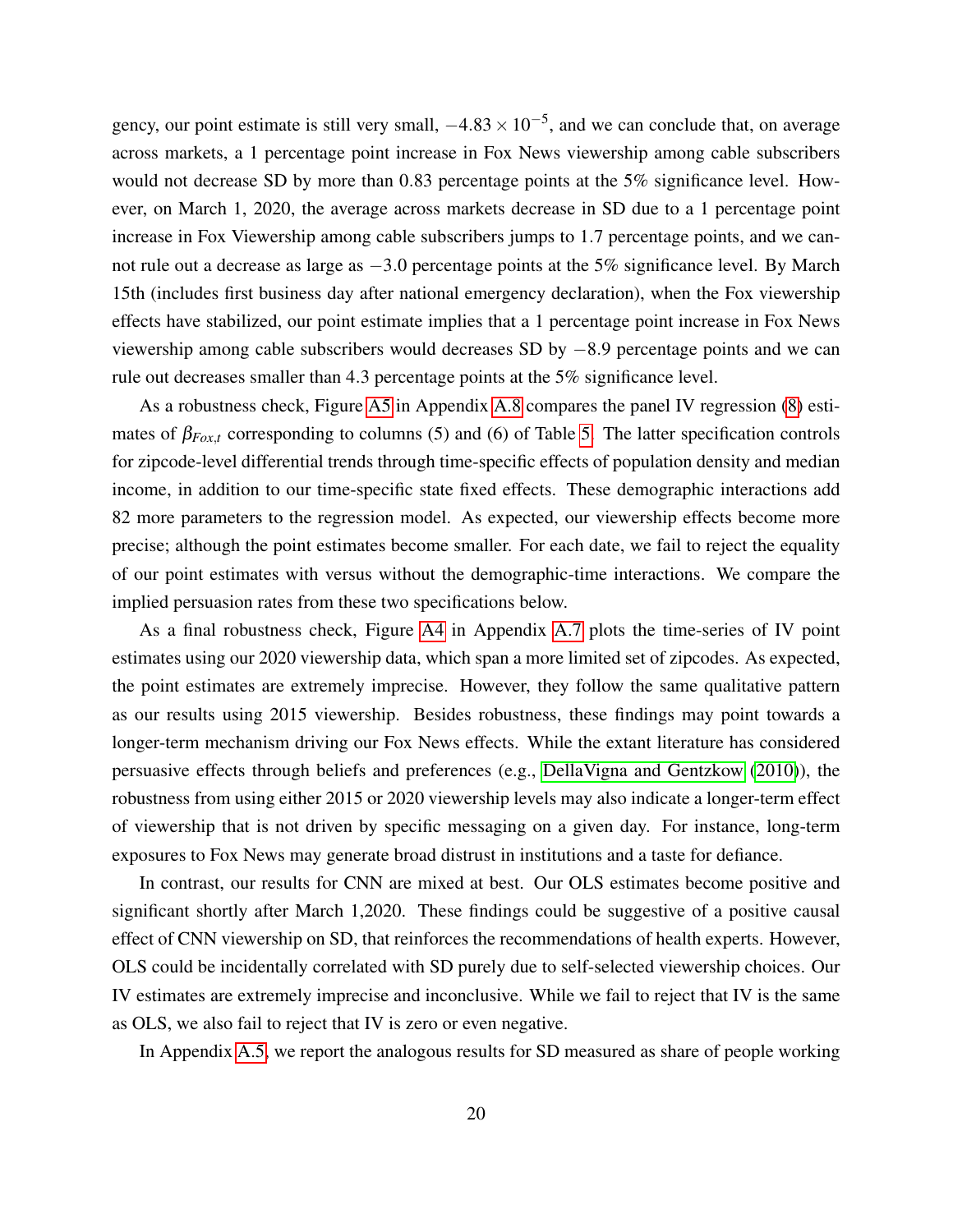full time and share of people working part time, in Figures [A1](#page-35-0) and [A2,](#page-36-0) respectively. Although more imprecise, our qualitative findings are consistent with the stay-at-home rates above, with the point estimates stabilizing around March 15. Our OLS estimates are significant and positive: Fox News viewership decreases compliance by increasing the propensity to go to work relative to the (unreported) negative estimated time effects. OLS is again much smaller than IV. On March 15, our APE interpretation of our IV estimates imply that a 1 percentage point increase in Fox News viewership among cable subscribers would increase the share of devices leaving home for work by 2.5 percentage points for full-time work and 1.9 percentage points for part-time work; although we fail to reject increases as small as 0.8 percentage points and 0.9 percentage points for full- and part-time work respectively at the 5% significance level. These deviations are smaller in magnitude than the overall stay-at-home effects above, but nevertheless confirm the negative impact of Fox News viewership on compliance with social distancing.

The corresponding results for CNN are once again mixed. While our OLS estimates suggest a positive effect of CNN on social distancing compliance, we fail to reject that our IV estimates have a zero or even negative effect due to lack of precision.

Although not reported herein, we also applied the same approach to test for and measure a Fox News viewership effect on the local number of debit card transactions across 45 categories of businesses using the Facteus data. Our findings were inconclusive, with statistically insignificant and very imprecise Fox News viewership effects.<sup>[29](#page--1-0)</sup>

### <span id="page-21-0"></span>5.3 Supply vs Demand and the timing of response to COVID-19

As explained in section [4.4,](#page-14-0) we observe an almost simultaneous take-off in cross-market, daily average SD and supply-side variables (e.g., business closures and worker sign-in rates) on March 13th. This co-movement raises some concerns about the exact interpretation of  $\beta_{FOX,t}$  and a misattribution of the supply side to the persuasive effect of the news.

To confirm that  $\beta_{FOX,t}$  reflects the direct effect of viewership on SD, we split the zipcodes into two groups: (1) Early-Case markets that reported at least one case according to the Johns Hopkins University Center for Systems Science and Engineering (CSSE) before March 13, 2020; and (2) Late-Case markets that had not yet reported at least one case by March 13, 2020. Using overall share of homebound devices, we then compute the daily difference in the cross-market national average SD between early-case markets and late-case markets. Using the Homebase data on number of businesses open, we also compute the daily difference in the cross-market national

 $^{29}$ Results avialable upon request.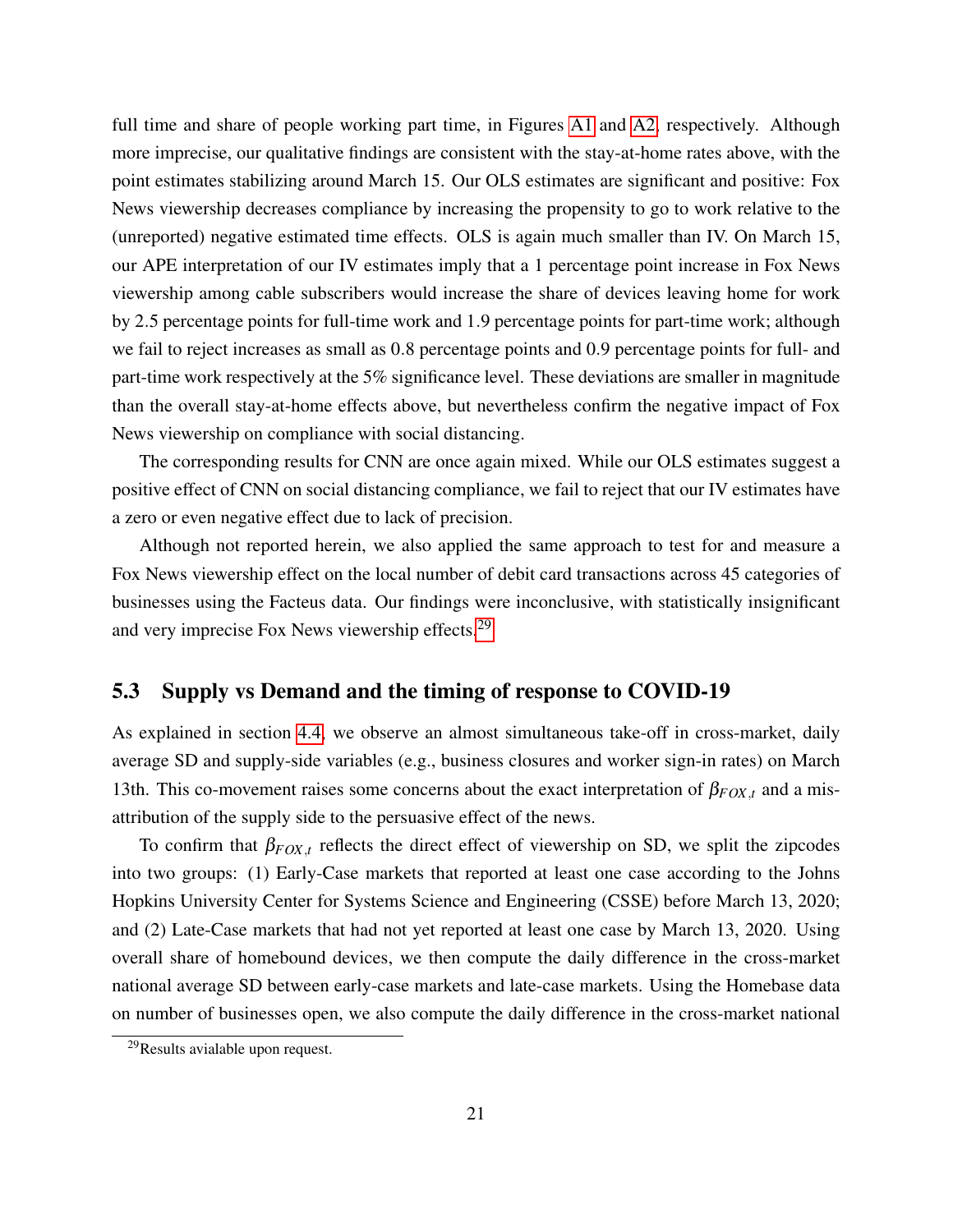average number of businesses open between early-case and later-case markets. Figure [4](#page-38-0) displays the time-series for each of these two differences. The difference in SD between these markets is flat throughout January and February and close to zero. However, only after February 29th, the date that Washington became the first state to declare an emergency, do we observe a deviation in the share of people staying at home between the early-case and late-case markets. The difference grows steadily until just after March 13th, the date of the declaration of a national emergency, and then stabilizes. In contrast, the difference in number of businesses open is flat all the way until March 13, after which we see more business closures in early-case than late-case markets.

#### [Figure 4 about here.]

Figure [4](#page-38-0) also plots the time-series in our IV estimates of  $\beta_{Fox,t}$ . The daily estimates of the Fox viewership APE closely track the evolution in the difference in SD between early-case and late-case markets. We see a similar take-off on February 29th, followed by a steady increase until March 13th, at which point there is a jump and stabilization shortly thereafter. In sum, β*FOX*,*<sup>t</sup>* appears to have stabilized by the time business closures are beginning. Therefore, while business closures on the supply side of the market may indeed be drivers of SD, they do not appear to be driving our estimated Fox News viewership APEs, at least during the early days of the pandemic. In addition, the period of growth in our Fox News APEs in early March appears to be driven, in part, by the gradual activation of SD behavior in successively more markets. Therefore, in the remainder of our analysis, we focus on the post-March-13 period to discuss the Fox News effect on SD.

#### <span id="page-22-0"></span>5.4 The Persuasion Rate of Cable News

The findings in the previous section contribute to a growing literature documenting the persuasive effects of media communications. Following [DellaVigna and Gentzkow](#page-29-3) [\(2010\)](#page-29-3), we compute the corresponding persuasion rate for Fox News during the early stages of the COVID-19 outbreak. To determine the persuasion rate, we use our overall propensity to stay-at-home measures of SD. Recall that SD is measured relative to the baseline rate of staying at home in January, before the US outbreak had begun.

Following the discussion in [DellaVigna and Gentzkow](#page-29-3) [\(2010\)](#page-29-3), we measure the persuasion rate of Fox News on non-compliance with SD as follows:

<span id="page-22-1"></span>
$$
P_{FOX,t} = 100 \times \frac{1}{S^{Fox}} \frac{E^{Fox}}{S_P^{Fox}}
$$
\n(9)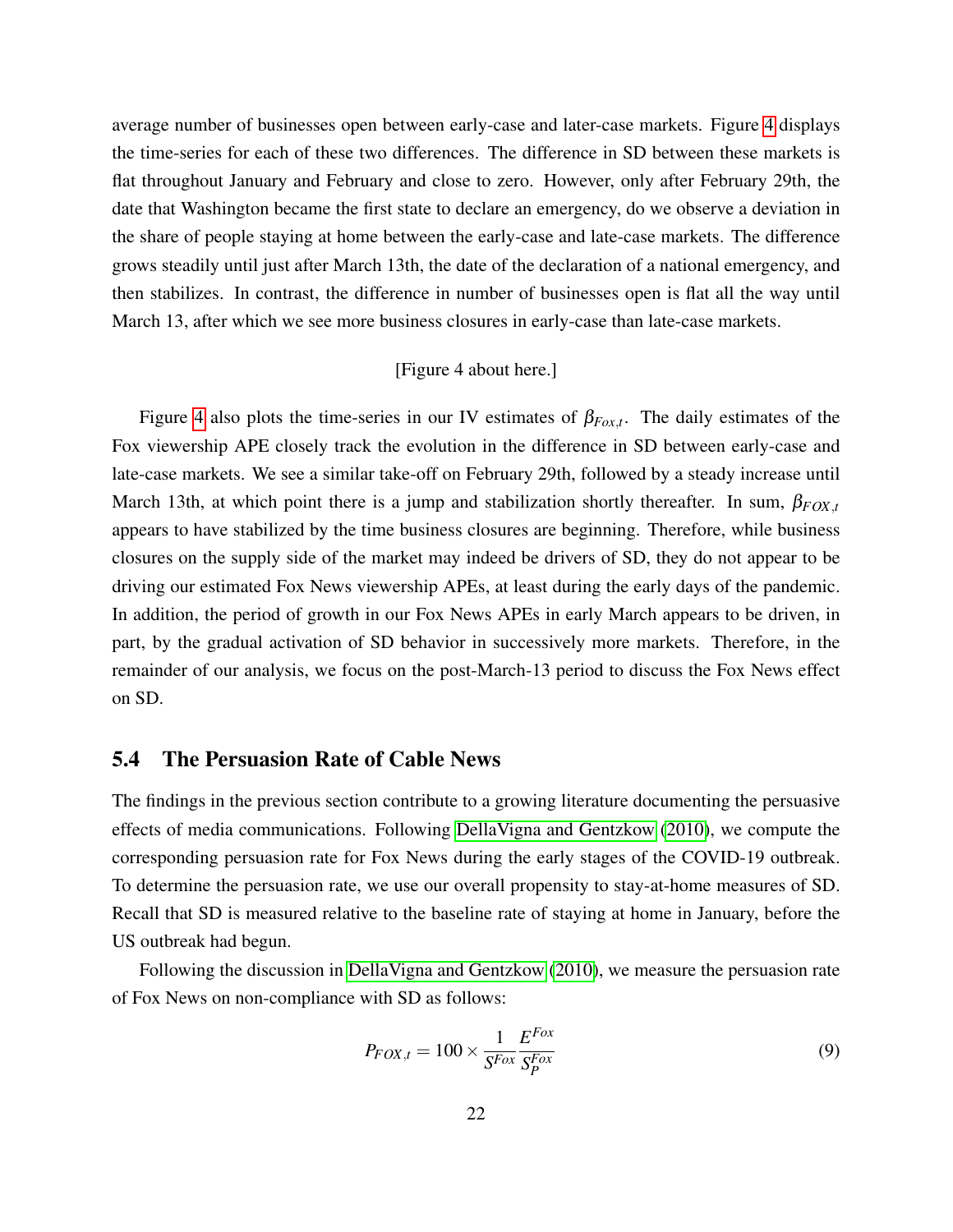where *E Fox* measures the effect of Fox News viewership on SD, *S Fox* measures the share of the population that watches Fox News, and  $S_P^{Fox}$  measures the expected share of the population potentially persuadable to cease SD (i.e., SD compliers and would-be SD compliers but for Fow News effect who watch Fox News).

We estimated the APE for Fox News using only the viewership variation from the sub-population with cable subscriptions, approximately 60% of total television viewership according to the 2020 NLTV data. Therefore, the Fox News viewership effect on SD for cable viewers is  $\frac{\beta_{Fox,t}}{0.6}$ . If we also assume that all viewers of Fox News, regardless of the source of their service, have the same viewership effect then  $E_t^{Fox} = -\frac{\beta_{Fox,t}}{0.6}$  $\frac{Fox,t}{0.6}$  .

We do not observe the share of the population exposed to Fox News. Therefore, we start with the assumption that that everyone in the US is exposed to Fox News in some way, such as through paid television, the internet, other news sources:  $S^{Fox} = 100\%$ . This assumption is plausible for at least two reasons. First, Fox News is the the most highly-watched news channel in the US and 49% of US households cite cable news channels as their primary news source [\(Shearer, 2018\)](#page-32-7). Given that the average Fox News viewership rating is around 1% and following [Martin and Yurukoglu](#page-31-1) [\(2017\)](#page-31-1)'s conversion rate of viewership points to hours of television, the average household sees 1.68 hours of Fox News per month. Second, this assumption is conservative in the sense that the persuasion rate mechanically increases in magnitude if we define the exposed population more narrowly. For instance, we could use the alternative, narrower definition based on the 71% of US households that subscribe to a television service in 2019 and, therefore, had access to Fox News since it is available in 99% of headends:  $S^{Fox} = 71\%$ <sup>[30](#page--1-0)</sup>

Finally, we need to determine the share of persuadable viewers who would comply with socialdistancing but-for the Fox News effect. We assume the random utility from staying at home,  $\varepsilon_t^h$ in equation [\(2\)](#page-9-0), is independent of television viewing behavior so that Fox viewers have the same expected probability of staying home as the rest of the market. We can measure the expected persuadable share of the population on date *t* as follows:  $S_P^{Fox} = \overline{SD}_t - \frac{\beta_{FOX,t}}{0.6}$  where  $\overline{SD}_t$  is the cross-market average SD in period *t*.

The resulting persuasion rate is:

<span id="page-23-0"></span>
$$
P_{FOX,t} = 100 \times \frac{\frac{-\beta_{Fox,t}}{0.6}}{\bar{SD}_t - \frac{\beta_{Fox,t}}{0.6}}.
$$
\n(10)

We report the time-series of the persuasion rates [\(10\)](#page-23-0) from March 13, 2020 onwards in Figure [5\(](#page-39-0)a). On March 13, the day President Trump declared a national emergency, our point estimate

<sup>30</sup><https://nscreenmedia.com/us-pay-tv/>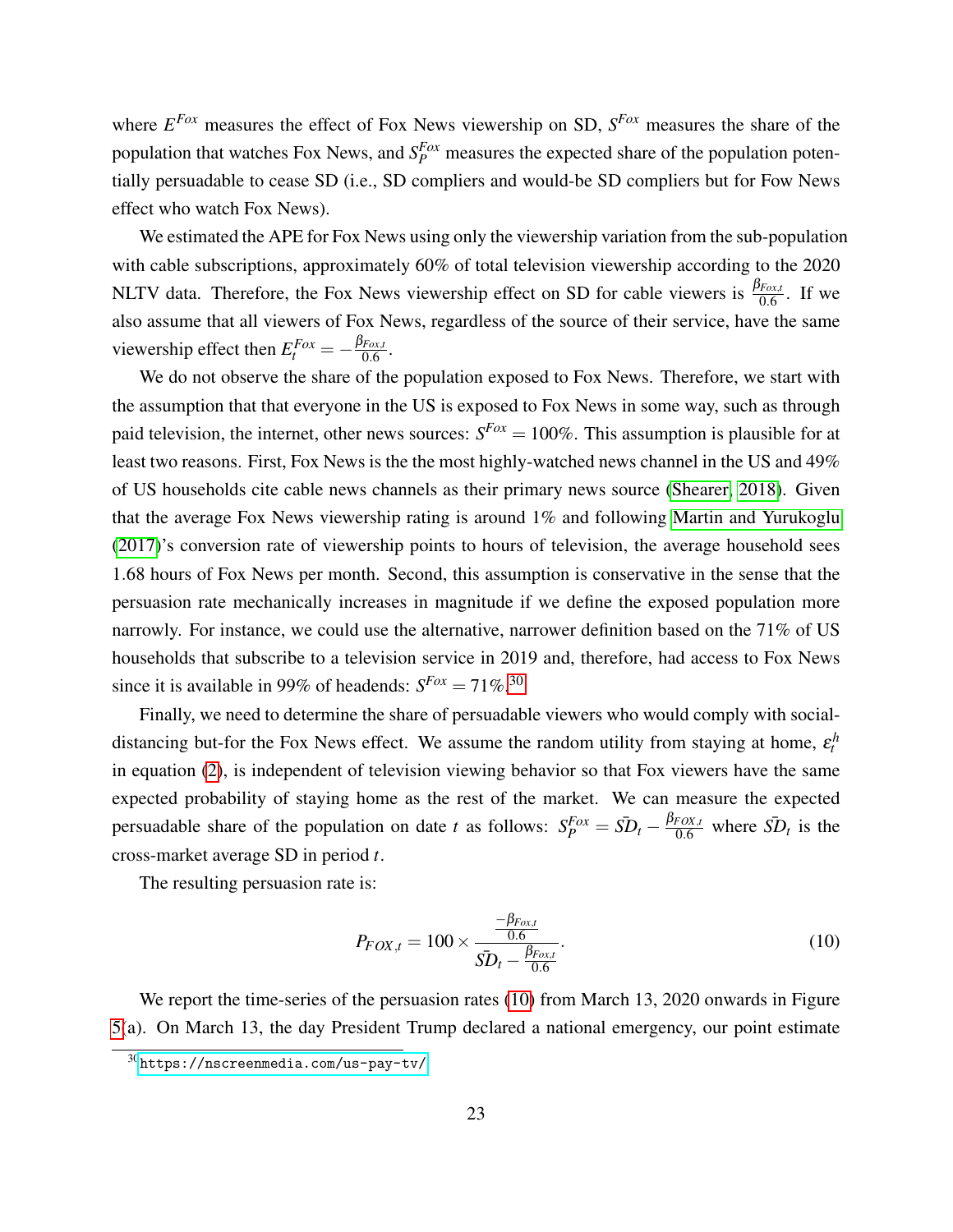of the persuasion rate is 57.2%; although we cannot rule a rate as high as 70.2% and as low as 44% at the 5% significance level. The persuasion rates fall slightly between mid March and early April, although most of these differences are statistically insignificant. For instance, our lowest point estimate is 36.4% on April 10; although we cannot rule out rates between 22.5% and 50.2% at the 5% significance level. The decline reflects the increase in  $\bar{SD}_t$  between mid March and early April (Figure [2\)](#page-36-0) along with the relative stability of  $\beta_{FOX,t}$  (Figure [3\)](#page-37-0).

Our average persuasion rate is 49.3% when we use share of homebound devices to measure SD. If we narrow the viewership population to the 71% of television service subscribers, the average persuasion rate increases to 70%. Defining SD with homebound devices is quite stringent given that most social distancing policies allow essential trips, such as grocery shopping. In Figure [5\(](#page-39-0)b), we also report the persuasion rates using full-time and part-time work travel. As expected, the average persuasion rate is much lower at 33.5% and 40% for part-time and full-time, respectively.

As a robustness check, we also compute the average persuasion rate using our Fox viewership effects that control for zipcode level trends, as in column (6) of Table [5](#page-44-0) and Figure [A5.](#page-39-0) The corresponding average persuasion rate is 27.7%, ranging from 16.4% to 49% throughout the second part of March and the month of April.

These persuasion rates are considerably larger than the average rate of 9.5% for other communication media reported in [DellaVigna and Gentzkow](#page-29-3) [\(2010\)](#page-29-3). Recall that our APE does not account for the potential heterogeneity in Fox viewership effects across markets. Nevertheless, our persuasion rate for Fox News on social distancing compliance is comparable to the 58% persuasion rates reported in [Martin and Yurukoglu](#page-31-1) [\(2017\)](#page-31-1)'s analysis of the ability of Fox News viewership to convert voters from one party to another in the 2000 federal elections. Some of this work has measured large persuasion rates, particularly for negative messages: [Enikolopov et al.](#page-29-6) [\(2011\)](#page-29-6) find a voter persuasion rate of 66% from an independent television channel broadcasting against voting for United Russia in the 1999 Russian parliamentary elections; and [Adena et al.](#page-27-9) [\(2015\)](#page-27-9) measure a voter persuasion rate of 36.8% from the radio message "do not vote for the extremist parties" dur-ing Germany's 1930 elections.<sup>[31](#page--1-0)</sup> An important and novel distinction herein is that our persuasion rate arises in spite of the highly-publicized social-distancing recommendations by leading health experts in the US and globally. Therefore our findings also contribute to the advice-taking literature which has mostly documented the "advice discounting" phenomenon in laboratory studies [\(Bonaccio and Dalal, 2006\)](#page-28-9). Our field evidence demonstrates how the media can contribute to such advice discounting in a real-world setting.

<sup>&</sup>lt;sup>31</sup>Our findings also align with a literature on negative political advertising [\(Ansolabehere et al., 1999;](#page-27-10) [Wattenberg](#page-33-10) [and Brians, 1999\)](#page-33-10).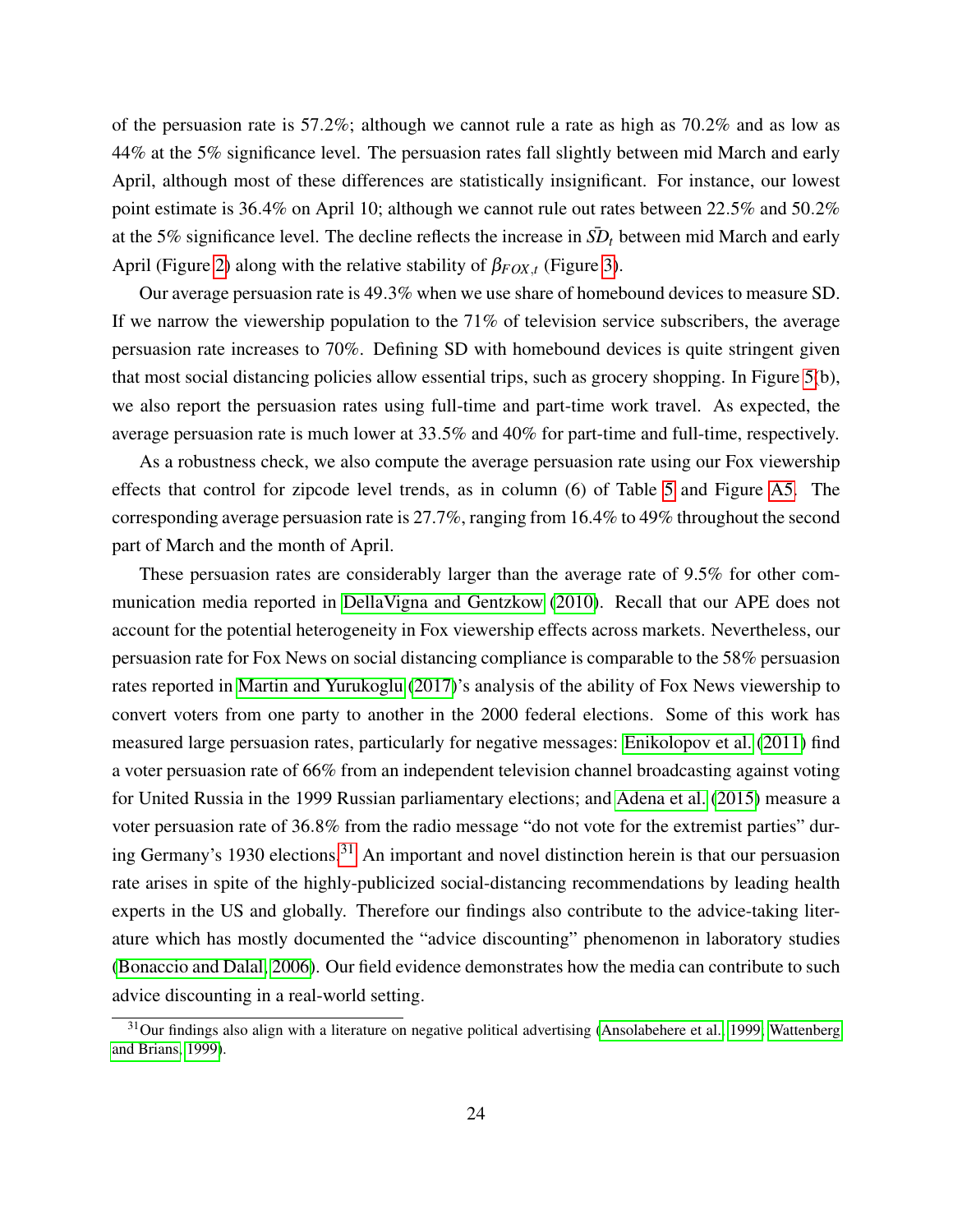# <span id="page-25-0"></span>6 Conclusions

We find strong evidence of a Fox New viewership effect on several measures of the incremental propensity to stay at home during the early stages of the COVID-19 crisis in the US, relative to January 2020 immediately before the outbreak. While comparable in magnitude to the voting context, the persuasive effect of Fox Viewership on social distancing compliance is quite large, especially given that it defies the expert recommendations from leaders of the US and global health communities. Interestingly, we fail to find conclusive effects of CNN viewership on social distancing compliance.

We do not analyze the implications for the spread of COVID-19 cases or deaths. However, we believe our findings would be relevant to policies to flatten-the-curve. In particular, news media appears to be sufficiently persuasive to dissuade many individuals from complying with containment policies. However, we leave it to health experts to determine whether the magnitude of these changes in compliance are sufficient to affect health outcomes in a material way.

We also believe our findings are relevant to the on-going macroeconomic research to study the economic trade-offs associated with social distancing. However, our exploratory analysis of consumer transactions data were inconclusive. We believe an important direction for future research would use more detailed expenditure data to determine whether and how social distancing compliance affects demand and consumption behavior.

Our data do not permit us to test the exact mechanism through which Fox News viewership persuades individuals against complying with social distancing. It is likely the effect stems from the contrarian and allegedly misleading broadcasts in early March regarding the risks of COVID-19 and the effectiveness of distancing. However, we cannot rule out that persistent, long-term differences in exposure to Fox News across region have generated long-term differences in trust in governments and institutions. Similarly, we cannot rule out that exposure to Fox News is changing tastes for defiance of institutions. The qualitative similarities between our point estimates using 2015 viewership data and 2020 viewership data may be suggestive of such a long-term effect. Testing between these mechanisms would represent an interesting and important direction for future research.

Similarly, we cannot rule out that Fox News viewership effects during the COVID-19 outbreak reflect public statements by the Republican administration, as opposed to statements by Fox News anchors. During the 2014 US midterm elections, [Campante et al.](#page-28-10) [\(2020\)](#page-28-10) show that Republican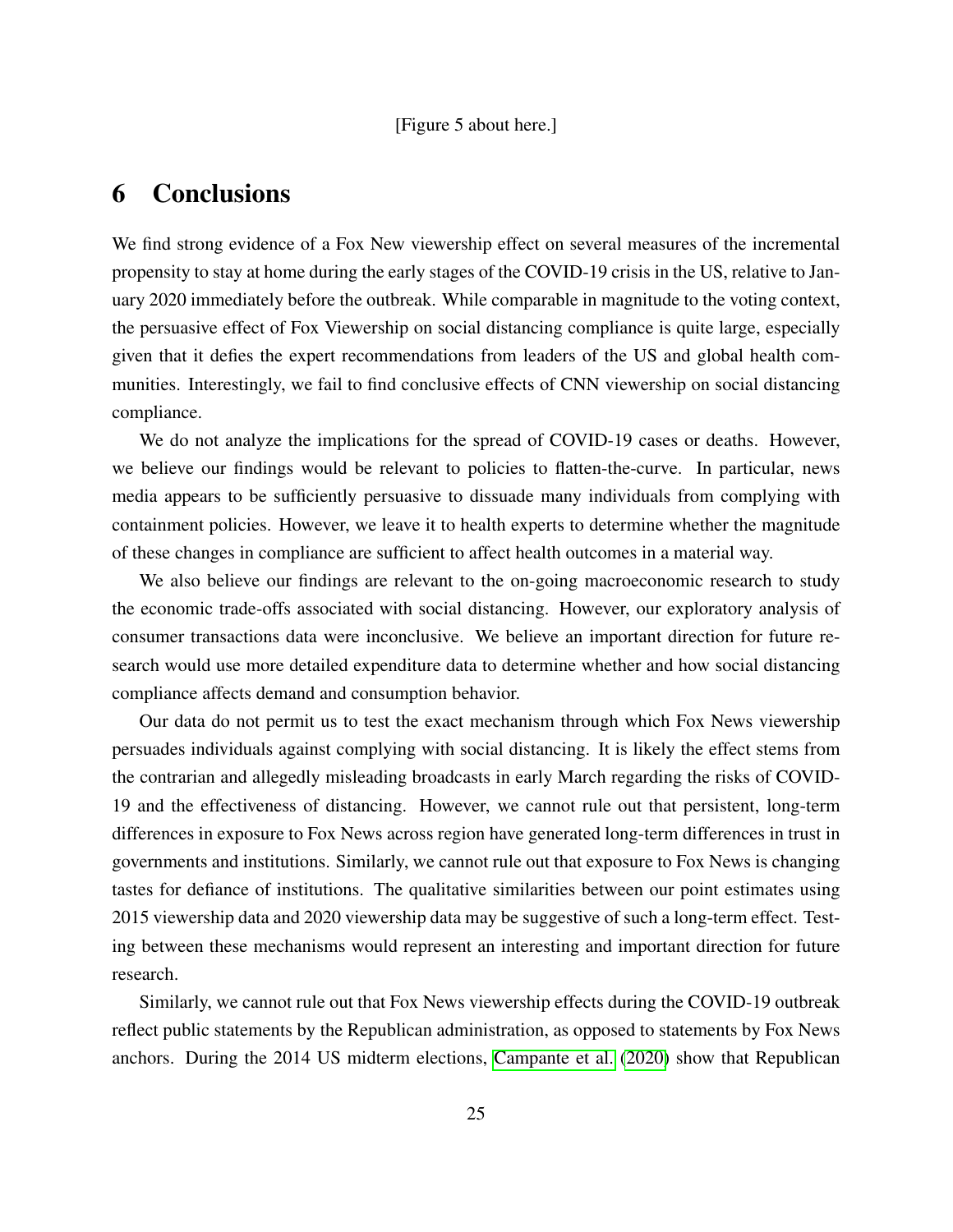candidates' associations between Ebola virus risks and immigration shifted voter attitudes against immigration, in spite of the fact that health experts described Ebola risks in the US as very low. In future research, it could be interesting to study whether news media broadcasts directly influence viewer beliefs or merely serve as a platform to promote the beliefs of political candidates.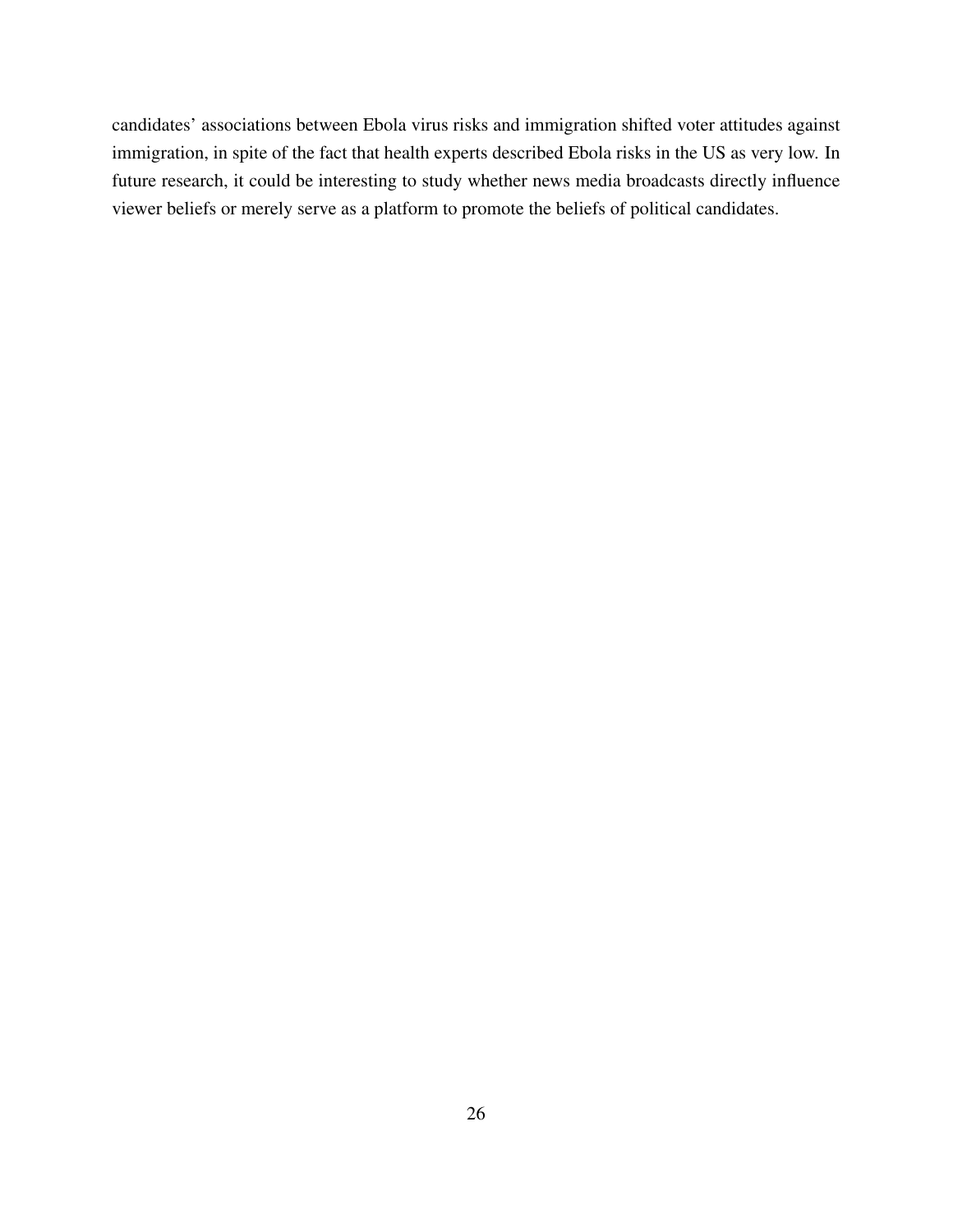# References

- <span id="page-27-9"></span>Adena, M., Enikolopov, R., Petrova, M., Santarosa, V., and Zhuravskaya, E. (2015). Radio and the Rise of the Nazis in Prewar Germany. *The Quarterly Journal of Economics*, 130(4):1885–1939. [5.4](#page-23-0)
- <span id="page-27-6"></span>Akhmetzhanov, A. R., Mizumoto, K., Jung, S.-M., Linton, N. M., Omori, R., and Nishiura, H. (2020). Estimation of the actual incidence of coronavirus disease (COVID-19) in emergent hotspots: The example of Hokkaido, Japan during February-March 2020. *2020, Vol. , Page: 1*, page 1. [1](#page-2-0)
- <span id="page-27-3"></span>Aleem, Z. (2020). A new poll shows a startling partisan divide on the dangers of the coronavirus. *Vox*. [1](#page-2-0)
- <span id="page-27-1"></span>Allcott, H., Boxell, L., Conway, J., Gentzkow, M., Thaler, M., and Yang, D. Y. (2020). Polarization and Public Health: Partisan Differences in Social Distancing during COVID-19. *Available at SSRN 3570274*. [1,](#page-2-0) [3](#page-8-1)
- <span id="page-27-5"></span>Allcott, H. and Gentzkow, M. (2017). Social Media and Fake News in the 2016 Election. *Journal of Economic Perspectives*, 31(2):211–236. [3, 4, 1](#page-2-0)
- <span id="page-27-4"></span>Allcott, H., Gentzkow, M., and Yu, C. (2019). Trends in the diffusion of misinformation on social media. *Research & Politics*, 6(2). [3, 1](#page-2-0)
- <span id="page-27-10"></span>Ansolabehere, S. D., Iyengar, S., and Simon, A. (1999). Replicating experiments using aggregate and survey data: The case of negative advertising and turnout. *American political science Review*, 93(4):901–909. [31](#page-23-0)
- <span id="page-27-8"></span>Ash, E. and Poyker, M. (2019). Conservative News Media and Criminal Justice: Evidence from Exposure to Fox News Channel. *Columbia Business School Research Paper*. [1](#page-2-0)
- <span id="page-27-7"></span>Barrera, O., Guriev, S., Henry, E., and Zhuravskaya, E. (2020). Facts, alternative facts, and fact checking in times of post-truth politics. *Journal of Public Economics*, 182:104123. [4](#page-2-0)
- <span id="page-27-0"></span>Barrios, J. M. and Hochberg, Y. (2020). Risk Perception Through the Lens of Politics in the Time of the COVID-19 Pandemic. Working Paper 27008, National Bureau of Economic Research. [1](#page-2-0)
- <span id="page-27-2"></span>Beauchamp, Z. (2020). The stunning contrast between Biden and Trump on coronavirus. *Vox*. [1](#page-2-0)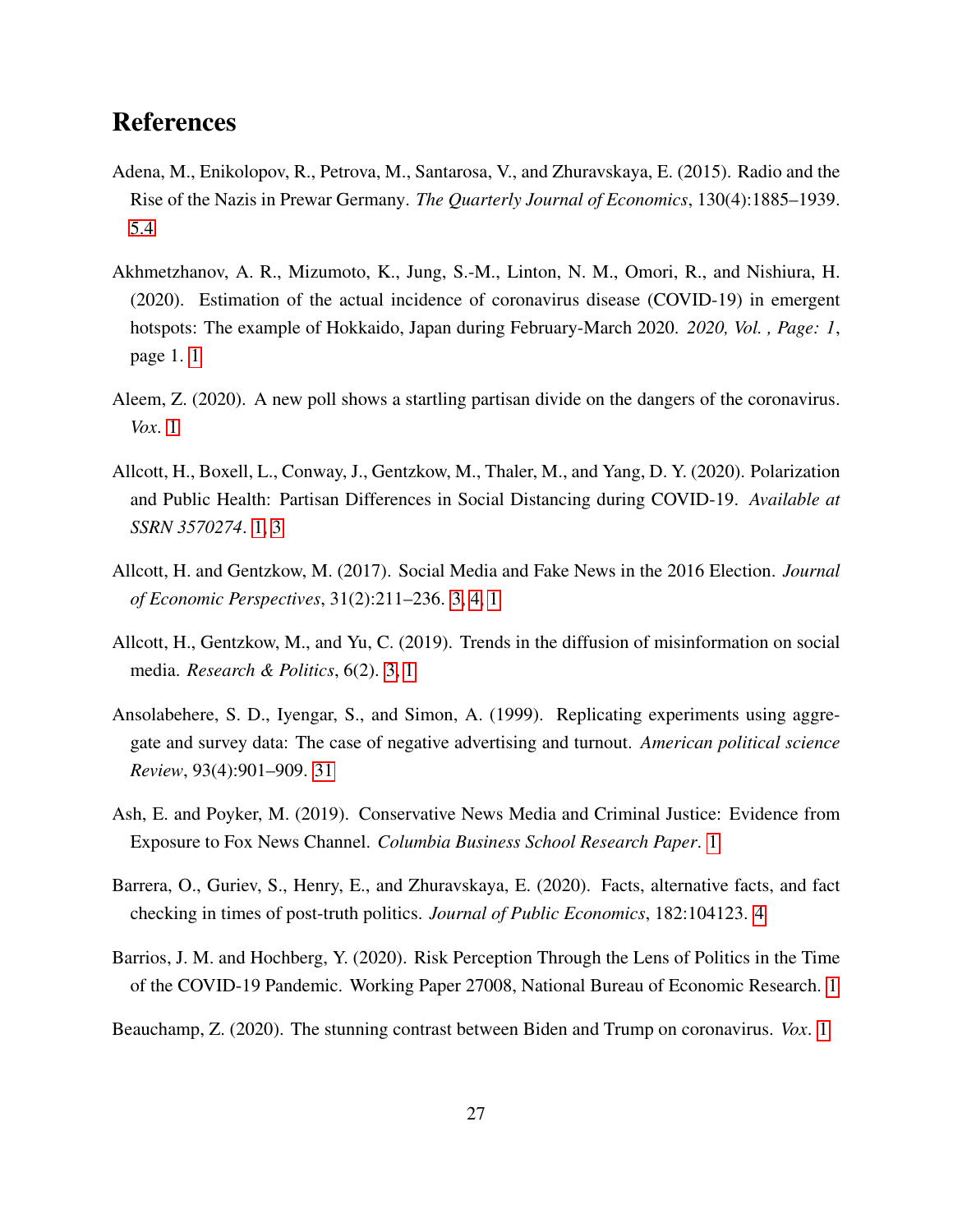- <span id="page-28-7"></span>Bernanke, Y. and Yellen, J. (2020). The Federal Reserve must reduce long-term damage from coronavirus. https://www.ft.com/content/01f267a2-686c-11ea-a3c9-1fe6fedcca75. [2](#page-6-0)
- <span id="page-28-9"></span>Bonaccio, S. and Dalal, R. S. (2006). Advice taking and decision-making: An integrative literature review, and implications for the organizational sciences. *Organizational Behavior and Human Decision Processes*, 101(2):127–151. [5.4](#page-23-0)
- <span id="page-28-1"></span>Bursztyn, L., Rao, A., Roth, C., and Yanagizawa-Drott, D. (2020). Misinformation During a Pandemic. Becker Friedman Institute for Economics Working Paper Series 2020-44, Becker Friedman Institute, Chicago, Il. [2, 1,](#page-2-0) [13](#page-12-0)
- <span id="page-28-3"></span>Cage, J. (2019). Media competition, information provision and political participation: Evidence ´ from French local newspapers and elections, 1944–2014. *Journal of Public Economics*, page 104077. [1](#page-2-0)
- <span id="page-28-10"></span>Campante, F., Depetris-Chauvin, E., and Durante, R. (2020). The Virus of Fear: The Political Impact of Ebola in the U.S. Technical Report w26897, National Bureau of Economic Research, Cambridge, MA. [6](#page-25-0)
- <span id="page-28-8"></span>CDC (2020a). Cases of Coronavirus Disease (COVID-19) in the U.S. https://www.cdc.gov/coronavirus/2019-ncov/cases-updates/cases-in-us.html. [15](#page-12-0)
- <span id="page-28-0"></span>CDC (2020b). Social Distancing, Quarantine, and Isolation. https://www.cdc.gov/coronavirus/2019-ncov/prevent-getting-sick/social-distancing.html. [1,](#page-2-0) [3](#page-8-0)
- <span id="page-28-4"></span>Chiang, C.-F. and Knight, B. (2011). Media bias and influence: Evidence from newspaper endorsements. *The Review of Economic Studies*, 78(3):795–820. [1](#page-2-0)
- <span id="page-28-2"></span>Chiou, L. and Tucker, C. (2020). Social distancing, internet access and inequality. Technical Report 0898-2937, National Bureau of Economic Research. [1](#page-2-0)
- <span id="page-28-6"></span>Cohen, M. and Merrill, C. (2020). Timeline: How Trump was out of step with the CDC during coronavirus response. https://www.cnn.com/interactive/2020/03/politics/coronavirus-trumpcdc-timeline. [2](#page-6-0)
- <span id="page-28-5"></span>Darcy, O. (2020). How Fox News misled viewers about the coronavirus. https://www.cnn.com/2020/03/12/media/fox-news-coronavirus/index.html. [2](#page-6-0)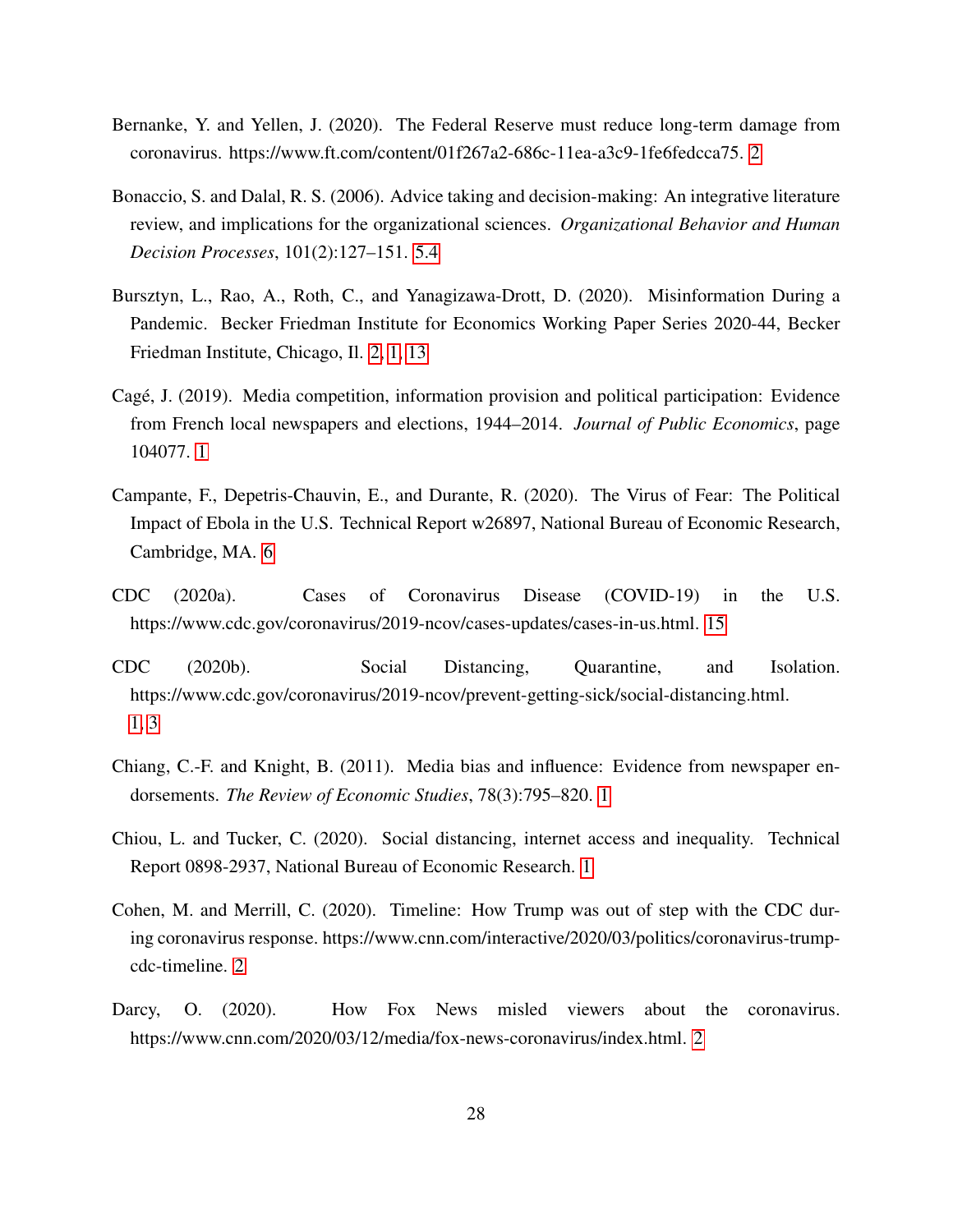- <span id="page-29-9"></span>Deadline: White House (2020). Officials warn of coronavirus spread in the United States. https://www.msnbc.com/deadline-white-house/watch/officials-warn-of-coronavirusspread-in-the-united-states-79426117558. [2](#page-6-0)
- <span id="page-29-3"></span>DellaVigna, S. and Gentzkow, M. (2010). Persuasion: Empirical evidence. *Annual Review of Economics, Vol 3*, 2(1):643–669. [1,](#page-2-0) [5.2,](#page-17-0) [5.4,](#page-22-0) [5.4](#page-23-0)
- <span id="page-29-7"></span>DellaVigna, S. and Kaplan, E. (2007). The Fox News effect: Media bias and voting. *The Quarterly Journal of Economics*, 122(3):1187–1234. [1](#page-2-0)
- <span id="page-29-11"></span>Dingel, J. I. and Neiman, B. (2020). How Many Jobs Can be Done at Home? Working Paper 26948, National Bureau of Economic Research. [5.2](#page-17-0)
- <span id="page-29-0"></span>Ecarma, C. (2020). Fox News Is Preparing to Be Sued Over Coronavirus Misinformation. *Vanity Fair*. [1](#page-2-0)
- <span id="page-29-10"></span>Eichenbaum, M. S., Rebelo, S., and Trabandt, M. (2020). The Macroeconomics of Epidemics. Working Paper 26882, National Bureau of Economic Research. [2](#page-6-0)
- <span id="page-29-6"></span>Enikolopov, R., Petrova, M., and Zhuravskaya, E. (2011). Media and political persuasion: Evidence from Russia. *The American Economic Review*, 101(7):3253–3285. [1,](#page-2-0) [5.4](#page-23-0)
- <span id="page-29-8"></span>Farhi, P. and Ellison, S. (2020). On Fox News, suddenly a very different tune about the coronavirus - The Washington Post. *The Washington Post*. [2](#page-6-0)
- <span id="page-29-1"></span>Ferguson, N., Laydon, D., Nedjati-Gilani, G., Imai, N., Ainslie, K., Baguelin, M., Bhatia, S., Boonyasiri, A., Cucunubá, Z., and Cuomo-Dannenburg, G. (2020). Impact of nonpharmaceutical interventions (NPIs) to reduce COVID-19 mortality and healthcare demand. Imperial College COVID-19 Response Team. *Preprint at Spiral https://doi. org/10.25561/77482*. [1,](#page-2-0) [2](#page-6-0)
- <span id="page-29-2"></span>Flynn, D., Nyhan, B., and Reifler, J. (2017). The nature and origins of misperceptions: Understanding false and unsupported beliefs about politics. *Political Psychology*, 38:127–150. [3](#page-2-0)
- <span id="page-29-5"></span>Gentzkow, M. (2006). Television and voter turnout. *The Quarterly Journal of Economics*, 121(3):931–972. [1](#page-2-0)
- <span id="page-29-4"></span>Gerber, A. S., Karlan, D., and Bergan, D. (2009). Does the media matter? A field experiment measuring the effect of newspapers on voting behavior and political opinions. *American Economic Journal: Applied Economics*, 1(2):35–52. [1](#page-2-0)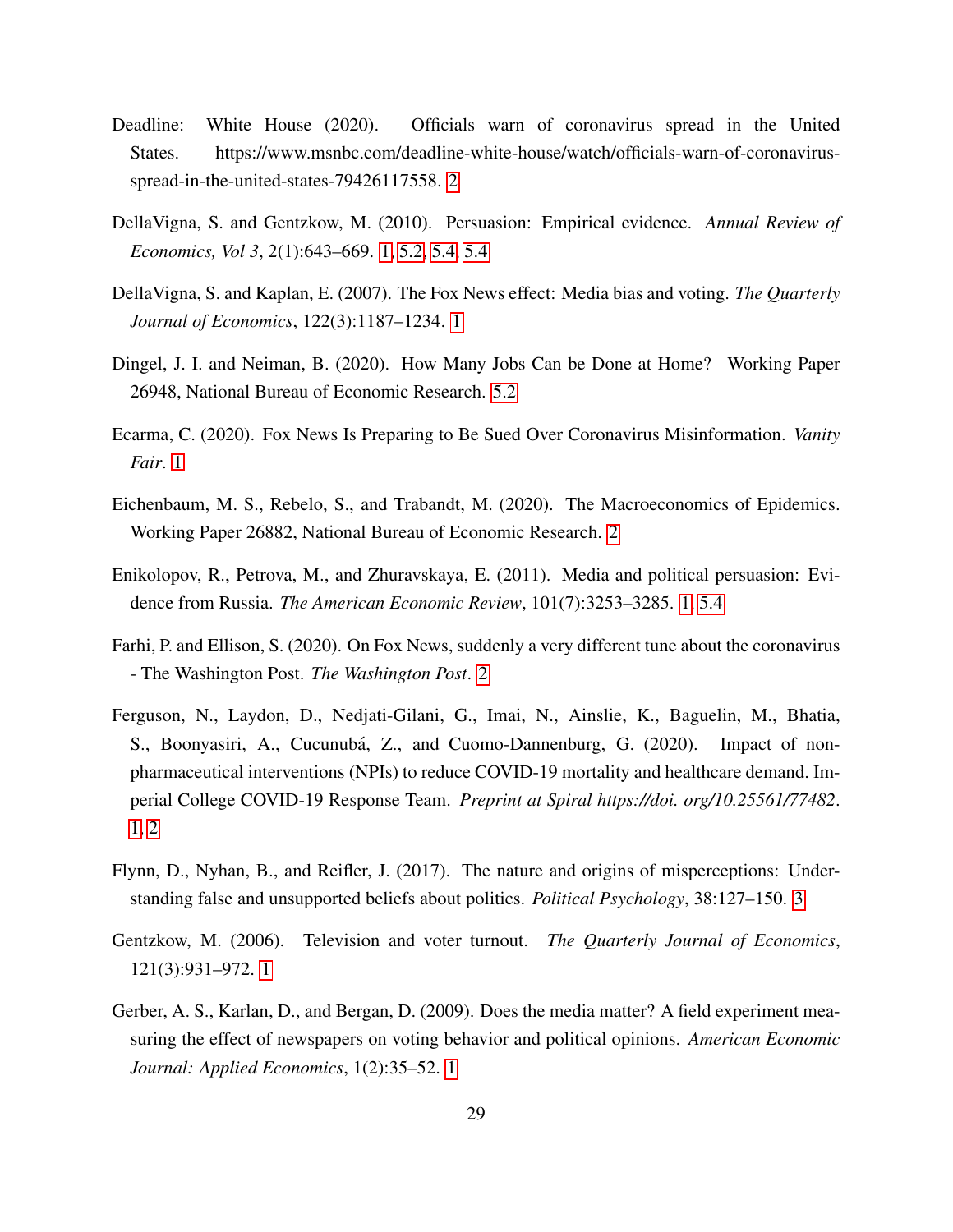- <span id="page-30-6"></span>Gordon, B. R. and Hartmann, W. R. (2016). Advertising competition in presidential elections. *Quantitative Marketing and Economics*, 14(1):1–40. [6](#page-2-0)
- <span id="page-30-1"></span>Guess, A., Nyhan, B., and Reifler, J. (2018). Selective exposure to misinformation: Evidence from the consumption of fake news during the 2016 US presidential campaign. *European Research Council*, 9. [3, 4, 1](#page-2-0)
- <span id="page-30-2"></span>Guiso, L., Sapienza, P., and Zingales, L. (2004). The role of social capital in financial development. *American economic review*, 94(3):526–556. [1](#page-2-0)
- <span id="page-30-7"></span>Hartmann, W. and Klapper, D. (2016). Super Bowl Ads. Stanford University Graduate School of Business Research Paper No. 15-16, Stanford University. [6](#page-2-0)
- <span id="page-30-9"></span>Heckman, J. J. and Snyder, James M, J. (1996). Linear Probability Models of the Demand for Attributes with an Empirical Application to Estimating the Preferences of Legislators. Working Paper 5785, National Bureau of Economic Research. [3](#page-9-0)
- <span id="page-30-3"></span>Hortacsu, A., Liu, J., and Schwieg, T. (2020). Estimating the Fraction of Unreported Infections in Epidemics with a Known Epicenter: An Application to. Technical Report WP No. 2020-37, Becker Friedman Institute, Chicago. [1](#page-2-0)
- <span id="page-30-5"></span>Kamenica, E., Naclerio, R., and Malani, A. (2013). Advertisements impact the physiological efficacy of a branded drug. *Proceedings of the National Academy of Sciences of the United States of America*, 110(32):12931–12935. [5](#page-2-0)
- <span id="page-30-0"></span>Kissler, S. M., Tedijanto, C., Goldstein, E., Grad, Y. H., and Lipsitch, M. (2020a). Projecting the transmission dynamics of SARS-CoV-2 through the postpandemic period. *Science*. [1](#page-2-0)
- <span id="page-30-4"></span>Kissler, S. M., Tedijanto, C., Lipsitch, M., and Grad, Y. (2020b). Social distancing strategies for curbing the COVID-19 epidemic. *medRxiv*. [1](#page-2-0)
- <span id="page-30-8"></span>Kopecki, D. (2020). CDC recommends canceling events with 50 or more people for the next eight weeks throughout US. https://www.cnbc.com/2020/03/16/cdc-recommends-the-cancellationof-events-with-50-or-more-people-for-the-next-eight-weeks-throughout-us.html. [2](#page-6-0)
- <span id="page-30-10"></span>Lasry, A., Kidder, D., Hast, M., Poovey, J., Sunshine, G., Winglee, K., Zviedrite, N., Ahmed, F., and Kidder, D. (2020). Timing of Community Mitigation and Changes in Reported COVID-19 and Community Mobility <u>—</u> Four U.S. Metropolitan Areas, February 26–April 1, 2020. *MMWR. Morbidity and Mortality Weekly Report*, 69(15):451–457. [4.3](#page-12-0)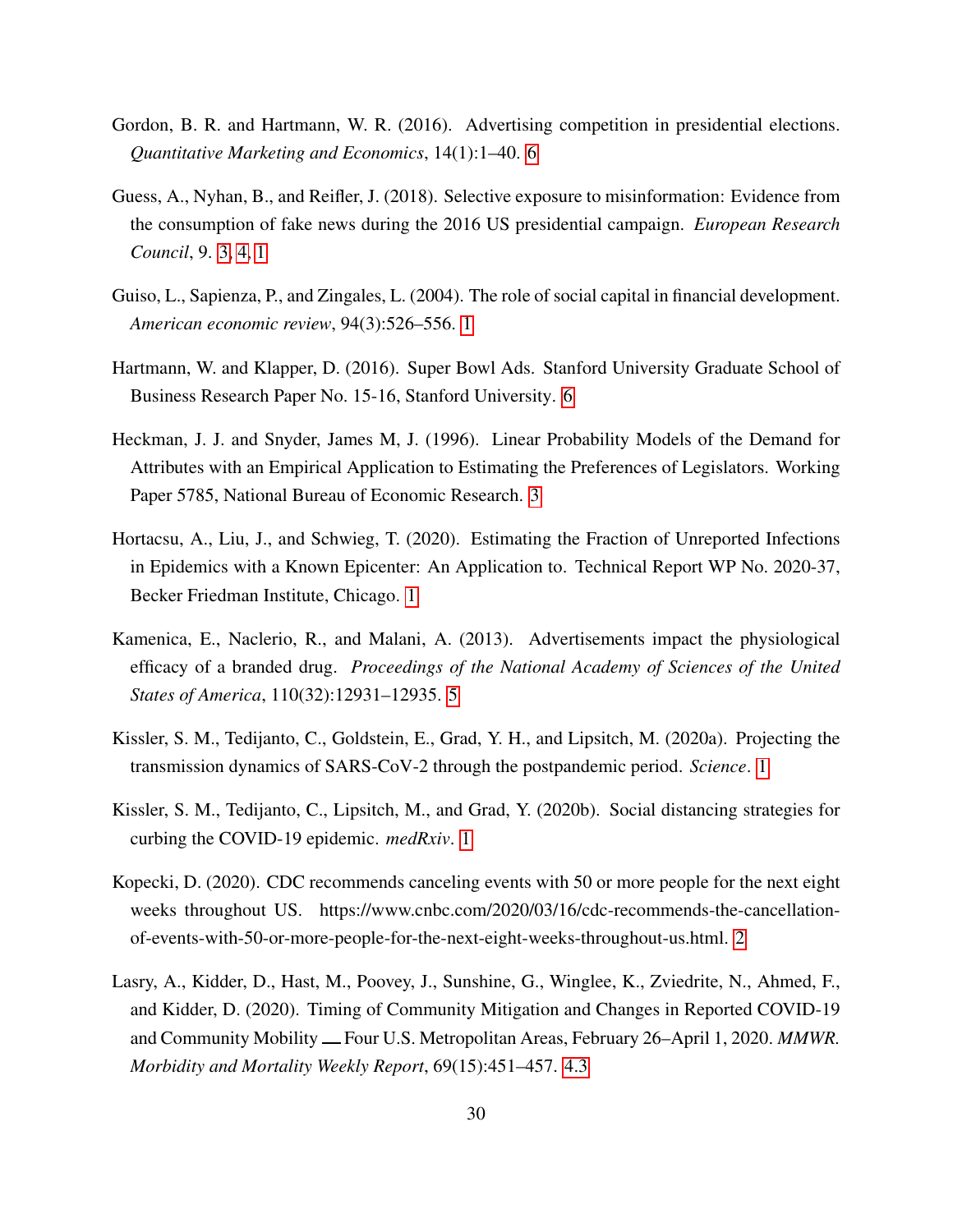- <span id="page-31-0"></span>Lazer, D. M., Baum, M. A., Benkler, Y., Berinsky, A. J., Greenhill, K. M., Menczer, F., Metzger, M. J., Nyhan, B., Pennycook, G., Rothschild, D., et al. (2018). The science of fake news. *Science*, 359(6380):1094–1096. [3](#page-2-0)
- <span id="page-31-9"></span>Lewnard, J. A. and Lo, N. C. (2020). Scientific and ethical basis for social-distancing interventions against COVID-19. *The Lancet. Infectious diseases*. [2](#page-6-0)
- <span id="page-31-4"></span>Lim, C. S., Snyder Jr, J. M., and Strömberg, D. (2015). The judge, the politician, and the press: Newspaper coverage and criminal sentencing across electoral systems. *American Economic Journal: Applied Economics*, 7(4):103–35. [1](#page-2-0)
- <span id="page-31-5"></span>Long, E., Chen, M. K., and Rohla, R. (2019). Political Storms: Emergent Partisan Skepticism of Hurricane Risks. SSRN Scholarly Paper ID 3339723, Social Science Research Network, Rochester, NY. [1](#page-2-0)
- <span id="page-31-1"></span>Martin, G. J. and Yurukoglu, A. (2017). Bias in Cable News: Persuasion and Polarization. *American Economic Review*, 107(9):2565–2599. [1,](#page-2-0) [4.1,](#page-10-1) [4.2,](#page-11-0) [5,](#page-15-0) [5.1,](#page-15-1) [5.4,](#page-22-1) [5.4,](#page-23-0) [A.3](#page-45-0)
- <span id="page-31-3"></span>Matrajt, L. and Leung, T. (2020). Evaluating the Effectiveness of Social Distancing Interventions to Delay or Flatten the Epidemic Curve of Coronavirus Disease. *Emerging Infectious Diseases*, 26(8). [1](#page-2-0)
- <span id="page-31-8"></span>McLaughlin, E. and Almasy, S. (2020). CDC official warns Americans it's not a question of if coronavirus will spread, but when. https://www.cnn.com/2020/02/25/health/coronavirus-usamerican-cases/index.html. [2](#page-6-0)
- <span id="page-31-7"></span>MediaMatters (2020). Sean Hannity attempts to minimize the coronavirus concerns by comparing it to violence in Chicago. https://www.mediamatters.org/coronavirus-covid-19/sean-hannityattempts-minimize-coronavirus-concerns-comparing-it-violence. [2](#page-6-0)
- <span id="page-31-6"></span>Nedelman, M. (2020). World Health Organization declares coronavirus a public health emergency of international concern - CNN. https://www.cnn.com/2020/01/30/health/coronaviruswho-public-health-emergency-international-concern-declaration/index.html. [2](#page-6-0)
- <span id="page-31-2"></span>Nishiura, H., Kobayashi, T., Miyama, T., Suzuki, A., Jung, S.-M., Hayashi, K., Kinoshita, R., Yang, Y., Yuan, B., Akhmetzhanov, A. R., and Linton, N. M. (2020). Estimation of the asymptomatic ratio of novel coronavirus infections (COVID-19). *International journal of infectious diseases: IJID: official publication of the International Society for Infectious Diseases*, 94:154– 155. [1](#page-2-0)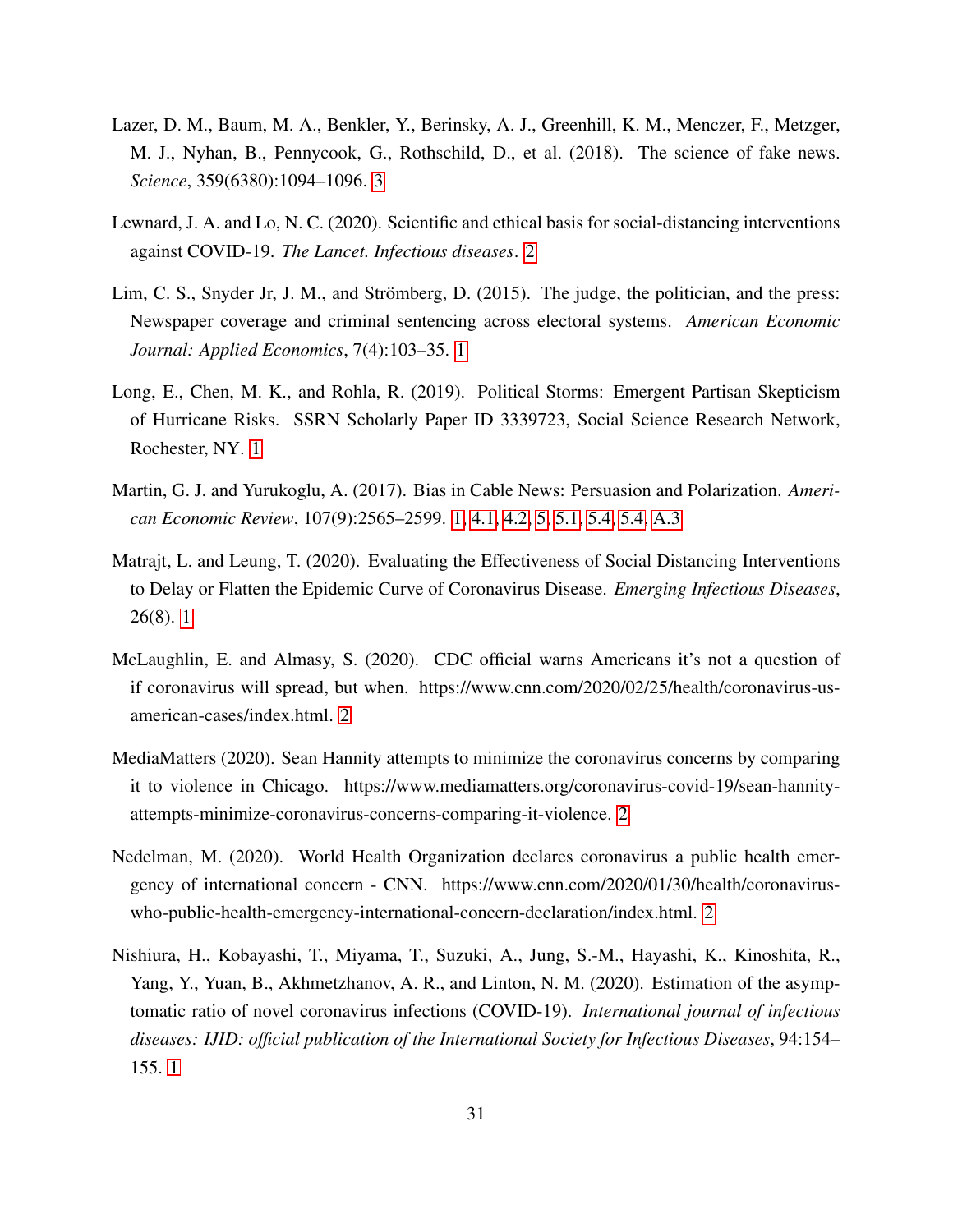- <span id="page-32-2"></span>Painter, M. and Qiu, T. (2020). Political Beliefs affect Compliance with COVID-19 Social Distancing Orders. SSRN Scholarly Paper ID 3569098, Social Science Research Network, Rochester, NY. [1](#page-2-0)
- <span id="page-32-9"></span>Pearce, K. (2020). What is Social Distancing and How Can it Slow the Spread of Covid-19. https://hub.jhu.edu/2020/03/13/what-is-social-distancing/. [2](#page-6-0)
- <span id="page-32-0"></span>PewResearch (2020). Cable TV and Coronavirus: How Americans perceive the outbreak and view media coverage differ by main news source. *Pew Research Center's Journalism Project*. [1](#page-2-0)
- <span id="page-32-11"></span>Proclamation 20-25 (2020). State of Washngton; Office of The Governor; https://www.governor.wa.gov/sites/default/files/proclamations/20- 05%20Coronavirus%20%28final%29.pdf. [27](#page-17-0)
- <span id="page-32-8"></span>Puhak, J. (2020). Coronavirus: President Trump said US authorities 'shut it down.' Here's what that means. https://www.foxnews.com/travel/airlines-us-coronavirus-outbreak-travelers-china. Last Modified: 2020-02-03T20:38:24-05:00. [2](#page-6-0)
- <span id="page-32-1"></span>Sapienza, P. and Zingales, L. (2012). A Trust Crisis. *International Review of Finance*, 12(2):123– 131. [1](#page-2-0)
- <span id="page-32-4"></span>Shapiro, B. (2016). Positive spillovers and free riding in advertising of prescription pharmaceuticals: The case of antidepressants. *Browser Download This Paper*. [6](#page-2-0)
- <span id="page-32-5"></span>Shapiro, B., Hitsch, G. J., and Tuchman, A. (2019). Generalizable and Robust TV Advertising Effects. SSRN Scholarly Paper ID 3273476, Social Science Research Network, Rochester, NY. [6](#page-2-0)
- <span id="page-32-7"></span>Shearer, E. (2018). Social media outpaces print newspapers in the U.S. as a news source. https://www.pewresearch.org/fact-tank/2018/12/10/social-media-outpaces-printnewspapers-in-the-u-s-as-a-news-source. [2,](#page-6-0) [5.4](#page-22-1)
- <span id="page-32-6"></span>Sinkinson, M. and Starc, A. (2019). Ask your doctor? Direct-to-consumer advertising of pharmaceuticals. *The Review of Economic Studies*, 86(2):836–881. [6](#page-2-0)
- <span id="page-32-3"></span>Snyder Jr, J. M. and Strömberg, D. (2010). Press coverage and political accountability. *Journal of political Economy*, 118(2):355–408. [1](#page-2-0)
- <span id="page-32-10"></span>socoemergency.org (2020). No. C19-03 Order of the Health Officer of the County of Sonoma: Shelter in Place. https://socoemergency.org/order-of-the-health-officer-shelter-in-place/. [7](#page-8-0)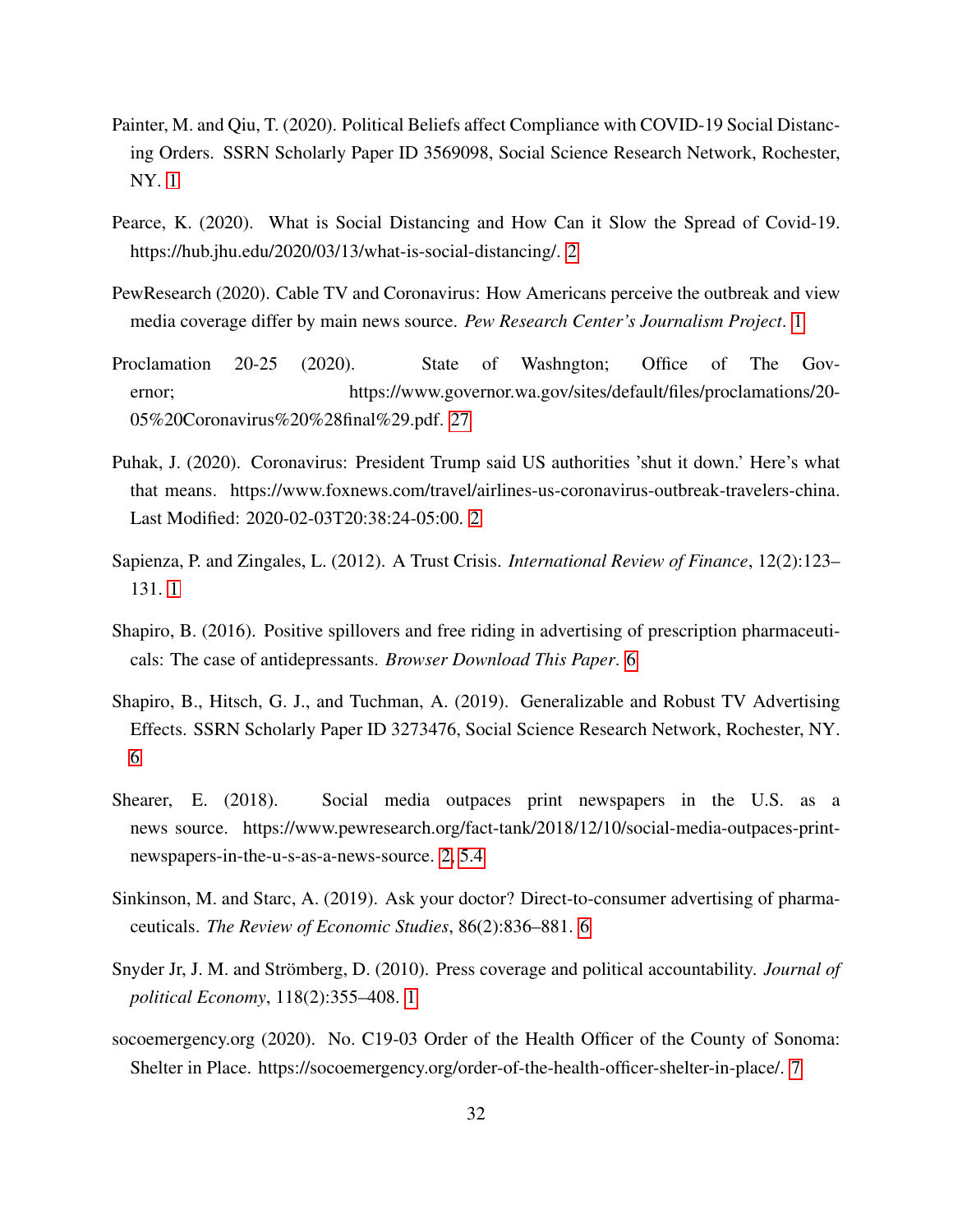- <span id="page-33-2"></span>Stephens-Davidowitz, S., Varian, H., and Smith, M. D. (2017). Super returns to Super Bowl ads? *Quantitative Marketing and Economics*, 15(1):1–28. [6](#page-2-0)
- <span id="page-33-6"></span>The Ingraham Angle (2020a). The coronavirus crisis is teaching us a lot about the so-called experts. http://video.foxnews.com/v/6149181785001/. [2](#page-6-0)
- <span id="page-33-7"></span>The Ingraham Angle (2020b). Experts don't like to admit they're wrong. http://video.foxnews.com/v/6153322981001/. [2](#page-6-0)
- <span id="page-33-4"></span>The Ingraham Angle (2020c). The pandemic party. Left weaponizing coronavirus fears. http://video.foxnews.com/v/6136344806001/. [2](#page-6-0)
- <span id="page-33-8"></span>The Rachel Maddow Show (2020). Rachel Maddow Coronavirus Special. http://www.msnbc.com/transcripts/nav-rachel-maddow-show/2020-02-25. [2](#page-6-0)
- Trump, D. (2020). Declaring a National Emergency Concerning the Novel Coronavirus Disease (COVID-19) Outbreak. *Federal Register*, pages 15337–15338.
- <span id="page-33-0"></span>Tuchman, A. E., Nair, H. S., and Gardete, P. M. (2018). Television ad-skipping, consumption complementarities and the consumer demand for advertising. *Quantitative Marketing and Economics*, 16(2):111–174. [5](#page-2-0)
- <span id="page-33-10"></span>Wattenberg, M. P. and Brians, C. L. (1999). Negative campaign advertising: Demobilizer or mobilizer? *American political science review*, 93(4):891–899. [31](#page-23-0)
- <span id="page-33-5"></span>White House (2020). Remarks by President Trump, Vice President Pence, and Members of the Coronavirus Task Force in Press Briefing. https://www.whitehouse.gov/briefingsstatements/remarks-president-trump-vice-president-pence-members-coronavirus-task-forcepress-briefing-4/. [2](#page-6-0)
- <span id="page-33-9"></span>Wooldridge, J. M. (2008). Instrumental variables estimation of the average treatment effect in the correlated random coefficient model. *Advances in econometrics*, 21:93–117. [28](#page-17-0)
- <span id="page-33-3"></span>Wulfsohn, J. A. (2020). Fox News reaches highest viewership in network's history, topping MSNBC, CNN in 2020. https://www.foxnews.com/media/highest-viewership-network-historymsnbc-cnn-2020. [2](#page-6-0)
- <span id="page-33-1"></span>Yanagizawa-Drott, D. (2014). Propaganda and conflict: Evidence from the Rwandan genocide. *The Quarterly Journal of Economics*, 129(4):1947–1994. [1](#page-2-0)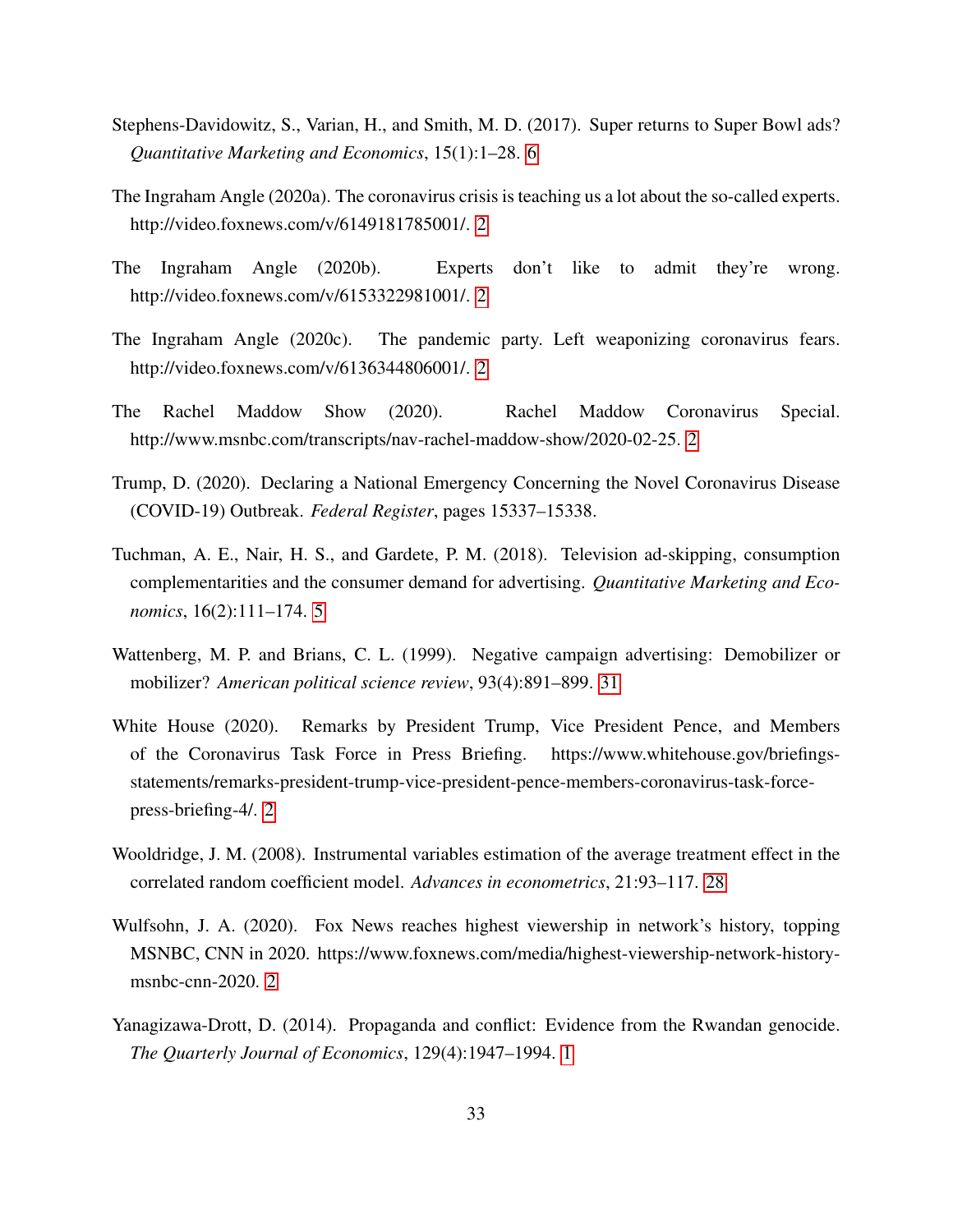- <span id="page-34-1"></span>Yaniv, I. (2004). The Benefit of Additional Opinions. *Current Directions in Psychological Science*, 13(2):75–78. [1](#page-2-0)
- <span id="page-34-0"></span>Yaniv, I. and Kleinberger, E. (2000). Advice Taking in Decision Making: Egocentric Discounting and Reputation Formation. *Organizational Behavior and Human Decision Processes*, 83(2):260–281. [1](#page-2-0)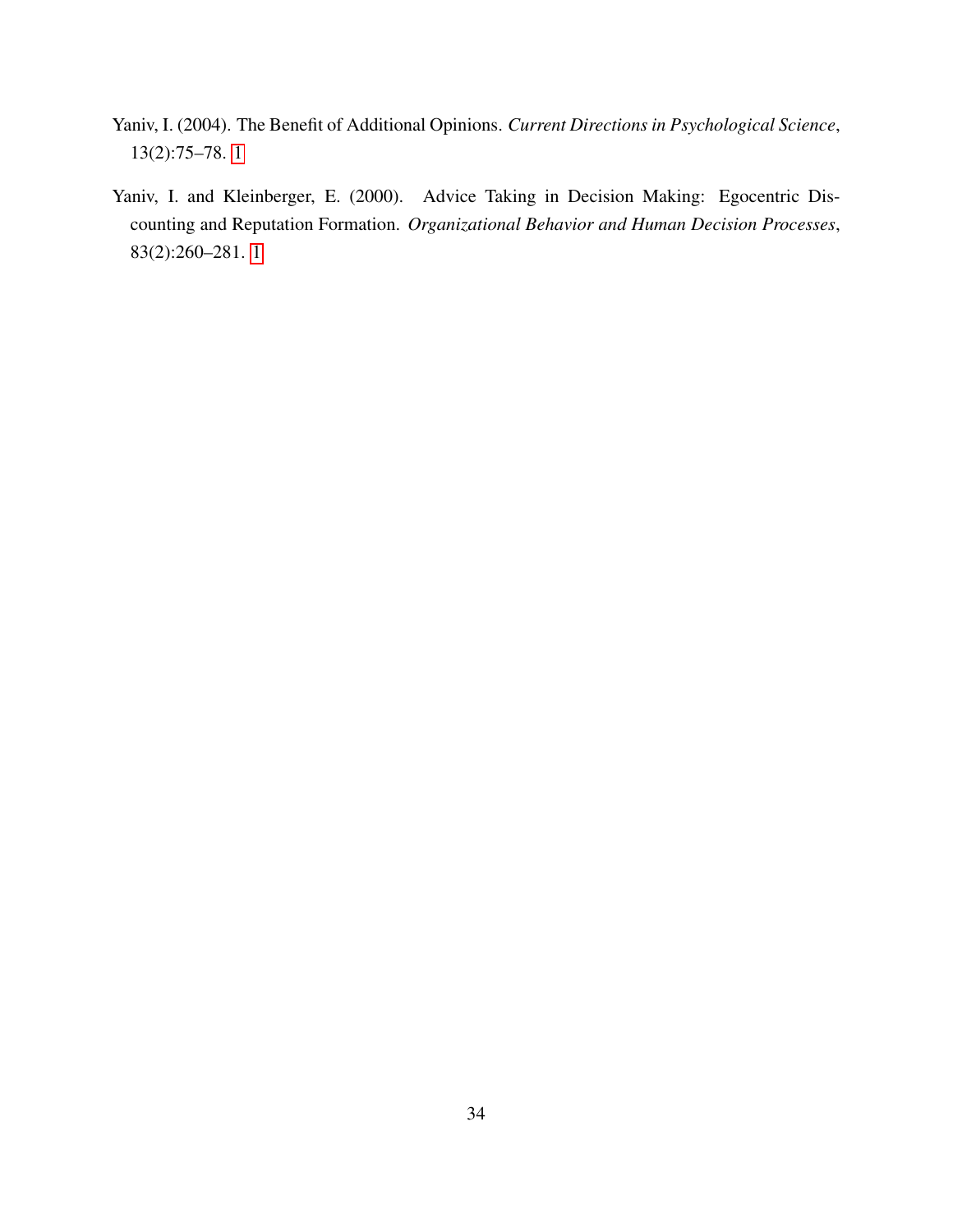<span id="page-35-0"></span>

Figure 1: Distribution of Channel Positions across headends for each of the three news channels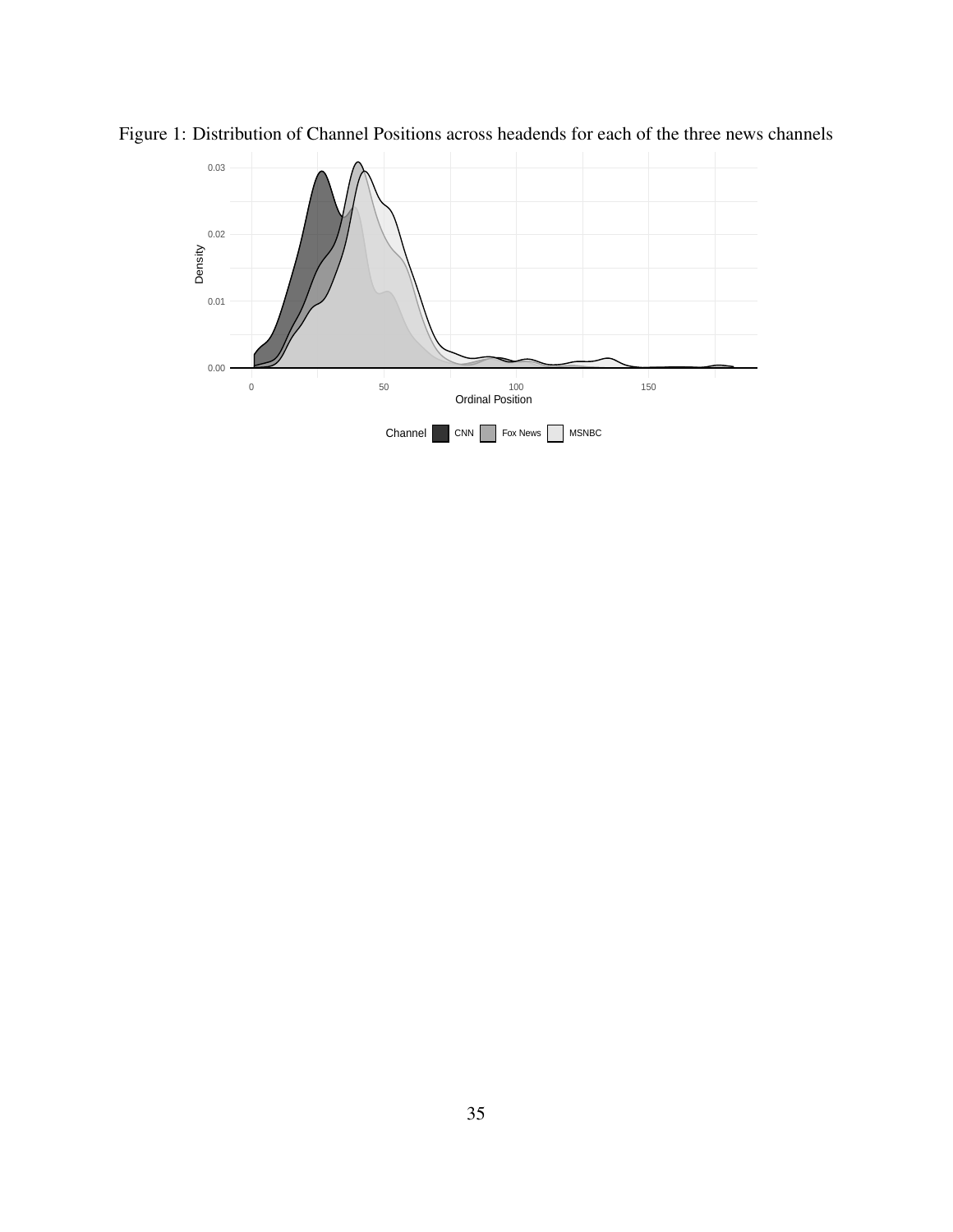

<span id="page-36-0"></span>Figure 2: Stay-at-home propensity over time

The solid lines and the shared regions correspond to the predicted values and confidence regions of the local polynomial regression, estimated with LOESS method.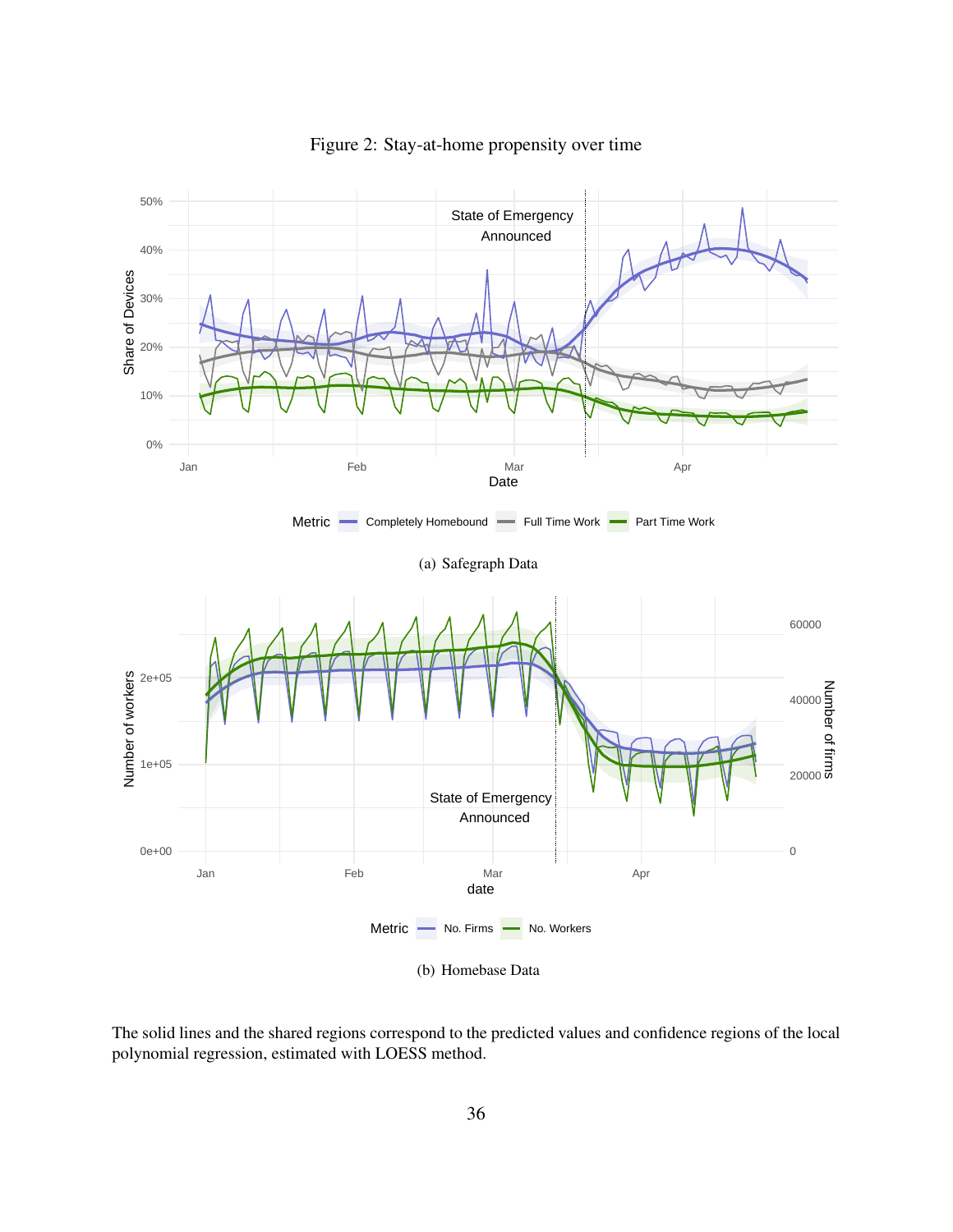

<span id="page-37-0"></span>Figure 3: Effect of channel viewership on share of people at home.

(b) CNN effect  $-\beta_{ct}^{CNN}$  for share of people at home

We allow for flexible state-level trends by including a state by time fixed effects interactions, as well as for flexible effects of other news channels' viewership by including an interaction of time fixed effects with other news channels' positions.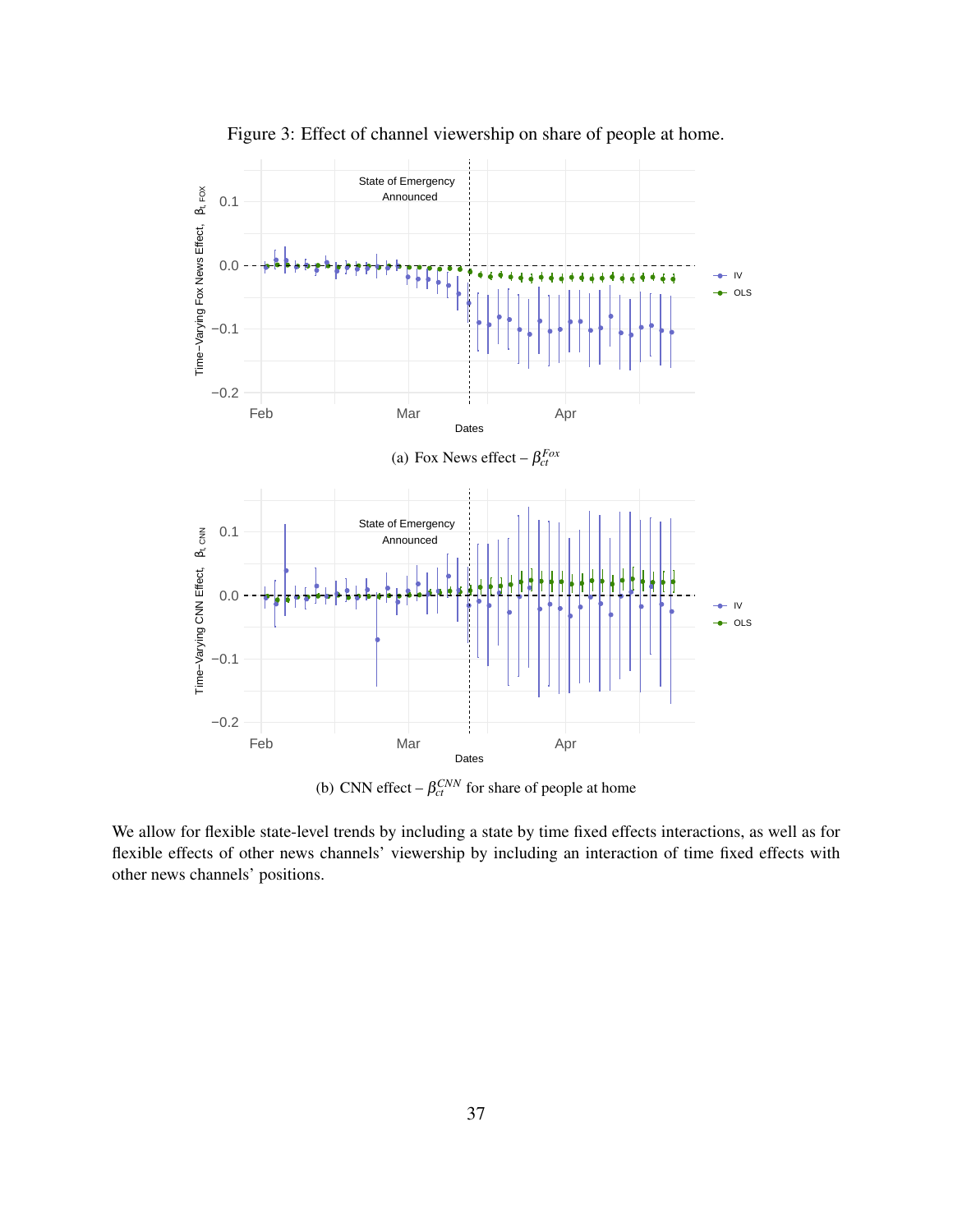

<span id="page-38-0"></span>Figure 4: Fox News Viewership Effects, Social Distancing Compliance and Business Closures.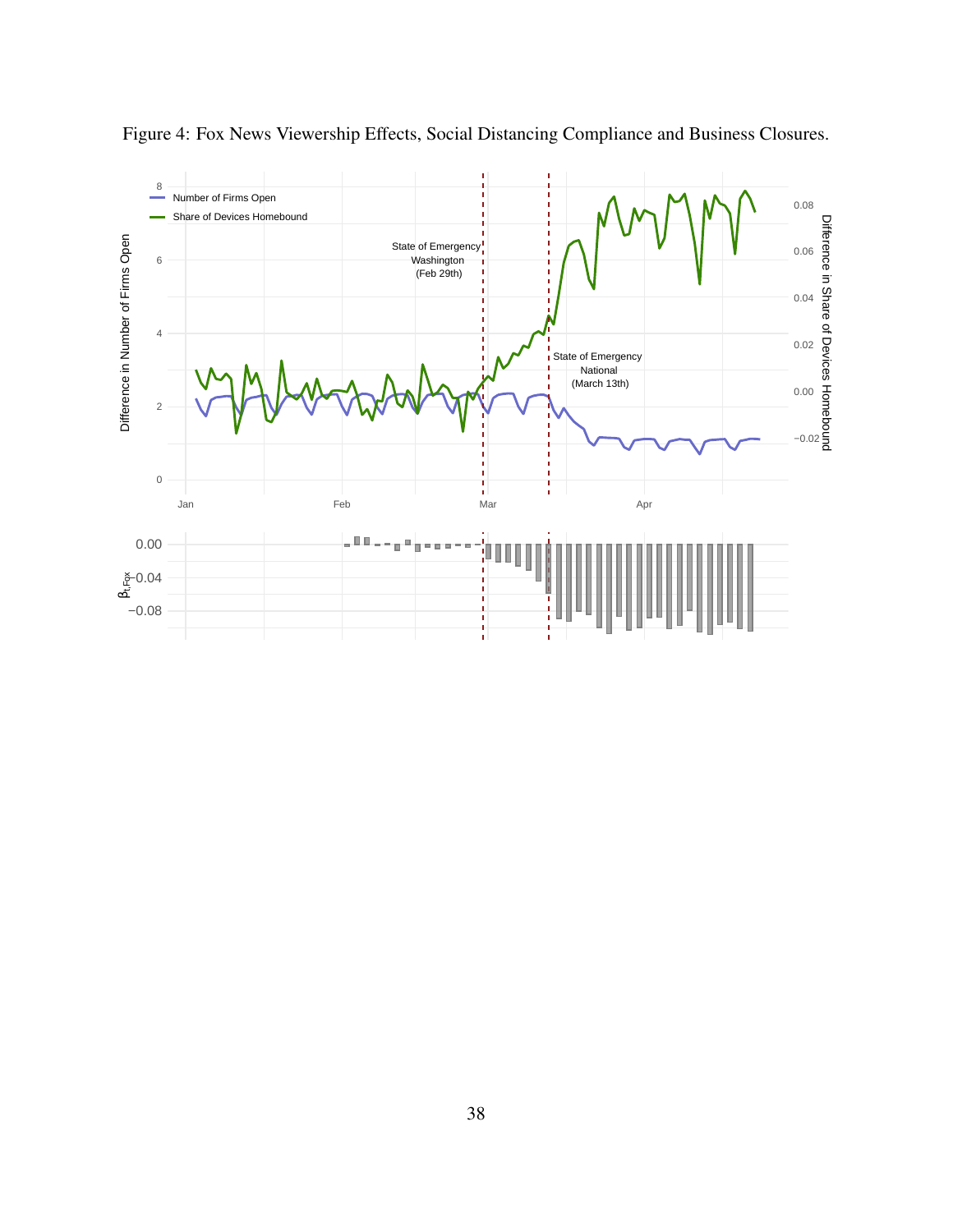

<span id="page-39-0"></span>Figure 5: Persuasion Rate, *PFOX*,*<sup>t</sup>*

(b) Part-Time and Full-Time Work Travel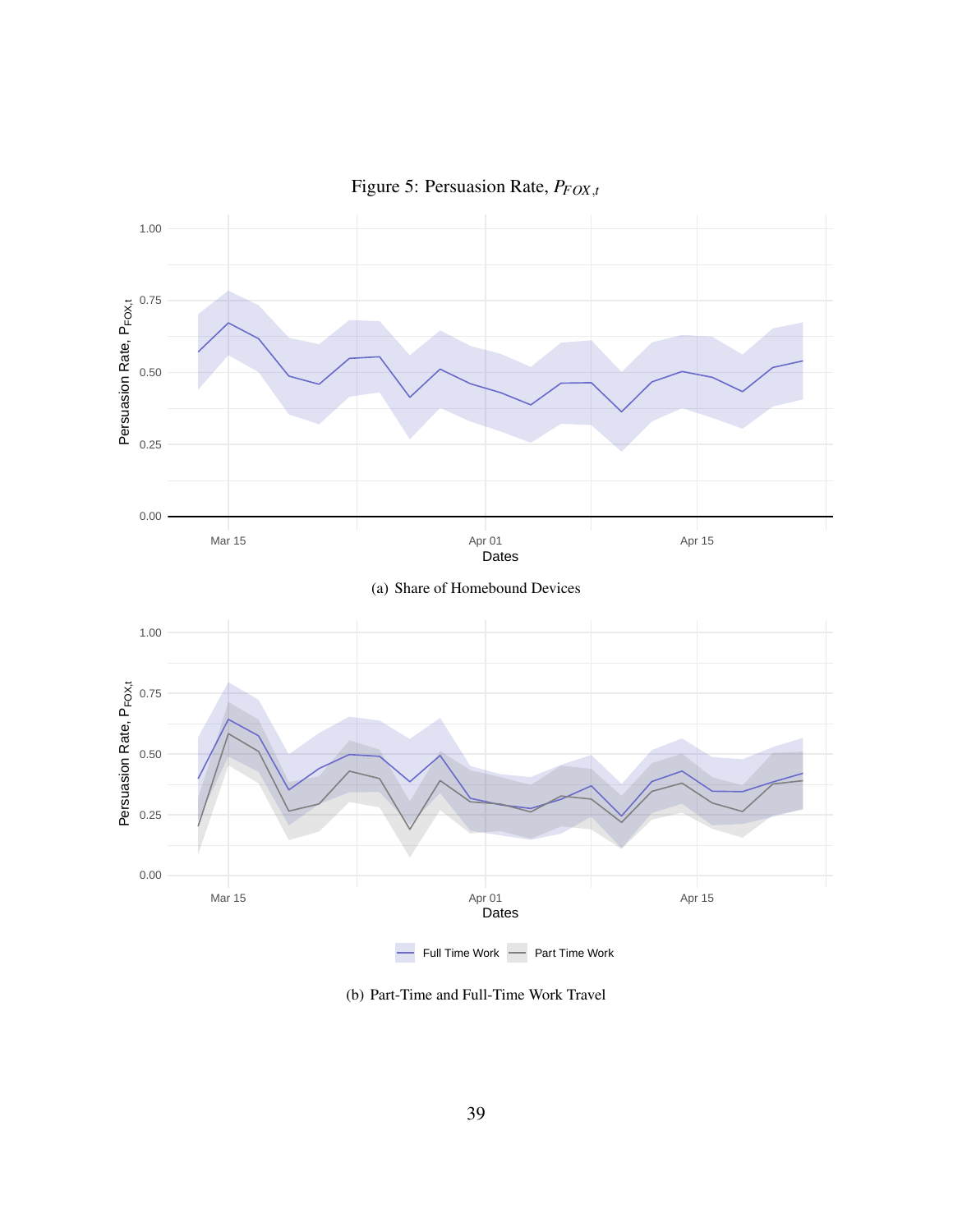|              | Mean    | Median SD |       |          |       | Min Max Num Headends |
|--------------|---------|-----------|-------|----------|-------|----------------------|
|              |         |           |       | Ratings  |       |                      |
| <b>CNN</b>   | 0.51    | 0.17      | 1.5   | $\Omega$ | 40.03 | 2502                 |
| Fox News     | $-1.32$ | 0.49      | 2.6   | 0        | 32.59 | 2499                 |
| <b>MSNBC</b> | 0.34    | $0.03 -$  | 1 1 1 | $\Omega$ | 17.16 | 2335                 |

<span id="page-40-0"></span>Table 1: Summary Statistics for NLTV Data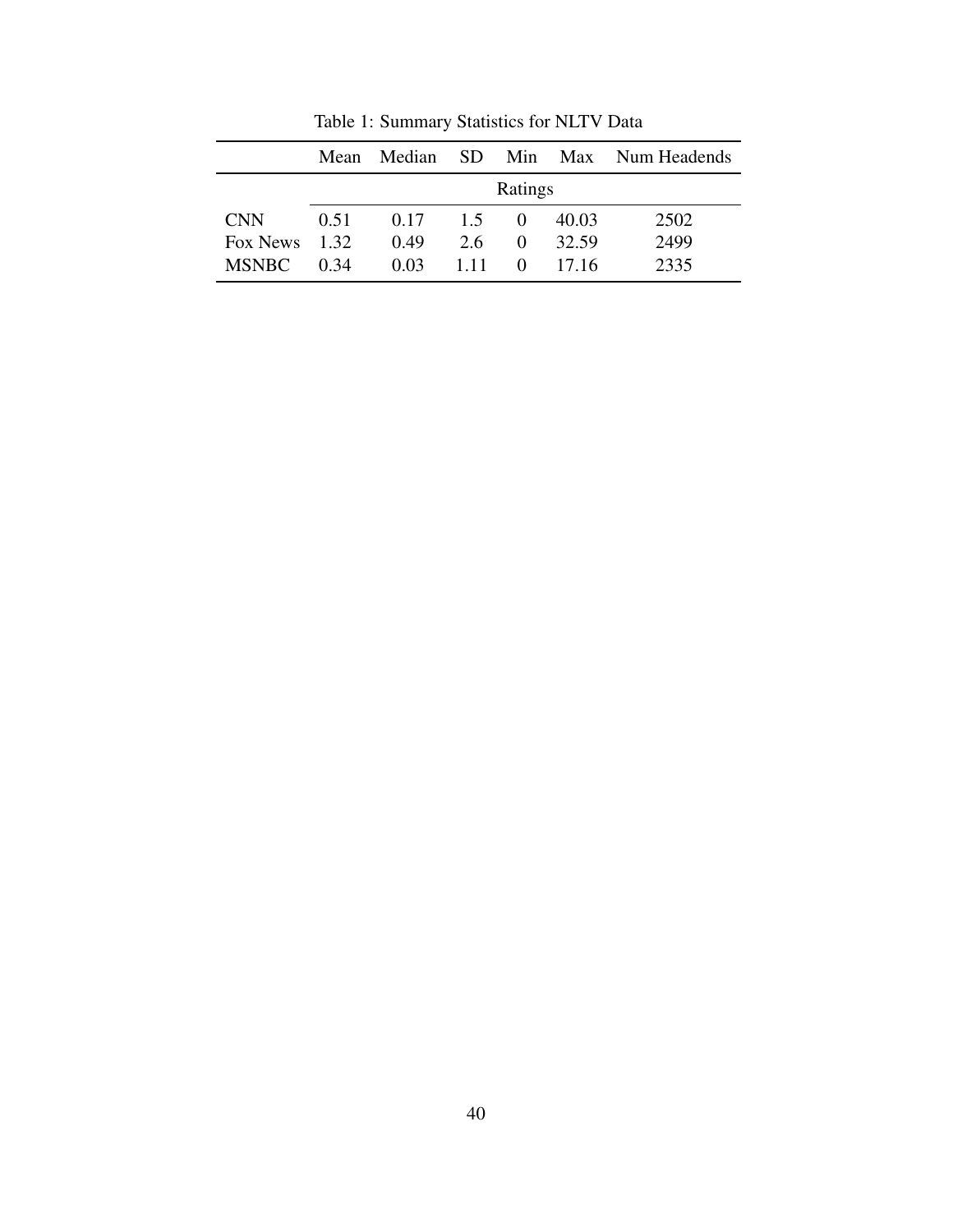|               | Mean  | Median           | - SD    |               |     | Min Max Num Headends |  |  |
|---------------|-------|------------------|---------|---------------|-----|----------------------|--|--|
|               |       | <b>Positions</b> |         |               |     |                      |  |  |
| <b>CNN</b>    | 34.85 | 32.              | 18.31 1 |               | 163 | 2502                 |  |  |
| Fox News 43.2 |       | 41               | 17.77   | $-1$          | 177 | 2499                 |  |  |
| <b>MSNBC</b>  | 49.64 | 46               | 23.43   | $\mathcal{R}$ | 182 | 2335                 |  |  |

<span id="page-41-0"></span>Table 2: Summary Statistics for FOCUS Data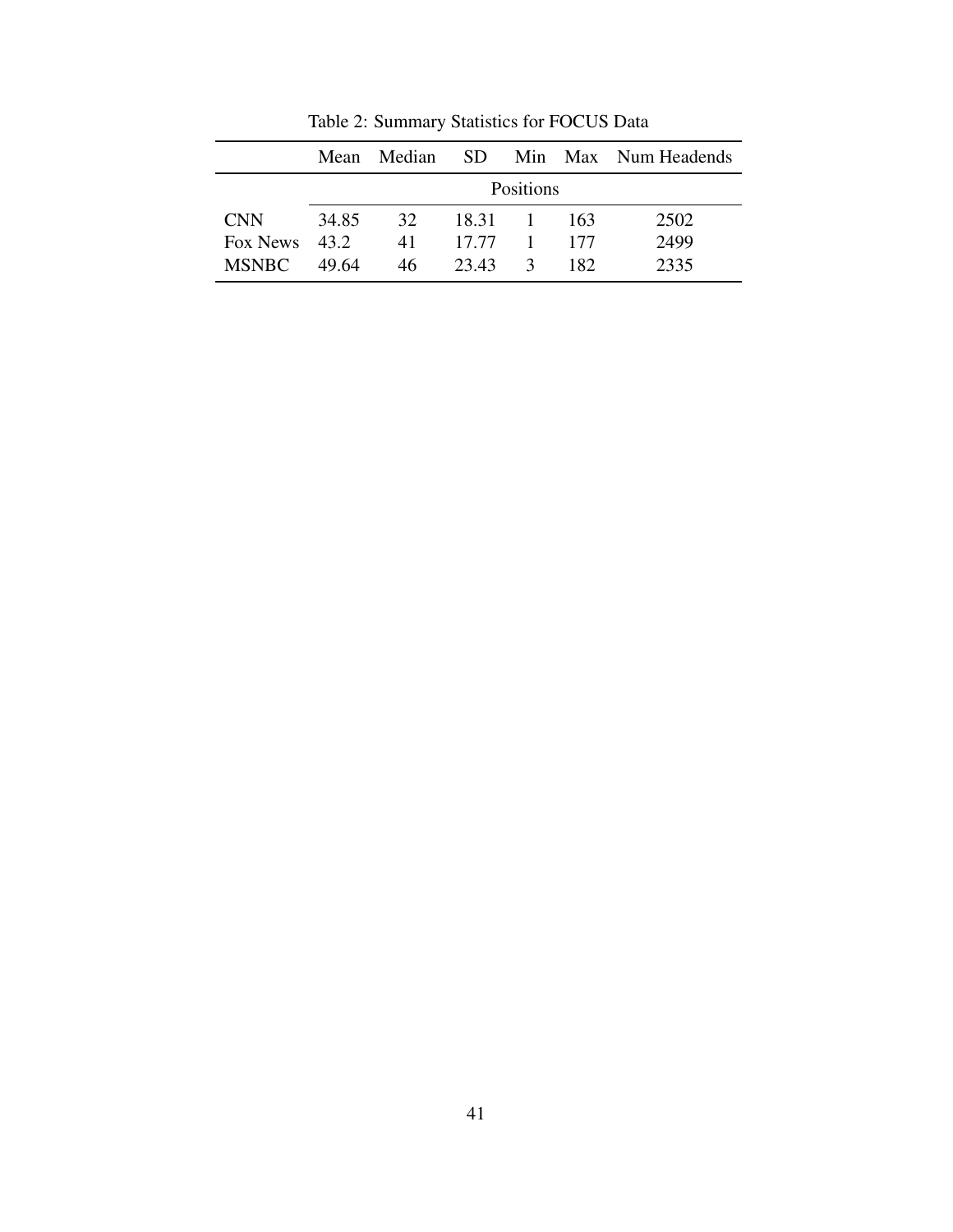| Measure                                                                                                                                                                                                                                                                                                                                                                                                                                                                                                                                                                                                                                                                                                                                                                                           | Mean   | Median           | <b>SD</b> | Min            | Max      | N         | # Zips | $#$ Days |
|---------------------------------------------------------------------------------------------------------------------------------------------------------------------------------------------------------------------------------------------------------------------------------------------------------------------------------------------------------------------------------------------------------------------------------------------------------------------------------------------------------------------------------------------------------------------------------------------------------------------------------------------------------------------------------------------------------------------------------------------------------------------------------------------------|--------|------------------|-----------|----------------|----------|-----------|--------|----------|
| (a) Baseline (January Average) Stay-at-Home Propensity in Safegraph Data<br>0.23<br>0.23<br>0.05<br>0.49<br><b>Share Homebound Devices</b><br>0.04<br>27,173<br>Share Devices at Work Full Time<br>0.18<br>0.08<br>0.19<br>0.03<br>0.51<br>27,173<br>Share Devices at Work Part Time<br>0.03<br>0.2<br>0.11<br>0.02<br>27,173<br>0.11<br>(b) Social Distancing Compliance based on Safegraph Data (Feb 1st - April 24th)<br>0.06<br>0.04<br>$-0.43$<br>2,282,440<br>27,173<br>84<br>SD (Share Homebound Devices)<br>0.11<br>0.64<br>84<br>SD (Share Devices at Work Full Time)<br>$-0.03$<br>0.05<br>$-0.41$<br>0.69<br>2,282,440<br>$-0.03$<br>27,173<br>SD (Share Devices at Work Part Time)<br>$-0.02$<br>$-0.19$<br>0.37<br>2,282,440<br>84<br>$-0.03$<br>0.04<br>27,173<br>(c) Homebase Data |        |                  |           |                |          |           |        |          |
|                                                                                                                                                                                                                                                                                                                                                                                                                                                                                                                                                                                                                                                                                                                                                                                                   |        |                  |           |                |          |           |        |          |
|                                                                                                                                                                                                                                                                                                                                                                                                                                                                                                                                                                                                                                                                                                                                                                                                   |        |                  |           |                |          |           |        |          |
|                                                                                                                                                                                                                                                                                                                                                                                                                                                                                                                                                                                                                                                                                                                                                                                                   |        |                  |           |                |          |           |        |          |
|                                                                                                                                                                                                                                                                                                                                                                                                                                                                                                                                                                                                                                                                                                                                                                                                   |        |                  |           |                |          |           |        |          |
|                                                                                                                                                                                                                                                                                                                                                                                                                                                                                                                                                                                                                                                                                                                                                                                                   |        |                  |           |                |          |           |        |          |
|                                                                                                                                                                                                                                                                                                                                                                                                                                                                                                                                                                                                                                                                                                                                                                                                   |        |                  |           |                |          |           |        |          |
|                                                                                                                                                                                                                                                                                                                                                                                                                                                                                                                                                                                                                                                                                                                                                                                                   |        |                  |           |                |          |           |        |          |
|                                                                                                                                                                                                                                                                                                                                                                                                                                                                                                                                                                                                                                                                                                                                                                                                   |        |                  |           |                |          |           |        |          |
| Number of Workers                                                                                                                                                                                                                                                                                                                                                                                                                                                                                                                                                                                                                                                                                                                                                                                 | 11.53  | $\overline{4}$   | 20.26     | $\theta$       | 523      | 1,258,404 | 14,981 | 84       |
| Number of Firms                                                                                                                                                                                                                                                                                                                                                                                                                                                                                                                                                                                                                                                                                                                                                                                   | 2.6    | 1                | 3.8       | $\theta$       | 61       | 1,258,404 | 14,981 | 84       |
|                                                                                                                                                                                                                                                                                                                                                                                                                                                                                                                                                                                                                                                                                                                                                                                                   |        | (d) Facteus Data |           |                |          |           |        |          |
| Number of Cards                                                                                                                                                                                                                                                                                                                                                                                                                                                                                                                                                                                                                                                                                                                                                                                   | 118.27 | 38               | 238.65    | 1              | 43,934   | 1,439,343 | 21,947 | 67       |
| Number of Transactions                                                                                                                                                                                                                                                                                                                                                                                                                                                                                                                                                                                                                                                                                                                                                                            | 145.06 | 47               | 293.88    | 1              | 48,434   | 1,439,343 | 21,947 | 67       |
| Total Spent (\$1000)                                                                                                                                                                                                                                                                                                                                                                                                                                                                                                                                                                                                                                                                                                                                                                              | 4.37   | 1.36             | 10.01     | $\overline{0}$ | 2,522.47 | 1,439,343 | 21,947 | 67       |

<span id="page-42-0"></span>Table 3: Summary Statistics of the Stay-at-Home Propensity Variables

Homebound devices are defined as devices that did not leave Geohash-7 of their home. Devices displaying full-time (respectively, part-time) work behavior are those that spent more than 6 (respectively, 3-6) hours at Geohash-7 location other than their home. The unit of analysis is zipcode-day.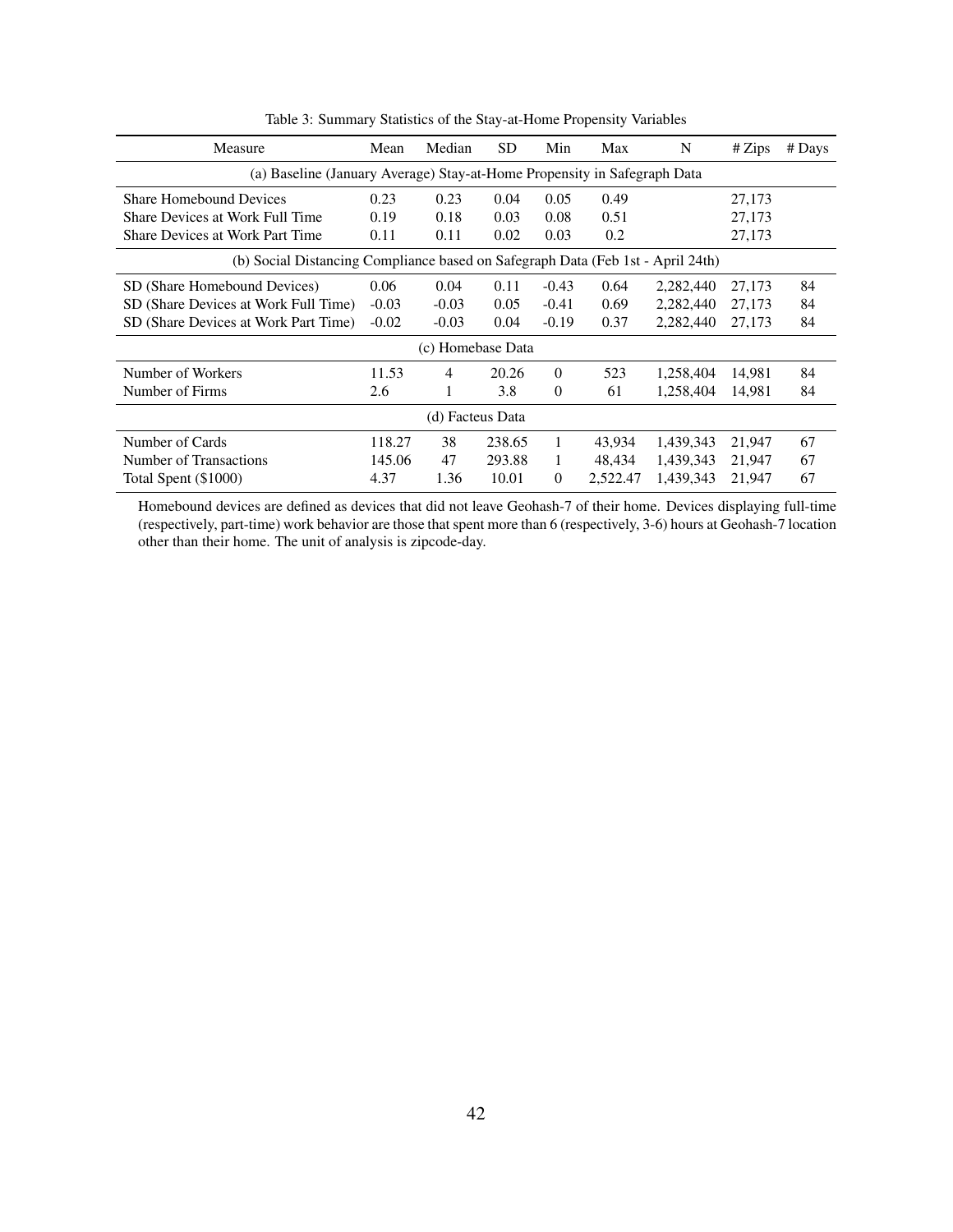|                                |                          | Effect of channel position's on ratings of Fox |                          |                         |  |  |  |  |
|--------------------------------|--------------------------|------------------------------------------------|--------------------------|-------------------------|--|--|--|--|
|                                | (1)                      | (2)                                            | (3)                      | (4)                     |  |  |  |  |
| <b>Ordinal Position of Fox</b> | $-0.0084***$<br>(0.0023) | $-0.0077***$<br>(0.0022)                       | $-0.0066***$<br>(0.0026) | $-0.0054**$<br>(0.0025) |  |  |  |  |
| Demographic Controls           |                          | X                                              |                          | X                       |  |  |  |  |
| Intab weights                  | X                        | $\mathbf{x}$                                   |                          |                         |  |  |  |  |
| Cable System Controls          | X                        | $\mathbf{x}$                                   | X                        | X                       |  |  |  |  |
| <b>State FEs</b>               | X                        | $\mathbf{x}$                                   | X                        | X                       |  |  |  |  |
| F (pos variables)              | 13.18                    | 11.97                                          | 6.69                     | 4.91                    |  |  |  |  |
| <b>Observations</b>            | 26,411                   | 25,477                                         | 21,234                   | 20,504                  |  |  |  |  |
| Adjusted $\mathbb{R}^2$        | 0.2727                   | 0.2902                                         | 0.2069                   | 0.2258                  |  |  |  |  |

<span id="page-43-0"></span>Table 4: The effect of channel position on ratings - FOX

<sup>a</sup> Stars: <sup>∗</sup>p<0.1; ∗∗p<0.05; ∗∗∗p<0.01. Standard errors clustered on cable system level. Demographic controls include: median zipcode income, share of population with bachelor degree, labor force participation, share of population that is white, share of population below poverty line, median age, log population density and county-level republican vote share in 2016 elections. Cable system controls include number of channels in cable system, its square, and positions of competing news channels.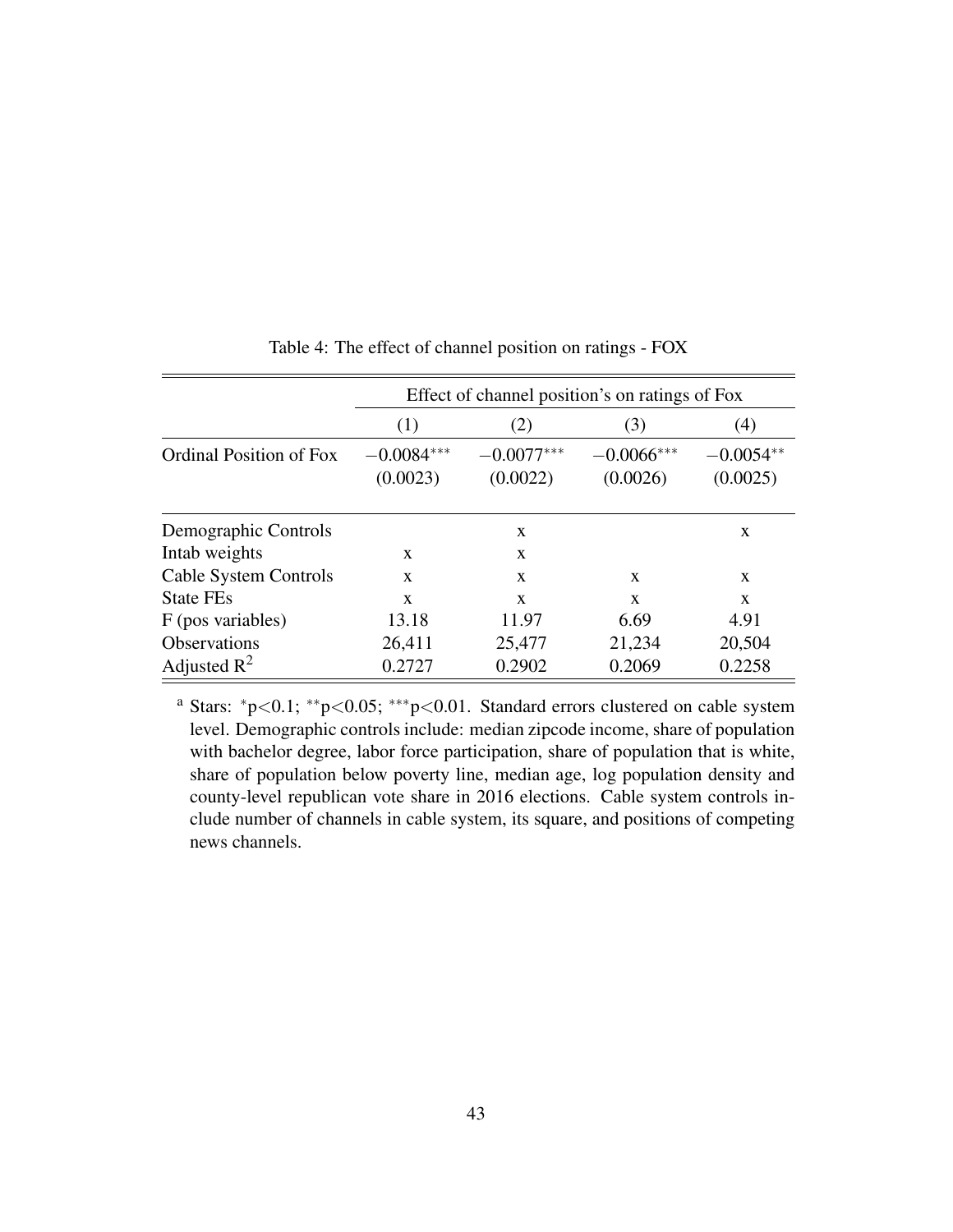|                                  | (1)     | (2)     | (3)     | (4)     | (5)     | (6)          |
|----------------------------------|---------|---------|---------|---------|---------|--------------|
| $R^2$                            | 0.08    | 0.17    | 0.84    | 0.87    | 0.87    | 0.91         |
| $\boldsymbol{N}$                 | 1070032 | 1070032 | 1070032 | 1070032 | 1070032 | 1070032      |
| # Clusters                       | 2254    | 2254    | 2254    | 2254    | 2254    | 2254         |
| Demographic controls             | X       |         |         |         |         |              |
| Zip FE                           |         | X       | X       | X       | X       | X            |
| <b>State X Time FE</b>           |         |         | X       | X       | X       | X            |
| <b>FXNC</b> Viewership X Time    |         |         |         | X       | X       | $\mathbf{x}$ |
| <b>Other Channels X Time</b>     |         |         |         |         | X       | X            |
| <b>Basic Demographics X Time</b> |         |         |         |         |         | X            |

<span id="page-44-0"></span>Table 5: Summary Statistics for Panel Regressions - FOX

Standard errors clustered on cable system level. Demographic controls include: median income, share of population with bachelor degree, labor force participation, share of population that is white, share of population below poverty line, median age, log population density and countylevel republican vote share in 2016 elections. Other News Channels include the positions of competing news channels. Basic Demographics include median income and log population density.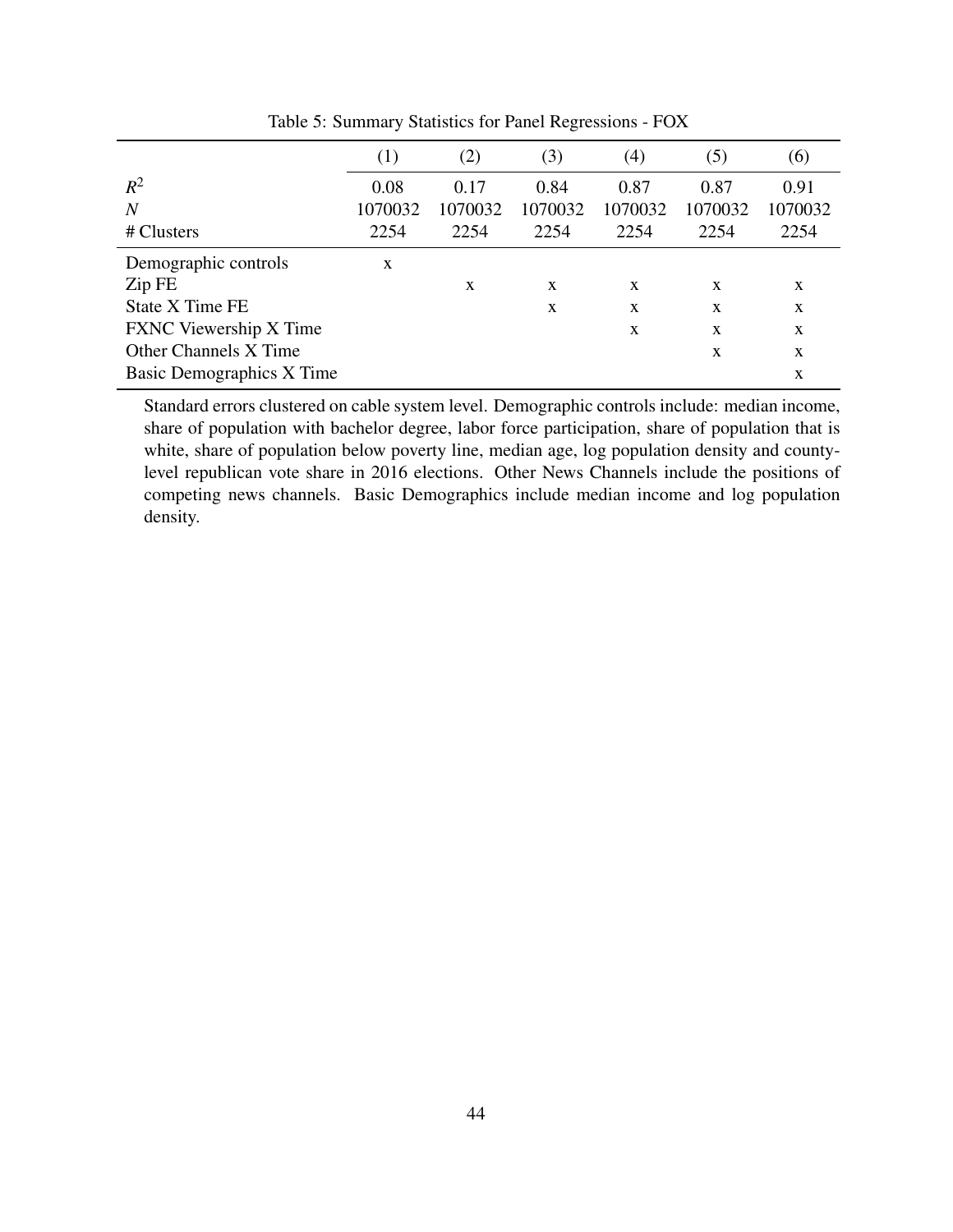# A Appendix

#### A.1 First Stage Regressions for CNN

[Table A1 about here.]

# A.2 Instrumental Validity

[Table A2 about here.]

[Table A3 about here.]

#### <span id="page-45-0"></span>A.3 Cleaning and Merging NLTV and FOCUS data

The data were pre-processed for a universe of channels that are available on local cable systems in the US and recorded in the NLTV and FOCUS datasets. We merge the November 2015 NLTV viewership data with annual 2015 Focus data on channel positions by headend number and station name. Following [Martin and Yurukoglu](#page-31-1) [\(2017\)](#page-31-1), we convert the numeric positions of channels to their ordinal positions based on the sequential order of each channel in the lineup. Similar data are available for each February and November between 2006 and 2015.

We follow the procedure outlined by [Martin and Yurukoglu](#page-31-1) [\(2017\)](#page-31-1) to map headends to zip codes. 52.7% of the zip codes have a single headend in the NLTV/FOCUS data. For zip codes with 2 or more headends, we use the headend with the largest number of cable subscribers. This assignment rule is unlikely to influence our results since the largest headend accounts for at least half of total subscribers in 97.2% of the zip codes (subscribers are counted as subscribers of headends present in each zip code).

For our analysis, we retain the viewership and position information for the three largest cable news channels: Fox News, CNN, and MSNBC. The data from November 2015 span 2,536 headends, representing 30,517 zip codes from 210 DMAs.

# <span id="page-45-1"></span>A.4 Additional Tables

[Table A4 about here.]

[Table A5 about here.]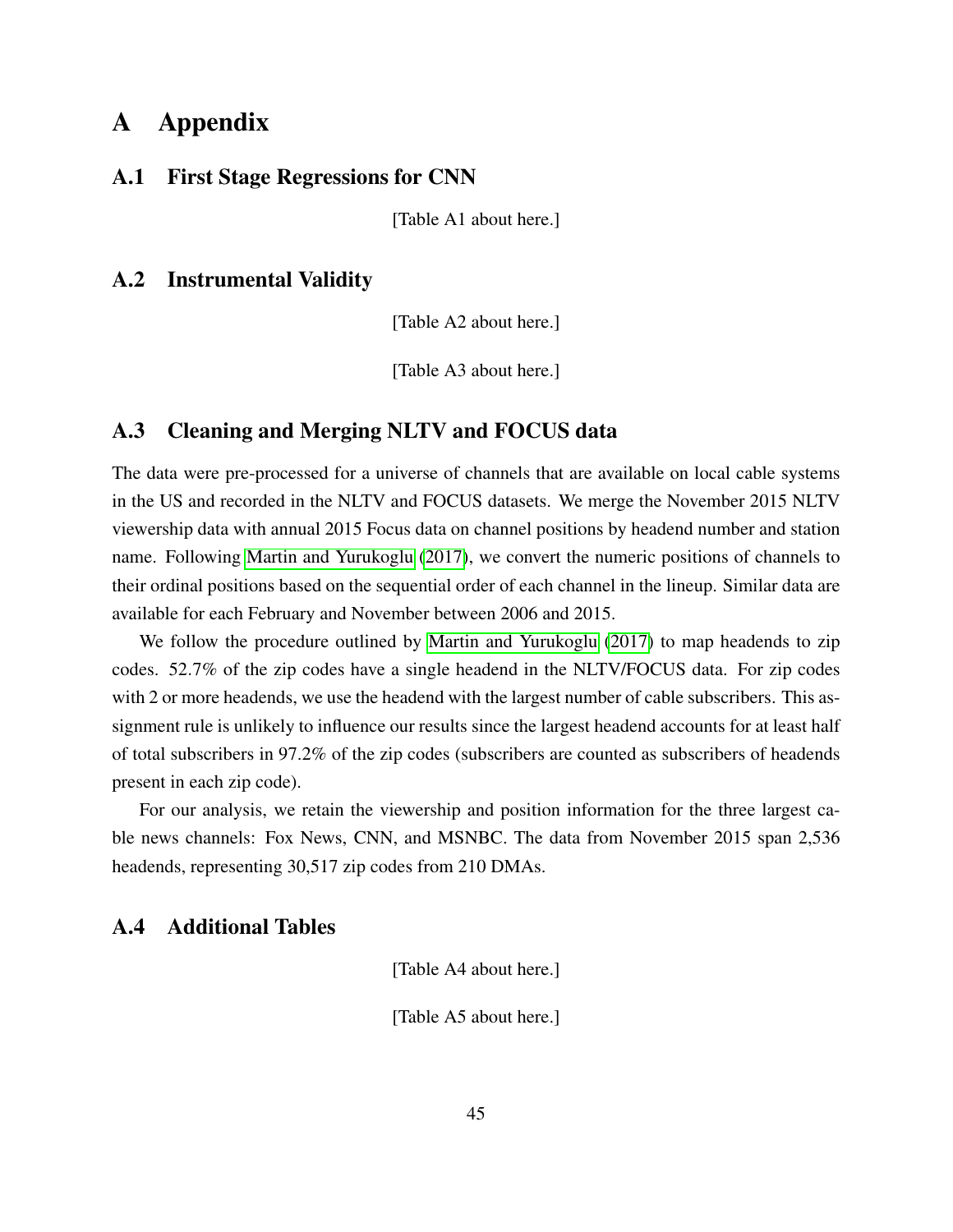# <span id="page-46-1"></span>A.5 Other SD outcomes

[Figure A1 about here.]

[Figure A2 about here.]

### <span id="page-46-2"></span>A.6 Reduced Form Estimates

[Figure A3 about here.]

# <span id="page-46-4"></span>A.7 IV Estimates with 2020 Viewership

[Figure A4 about here.]

# <span id="page-46-3"></span>A.8 IV Estimates with flexible demographic controls

[Figure A5 about here.]

# <span id="page-46-0"></span>A.9 Channel Position Changes

Using historical FOCUS data going back to 2006, we count, for each of the three news channels, the number of headends where (numeric) channel position stays exactly the same from one year to the next (for those headends which are present in both years). Table [A6](#page-57-0) reports these results. We see that for the large majority for headends, (numeric) positions of the three news channels remain constant.

[Table A6 about here.]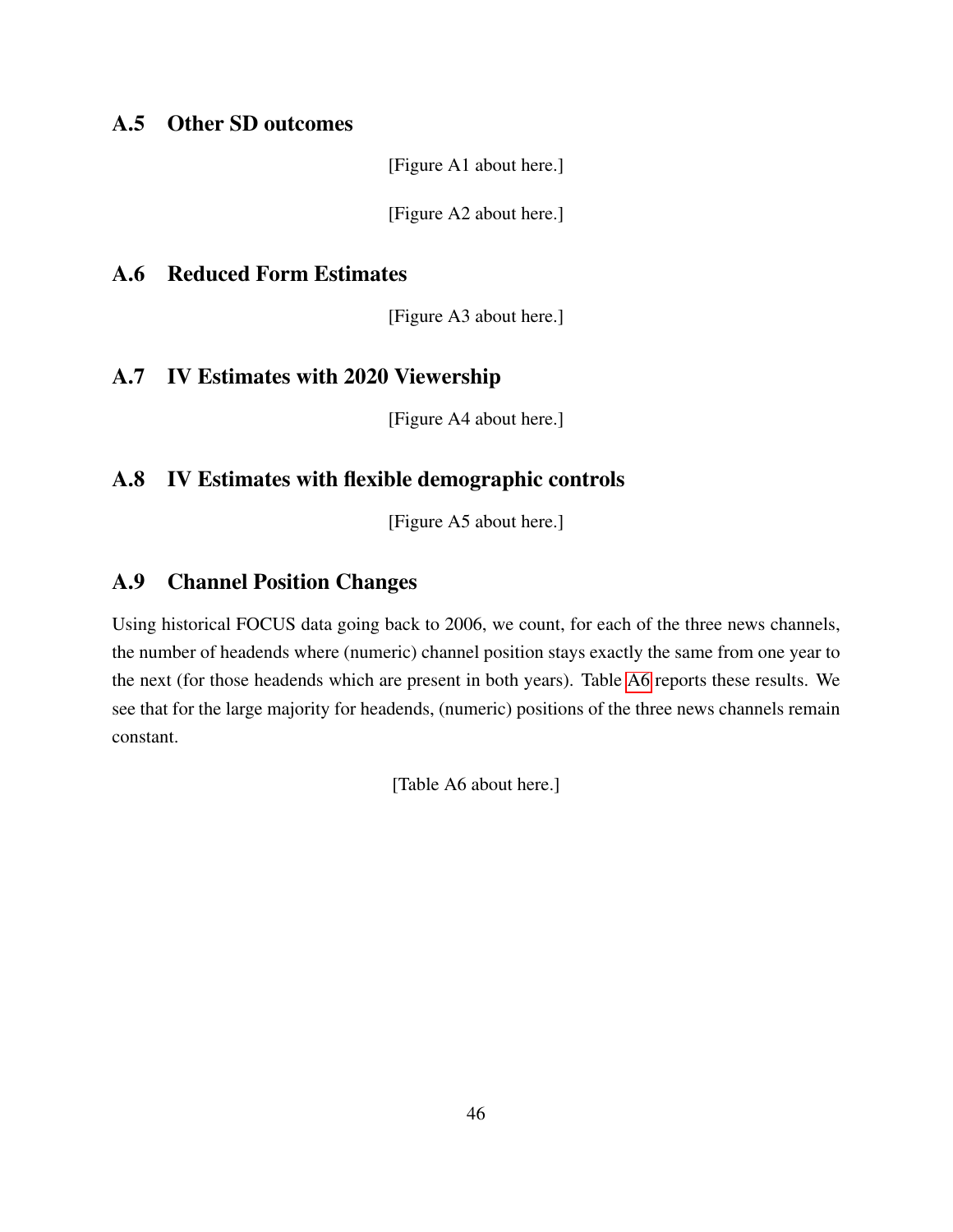

Figure A1: Effect of channel viewership on share of people working full time.

(b) CNN effect  $-\beta_{ct}^{CNN}$  for share of people at home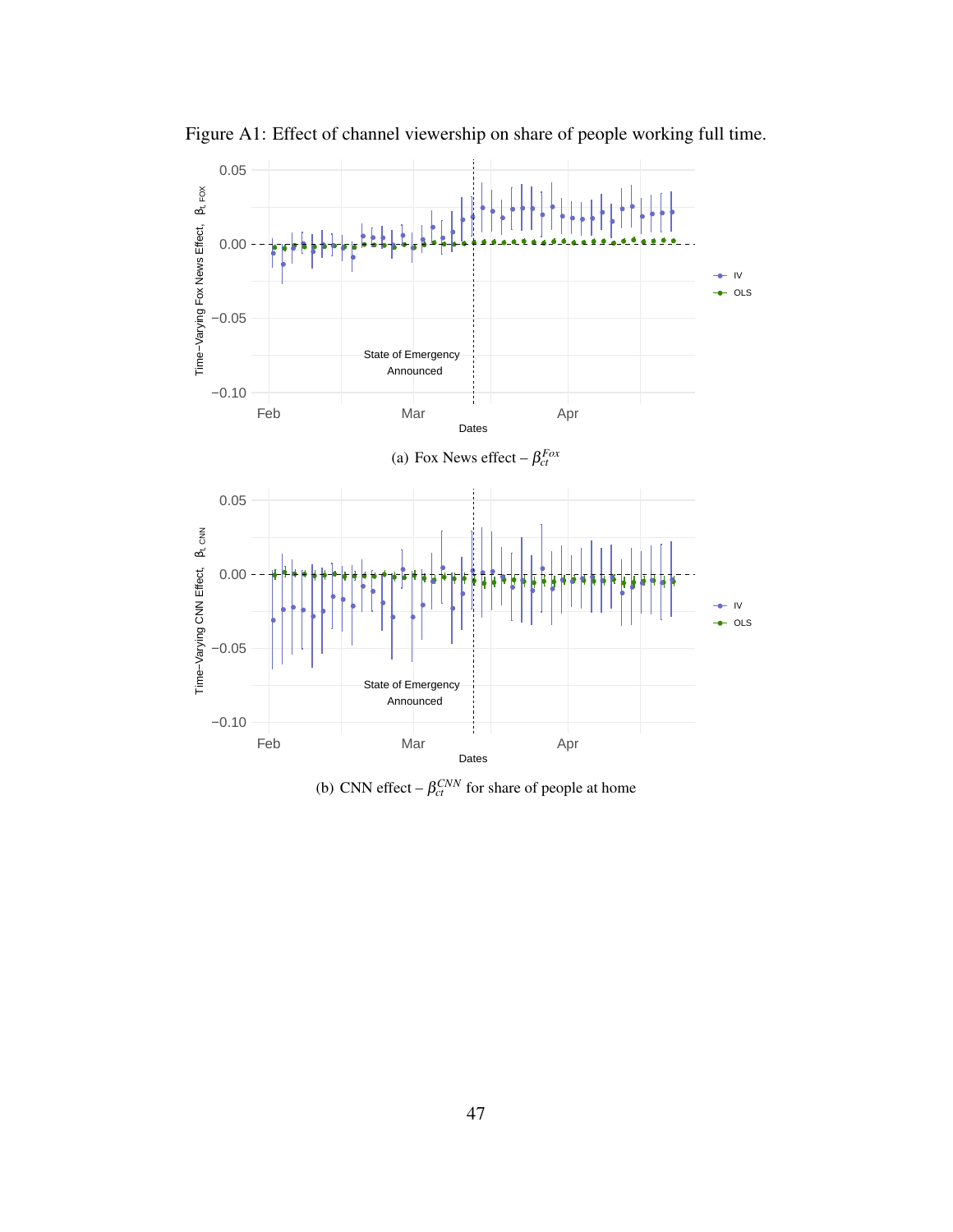

Figure A2: Effect of channel viewership on share of people working part time.

(b) CNN effect  $-\beta_{ct}^{CNN}$  for share of people at home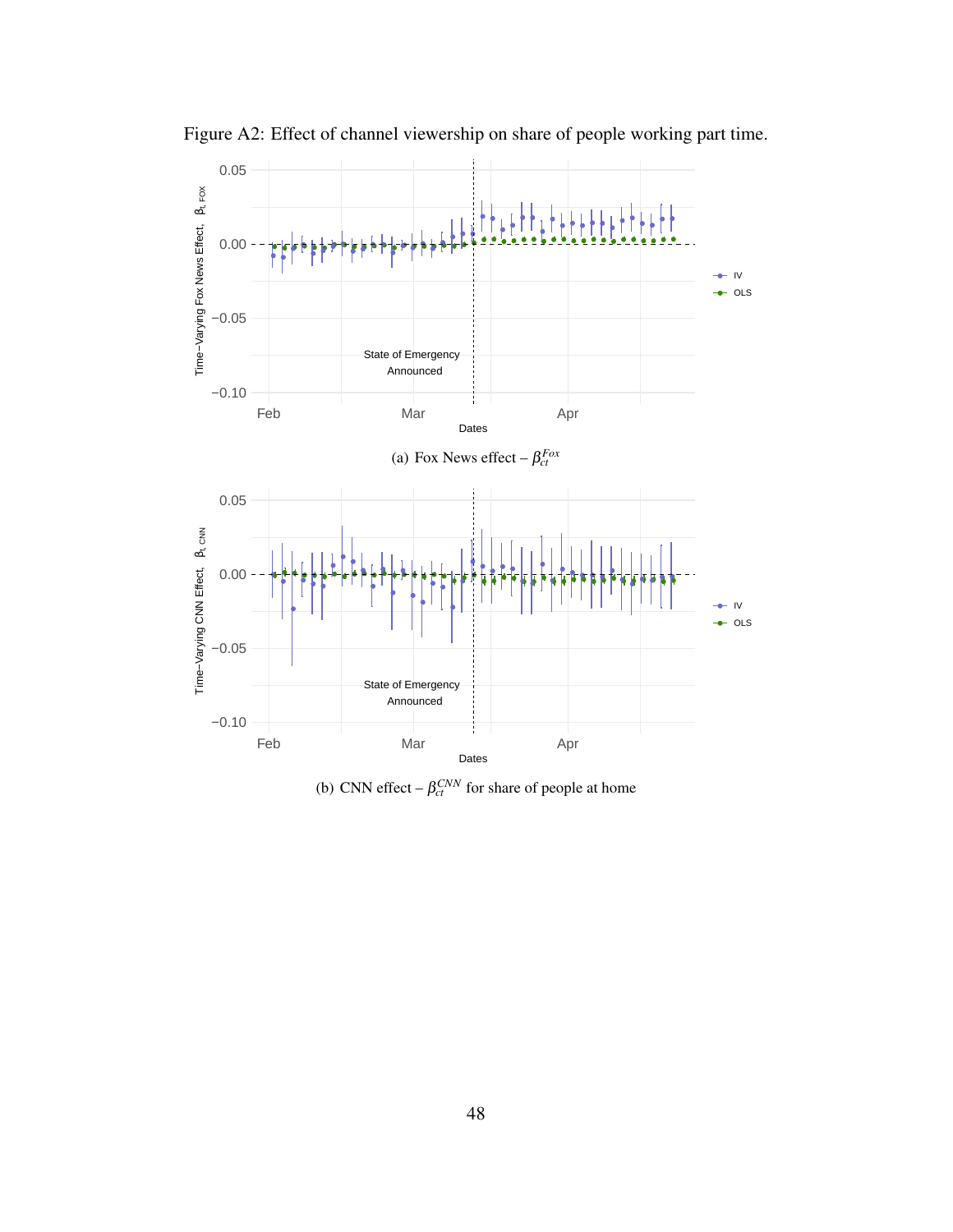

Figure A3: The effect of channel positions of Share of Homebound Devices.

(c)  $\beta_{MSNBC,t}$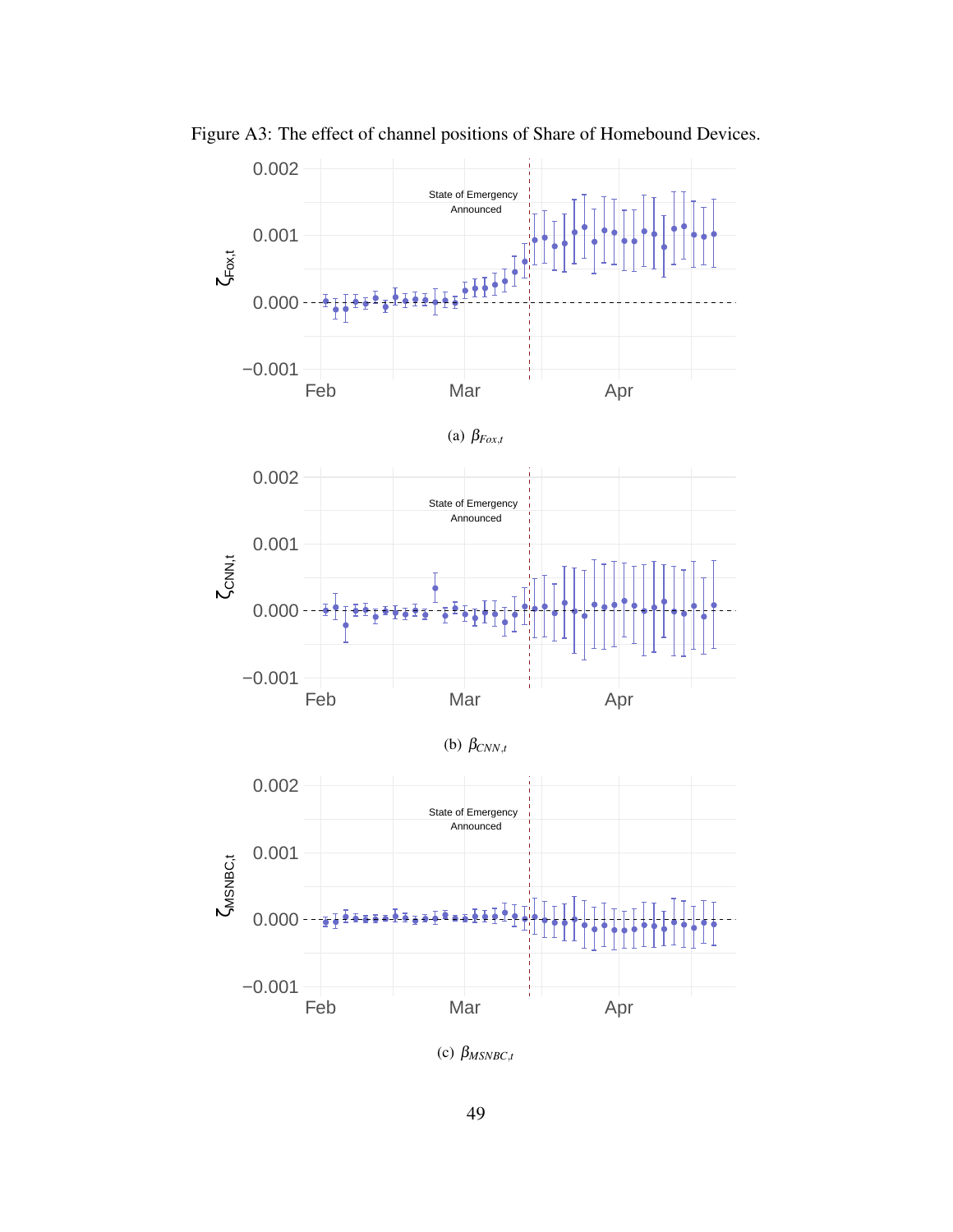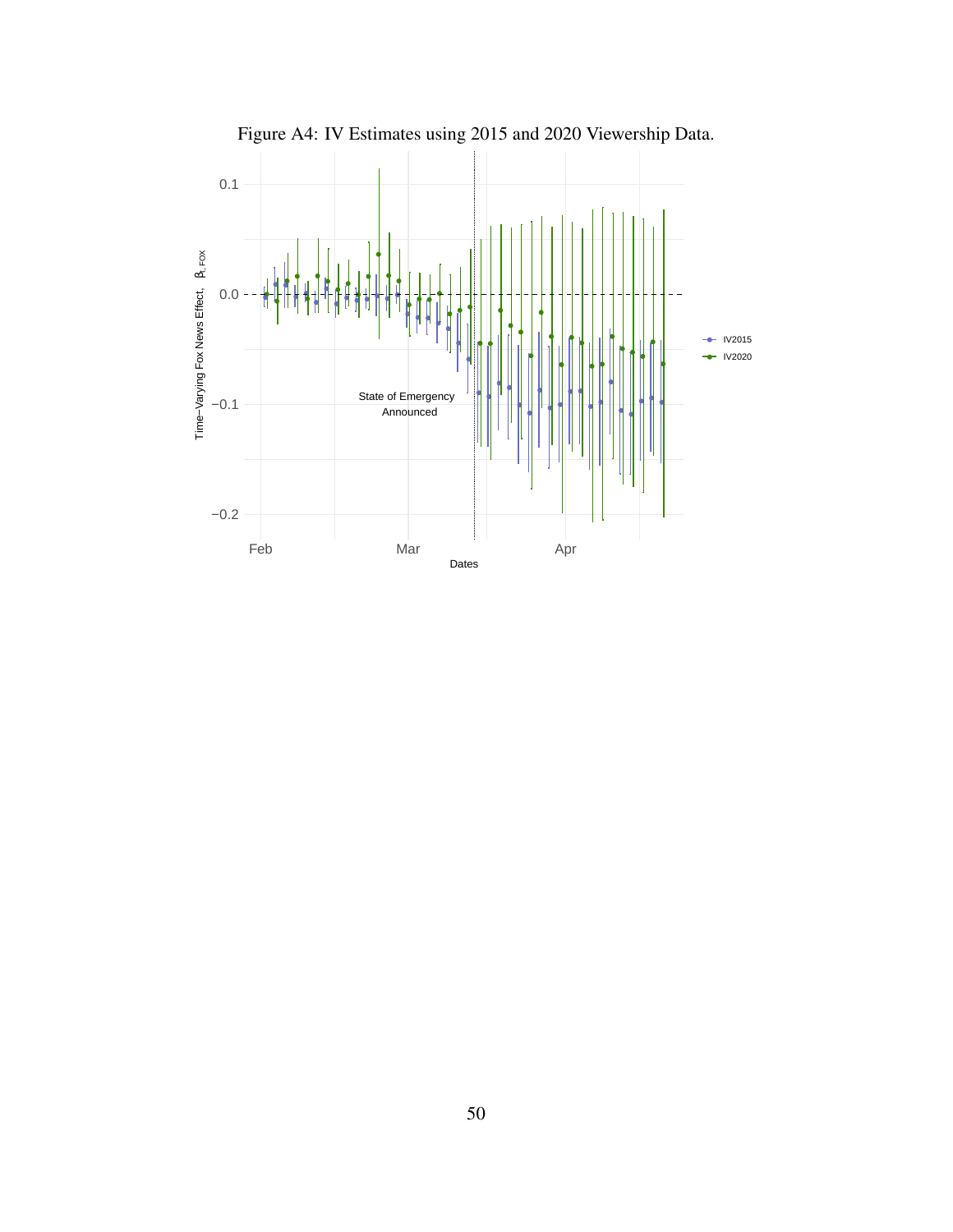

Blue points (Main Model) correspond to the results from Figure [3.](#page-37-0) Green points correspond to the analogous model with additional controls for time-specific demographic effects from log population density and median income.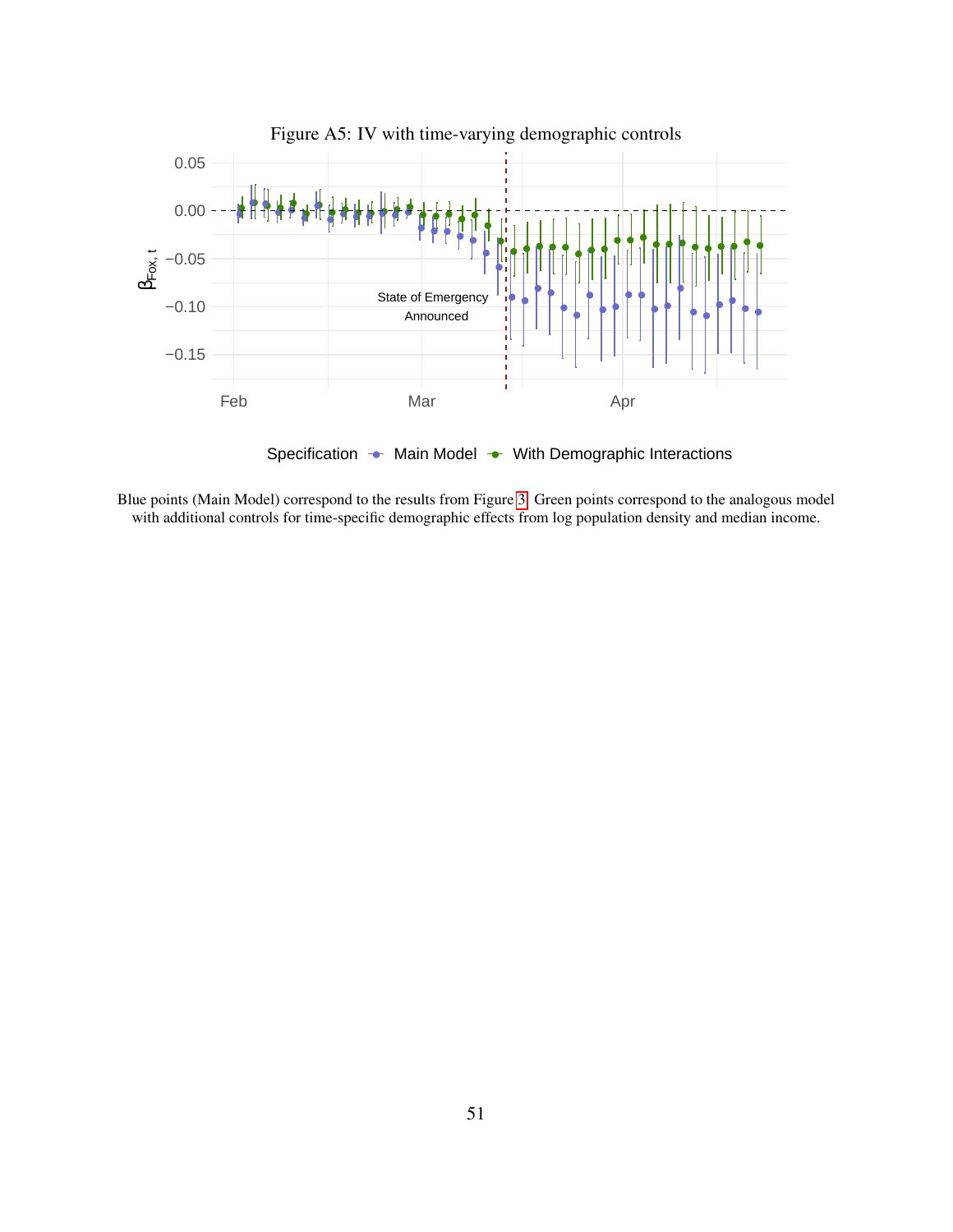|                             |                          | Effect of channel position's on ratings of CNN |                          |                          |  |  |  |  |
|-----------------------------|--------------------------|------------------------------------------------|--------------------------|--------------------------|--|--|--|--|
|                             | (1)                      | (2)                                            | (3)                      | (4)                      |  |  |  |  |
| <b>Ordinal Position CNN</b> | $-0.0049***$<br>(0.0018) | $-0.0048***$<br>(0.0017)                       | $-0.0053***$<br>(0.0015) | $-0.0050***$<br>(0.0014) |  |  |  |  |
| Demographic Controls        |                          | X                                              |                          | X                        |  |  |  |  |
| Intab weights               | X                        | X                                              |                          |                          |  |  |  |  |
| Cable System Controls       | X                        | X                                              | X                        | X                        |  |  |  |  |
| <b>State FEs</b>            | $\mathbf{x}$             | X                                              | $\mathbf{x}$             | $\mathbf{x}$             |  |  |  |  |
| F (pos variables)           | 7.32                     | 7.87                                           | 12.72                    | 12.22                    |  |  |  |  |
| Observations                | 26,411                   | 25,477                                         | 21,234                   | 20,504                   |  |  |  |  |
| Adjusted $\mathbb{R}^2$     | 0.2193                   | 0.2328                                         | 0.1748                   | 0.1865                   |  |  |  |  |

Table A1: The effect of channel position on ratings - CNN

<sup>a</sup> Stars: <sup>∗</sup>p<0.1; ∗∗p<0.05; ∗∗∗p<0.01. Standard errors clustered on cable system level. Demographic controls include: median zipcode income, share of population with bachelor degree, labor force participation, share of population that is white, share of population below poverty line, median age, log population density and county-level republican vote share in 2016 elections. Cable system controls include number of channels in cable system, its square, and positions of competing news channels.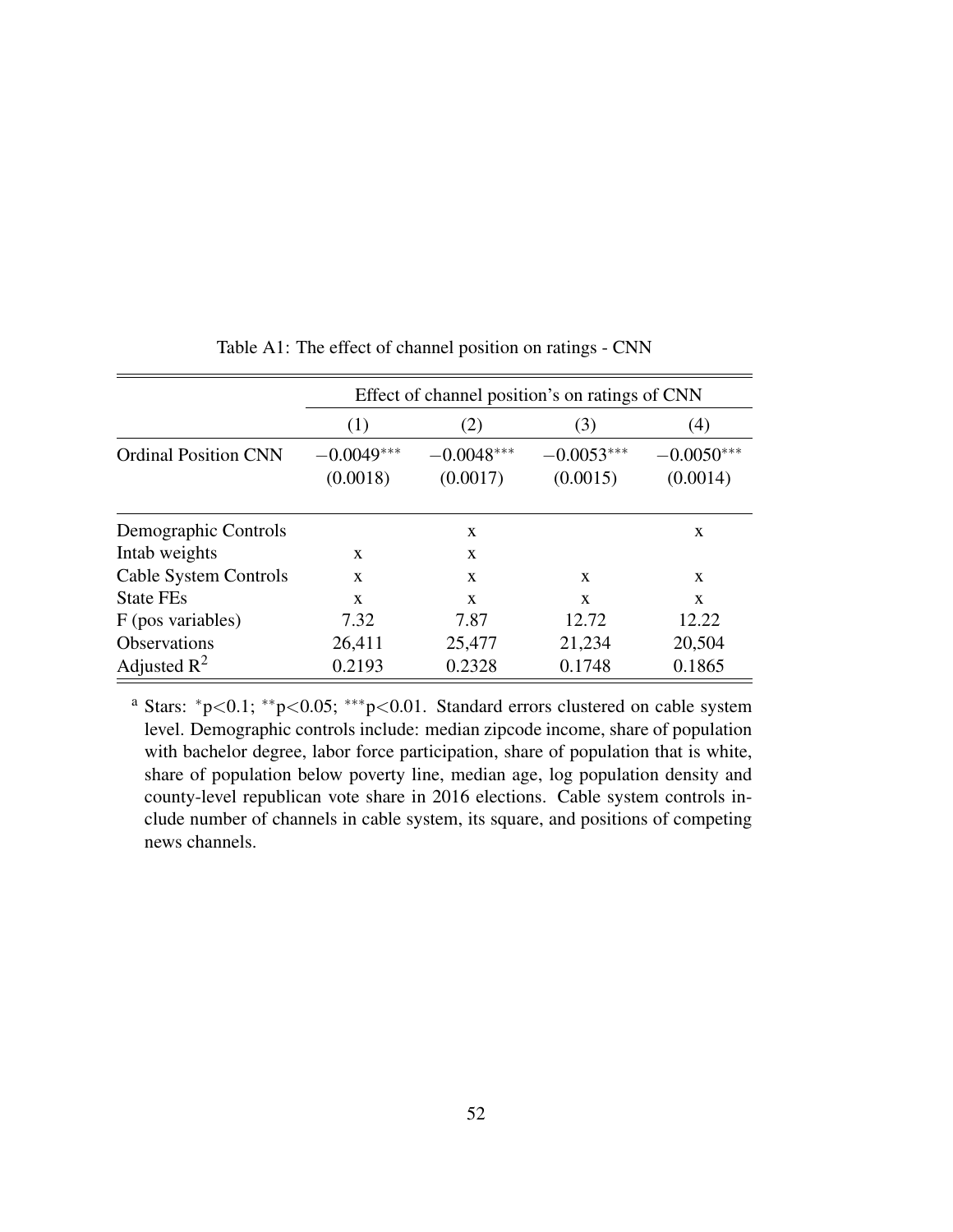|                          | Characteristic        |                    |                    |                       |                    |                        |  |  |
|--------------------------|-----------------------|--------------------|--------------------|-----------------------|--------------------|------------------------|--|--|
|                          | Log Median Income     | % Bachelor Degree  | % in Labor Force   | Rep Vote Share        | Median Age         | Log Population Density |  |  |
|                          | (1)                   | (2)                | (3)                | (4)                   | (5)                | (6)                    |  |  |
| Ordinal Position of FXNC | $0.0011*$<br>(0.0006) | 0.0004<br>(0.0003) | 0.0001<br>(0.0001) | $-0.0005$<br>(0.0003) | 0.0025<br>(0.0088) | 0.0054<br>(0.0050)     |  |  |
| State FEs                | X                     | X                  | X                  | X                     | X                  | X                      |  |  |
| # Channels               | x                     | X                  | X                  | X                     | X                  | X                      |  |  |
| <b>Observations</b>      | 25,499                | 26.313             | 26.323             | 26,388                | 26,259             | 26,406                 |  |  |
| Adjusted $\mathbb{R}^2$  | 0.1893                | 0.1428             | 0.1245             | 0.3604                | 0.0766             | 0.2491                 |  |  |

Table A2: Correlations between demographic characteristics and position of FOX

<sup>a</sup> Stars: <sup>∗</sup>p<0.1; ∗∗p<0.05; ∗∗∗p<0.01. Standard errors clustered on cable system level.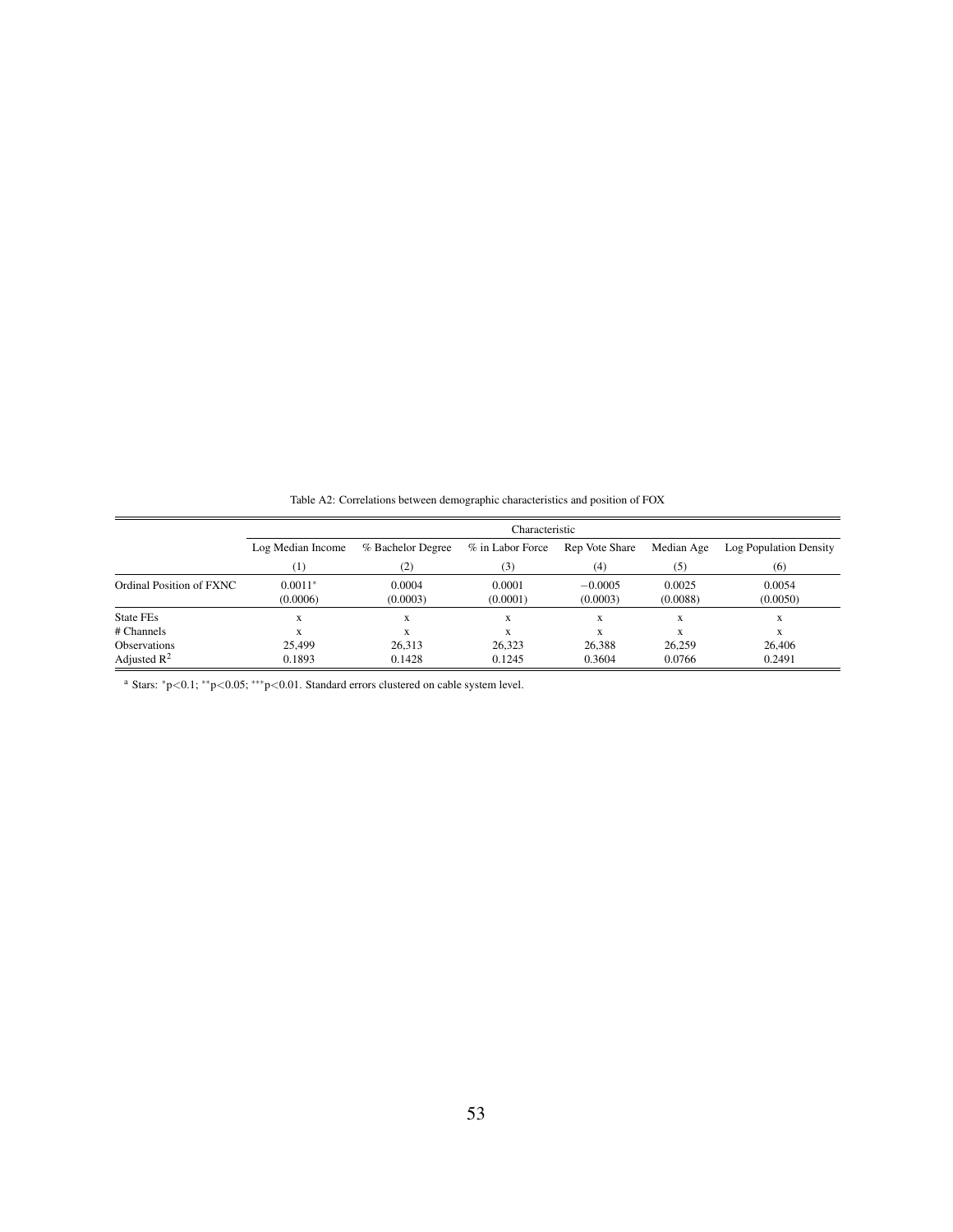|                         | Characteristic     |                    |                        |                       |                         |                        |  |  |  |
|-------------------------|--------------------|--------------------|------------------------|-----------------------|-------------------------|------------------------|--|--|--|
|                         | Log Median Income  | % Bachelor Degree  | % in Labor Force       | Rep Vote Share        | Median Age              | Log Population Density |  |  |  |
|                         | (1)                | (2)                | (3)                    | (4)                   | (5)                     | (6)                    |  |  |  |
| Ordinal Position of CNN | 0.0008<br>(0.0006) | 0.0001<br>(0.0003) | $-0.00002$<br>(0.0001) | $-0.0001$<br>(0.0003) | $0.0229***$<br>(0.0085) | $-0.0032$<br>(0.0052)  |  |  |  |
| State FEs               | X                  | X                  | X                      | X                     | X                       | X                      |  |  |  |
| # Channels              | X                  | X                  | X                      | X                     | X                       | X                      |  |  |  |
| <b>Observations</b>     | 25,499             | 26.313             | 26.323                 | 26.388                | 26.259                  | 26,406                 |  |  |  |
| Adjusted $\mathbb{R}^2$ | 0.1885             | 0.1418             | 0.1244                 | 0.3588                | 0.0784                  | 0.2482                 |  |  |  |

Table A3: Correlations between demographic characteristics and position of CNN

<sup>a</sup> Stars:  $*p<0.1; **p<0.05; **p<0.01$ . Standard errors clustered on cable system level.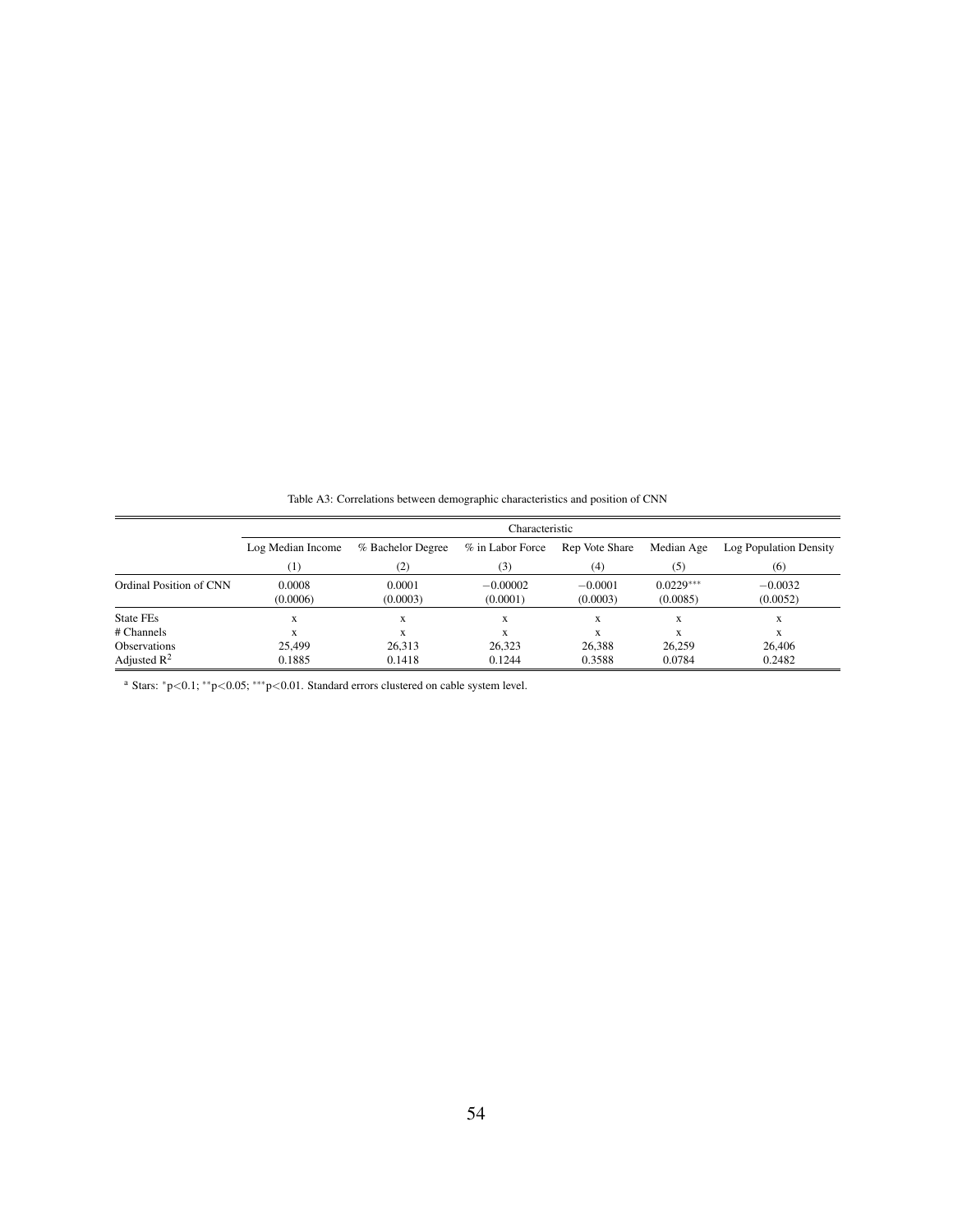|                                  | (1)     | (2)     | (3)     | $\left( 4\right)$ | (5)     | (6)     |
|----------------------------------|---------|---------|---------|-------------------|---------|---------|
| $R^2$                            | 0.03    | 0.11    | 0.79    | 0.82              | 0.82    | 0.85    |
| $\overline{N}$                   | 1070032 | 1070032 | 1070032 | 1070032           | 1070032 | 1070032 |
| # Clusters                       | 2254    | 2254    | 2254    | 2254              | 2254    | 2254    |
| Demographic controls             | X       |         |         |                   |         |         |
| Zip FE                           |         | X       | X       | X                 | X       | X       |
| State X Time FE                  |         |         | X       | X                 | X       | X       |
| <b>FXNC</b> Viewership X Time    |         |         |         | X                 | X       | X       |
| <b>Other Channels X Time</b>     |         |         |         |                   | X       | X       |
| <b>Basic Demographics X Time</b> |         |         |         |                   |         | X       |

Table A4: Summary Statistics for Panel Regressions - SD based on Share of Part Time Work Devices

Standard errors clustered on cable system level. Demographic controls include: median income, share of population with bachelor degree, labor force participation, share of population that is white, share of population below poverty line, median age, log population density and countylevel republican vote share in 2016 elections. Other News Channels include the positions of competing news channels. Basic Demographics include median income and log population density.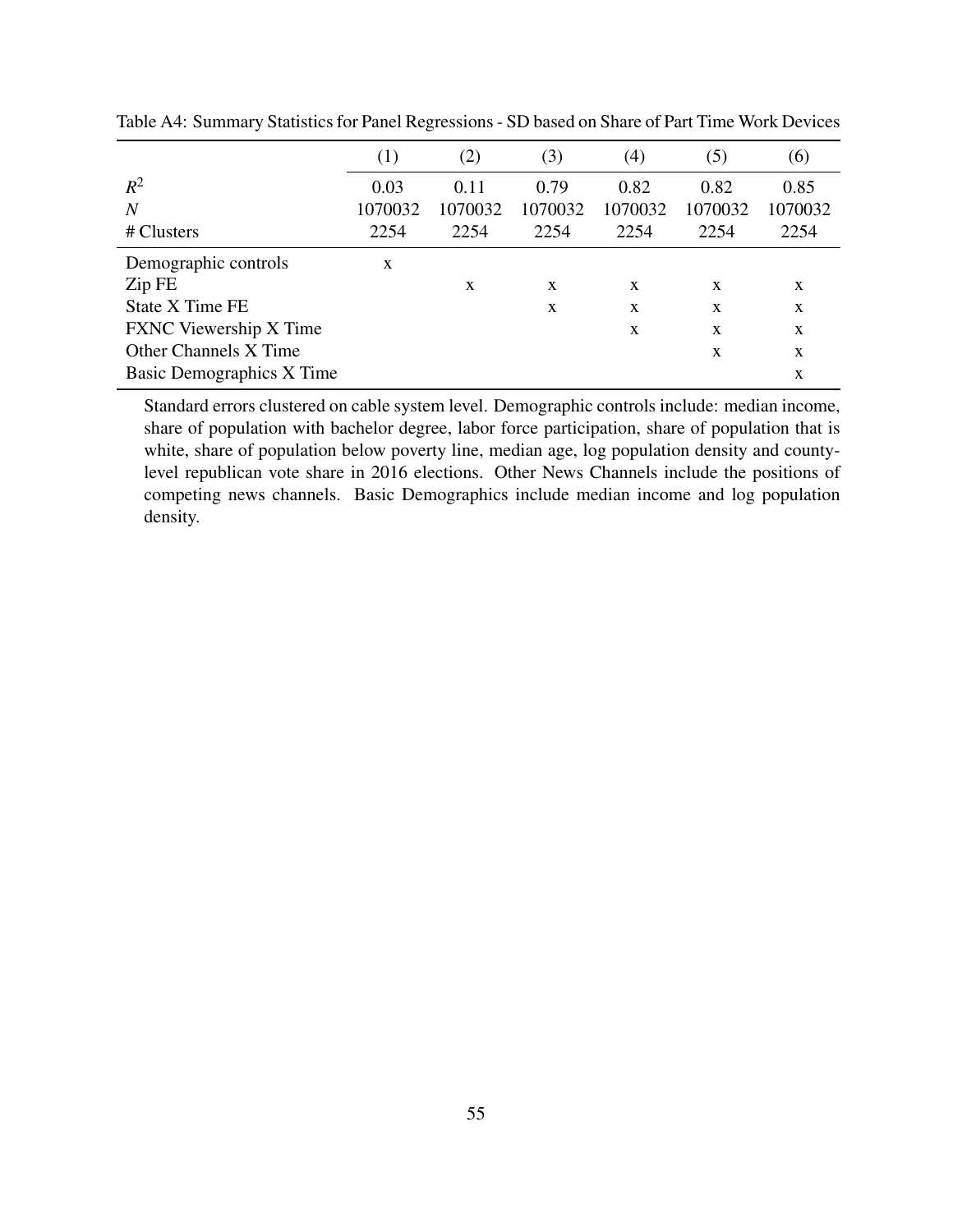|                                  | (1)     | (2)     | (3)     | $\left( 4\right)$ | (5)     | (6)     |
|----------------------------------|---------|---------|---------|-------------------|---------|---------|
| $R^2$                            | 0.03    | 0.19    | 0.74    | 0.75              | 0.76    | 0.77    |
| $\overline{N}$                   | 1070032 | 1070032 | 1070032 | 1070032           | 1070032 | 1070032 |
| # Clusters                       | 2254    | 2254    | 2254    | 2254              | 2254    | 2254    |
| Demographic controls             | X       |         |         |                   |         |         |
| Zip FE                           |         | X       | X       | X                 | X       | X       |
| State X Time FE                  |         |         | X       | X                 | X       | X       |
| <b>FXNC</b> Viewership X Time    |         |         |         | X                 | X       | X       |
| <b>Other Channels X Time</b>     |         |         |         |                   | X       | X       |
| <b>Basic Demographics X Time</b> |         |         |         |                   |         | X       |

Table A5: Summary Statistics for Panel Regressions - SD based on Share of Full Time Work Devices

Standard errors clustered on cable system level. Demographic controls include: median income, share of population with bachelor degree, labor force participation, share of population that is white, share of population below poverty line, median age, log population density and countylevel republican vote share in 2016 elections. Other News Channels include the positions of competing news channels. Basic Demographics include median income and log population density.